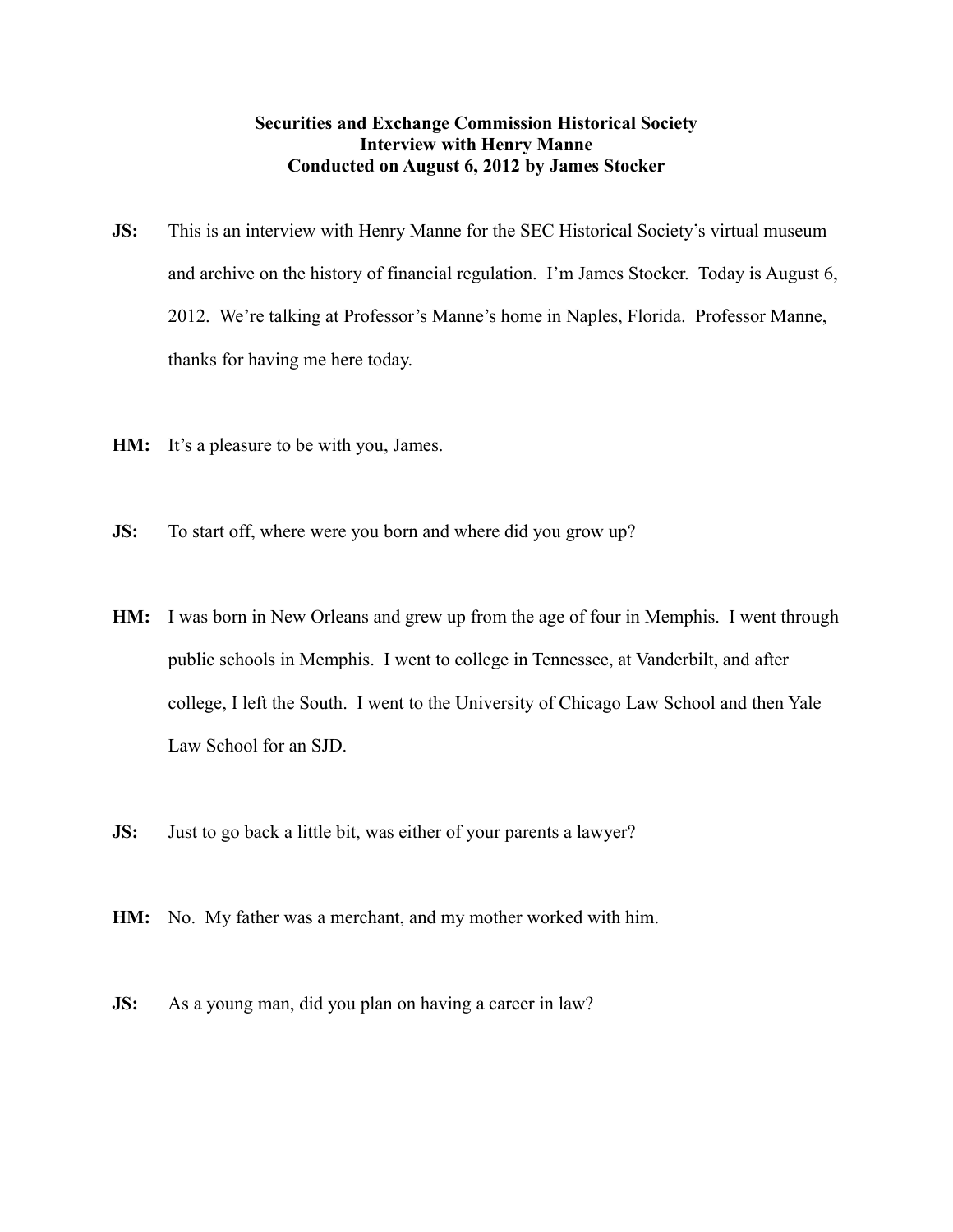- **HM:** No. As a matter of fact, like many people, even today I think, it was sort of all that was left. After I had excluded doing everything else, I went to law school.
- **JS:** Were you an avid reader when you were young?
- **HM:** I wouldn't say avid, but I was a good student, and that meant reading. Memphis in the thirties and forties had a superb public education system for the white population. I can't attest to what it was for the poor blacks. It was totally segregated, of course, which was one of the reasons I was anxious to leave the South. But the education was very good. I don't think that quality of public school exists anywhere today.
- **JS:** Would you say that you had any early influences, literary or philosophical, that strike you as important?
- **HM:** In the family background were merchants. My great-grandfather had been a peddler, as was not uncommon with Jewish immigrants, and had founded a store in a small country town, New Madrid, Missouri, and I rather grew up in a commercial environment. I understood what retailing was about, what marketing was about. As I once said jokingly, "In law school, I was perhaps the only person in my class the first year who had ever seen a bill of lading." So that there was a little bit of that in my background, but nothing very specific that I can point to.
- **JS:** Would you have described at the time as either conservative or libertarian?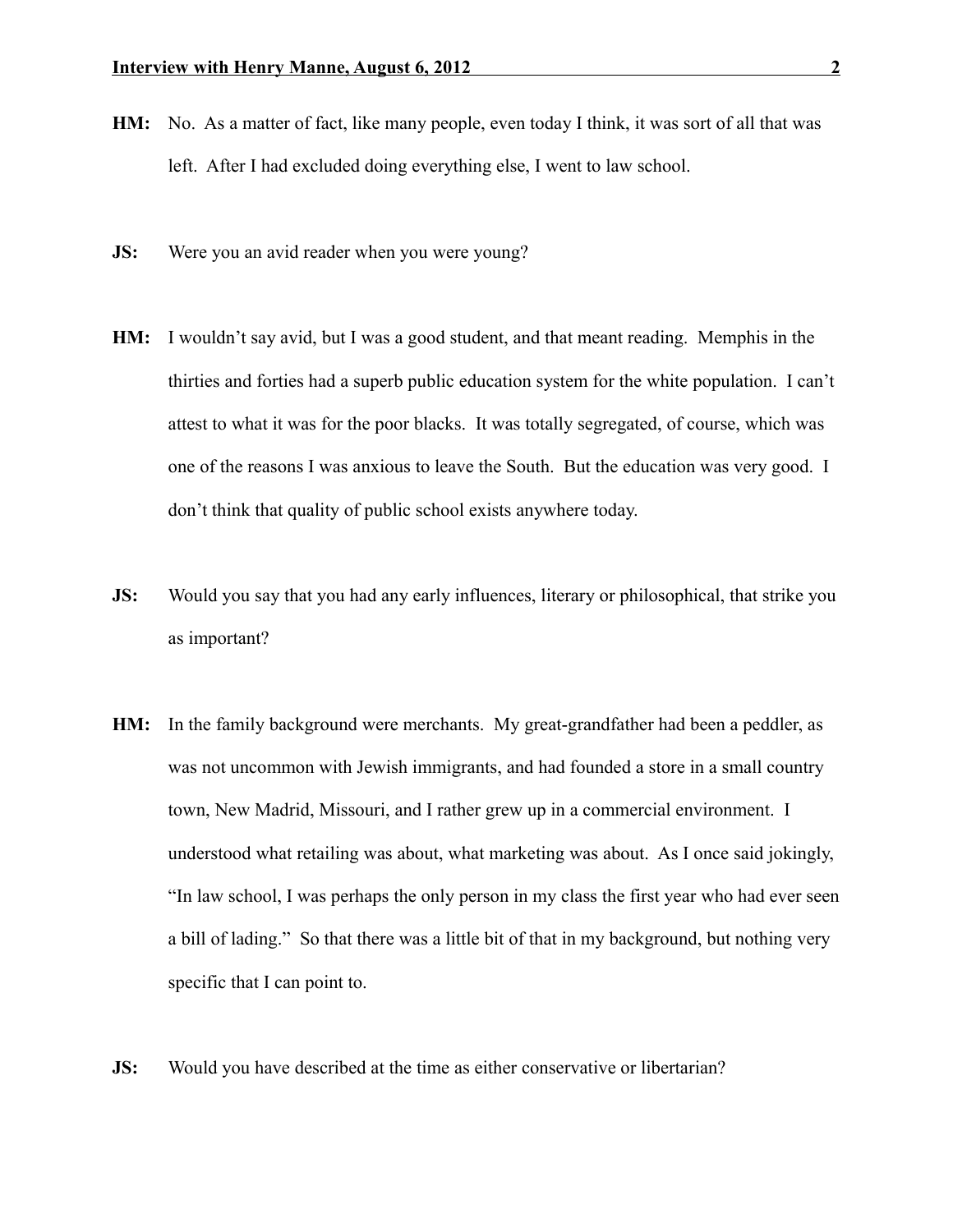- **HM:** No, I think you would have described me by the standards then as a radical leftist. I went to law school at the University of Chicago, thinking I would become a labor lawyer. I was certainly not by modern standards a radical at all, but Henry Wallace's campaign appealed to me very much in those days.
- **JS:** At Vanderbilt, you majored in economics. Why?
- **HM:** That's a very interesting question and would have a surprising answer for you. When I went to Vanderbilt, I started in the summer of 1946, with the gigantic push into universities of veterans on the GI Bill. Vanderbilt at that time had double its prewar enrollment and half its prewar faculty. It was, to put it mildly, a mess. The departments weren't organized; courses weren't available. Nothing was straight.

By my last year there – I completed the four years in three years with summer work – they had managed to get one department working again, and that was economics. It was clear that they had acquired some very good faculty and organized the program and so forth. That was one of the reasons I majored in economics. So it was an accident. On the other hand, it was an economics professor with a Ph.D. from the University of Chicago who strongly suggested that I go to the law school at the University of Chicago.

**JS:** You said you attended college on the GI Bill?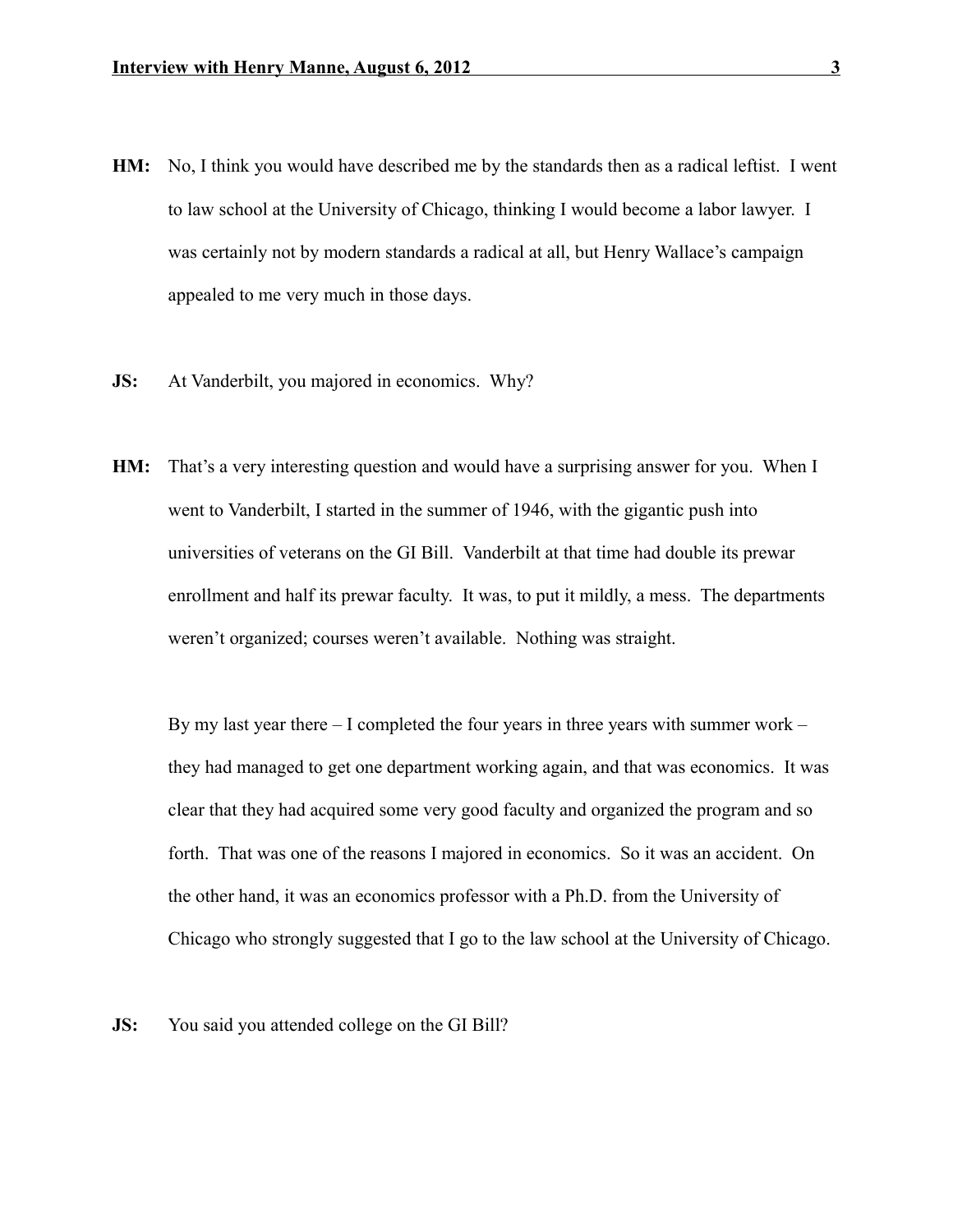**HM:** I didn't.

- **JS:** You didn't personally.
- **HM:** I was not a veteran at that time.
- **JS:** You were too young probably for military service.
- **HM:** That's right. I missed it by one year. But I did start college with all the World War II veterans – that was the peak of the GI Bill population in colleges.
- **JS:** When did you decide to go to law school?
- **HM:** I guess in my last year of college. Again, as I said, because I really couldn't think of anything else to do. I really wanted to at that point to get a Ph.D in economics, and I was terribly insecure about the education that I'd gotten. I really thought you had to be advanced to enter that Ph.D program. It wasn't true, but I didn't know it, and went to law school.
- **JS:** Did you expect to practice law after graduating?
- **HM:** I already at that time had some aspirations for teaching. I knew enough to know that law teaching was a possibility a short time after finishing law school.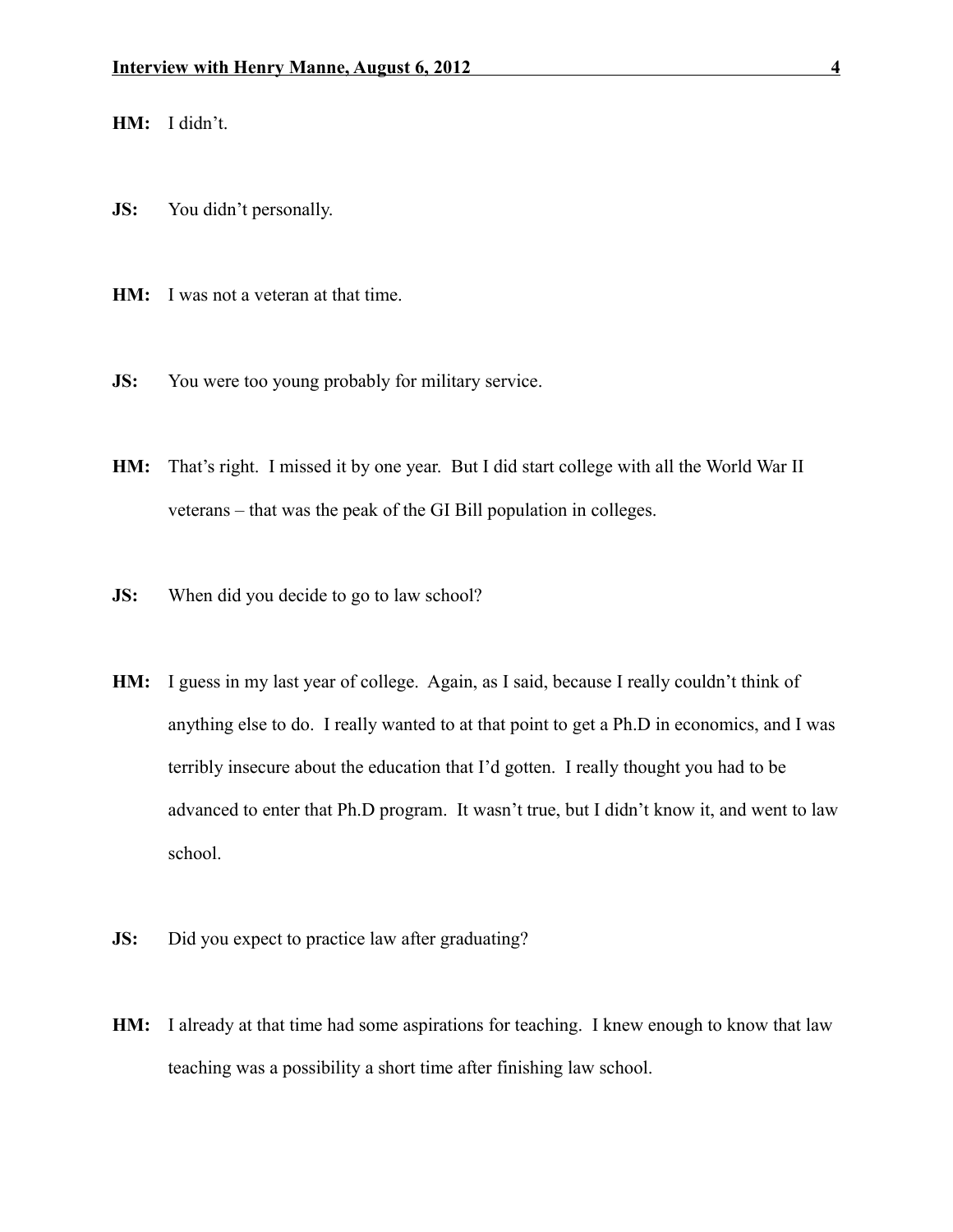- **JS:** So why the University of Chicago?
- **HM:** I mentioned that a professor who was a considerable influence on me, Roland McKean, later a very distinguished professor at the University of Virginia and UCLA, had recently gotten his Ph.D at Chicago. He knew Aaron Director, who was the economist in the law school who was so influential in the development of the field of Law and Economics. I was very attracted to the work in economic theory that I was doing with him. I became friendly with him, and he was a mentor. He suggested that I would like Chicago, and he was right.
- **JS:** Did you realize at the time that the University of Chicago Law School was a relatively unique place?
- **HM:** No. Almost no one realized it, because it wasn't even a jelled fact at that time. Aaron Director had gone there only one or two years before. He went there, I believe, in '47. I went there in '49. In two years, an enormous influence had occurred in the law school from economics through Aaron Director, but this was not widely known outside the school. Certainly, Professor McKean – to whom I was referring – had no sense that there was anything developing like a comprehensive economic analysis of law. No one had any full idea of how you would integrate law and economics. It was just that new.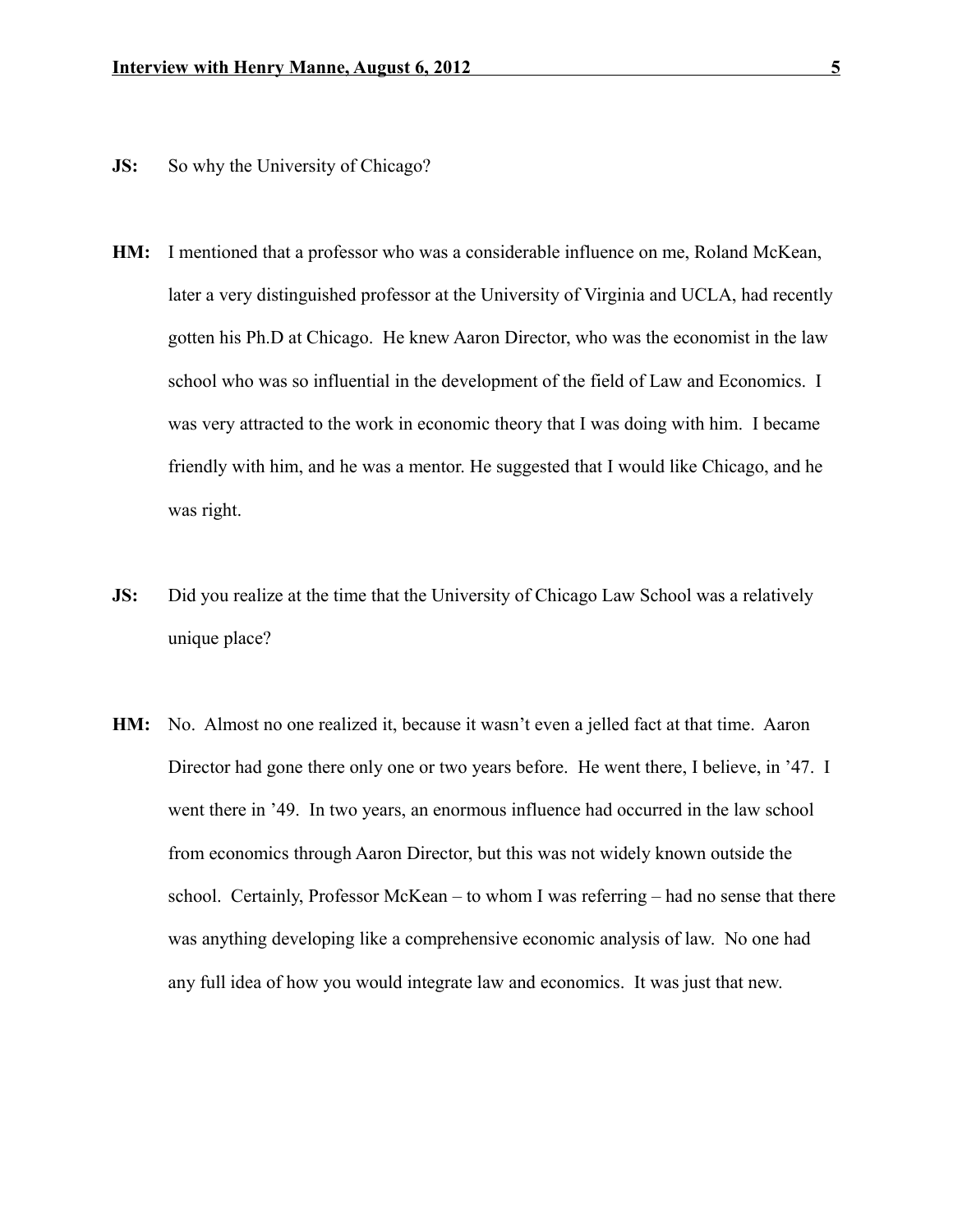- **JS:** Would you tell me about some of the courses that you took at the University of Chicago Law School?
- **HM:** Interestingly, a first-year required course was Price Theory. That was an accident, a hangover from an old Hutchins program that gave an accelerated BA and JD, and included some non-law courses in the law school. A very distinguished economist, Henry Simons, had taught that course in the law school. He died, I believe, in 1946, and that was when Director went there to take it over. The Price Theory course was, of course, completely unusual.

It was the same course that Frank Knight taught in the college at the University of Chicago. It was a comprehensive course that really plumbed the philosophic depths of economics more than many price theory courses do. You go to law school as a naïve student, not knowing what is given. I assumed that the course in economics was not a totally unusual thing to have in law school.

- **JS:** To your knowledge, was there any other law school in the country that offered a similar course?
- **HM:** Nothing similar. There were known to be a couple of efforts to use economists in law schools, both of which were unsuccessful. One was an economist named Hale at Columbia. He apparently influenced no one – nothing ever came of that, though I think he was a rather distinguished economist. The other was at Yale Law School. One of the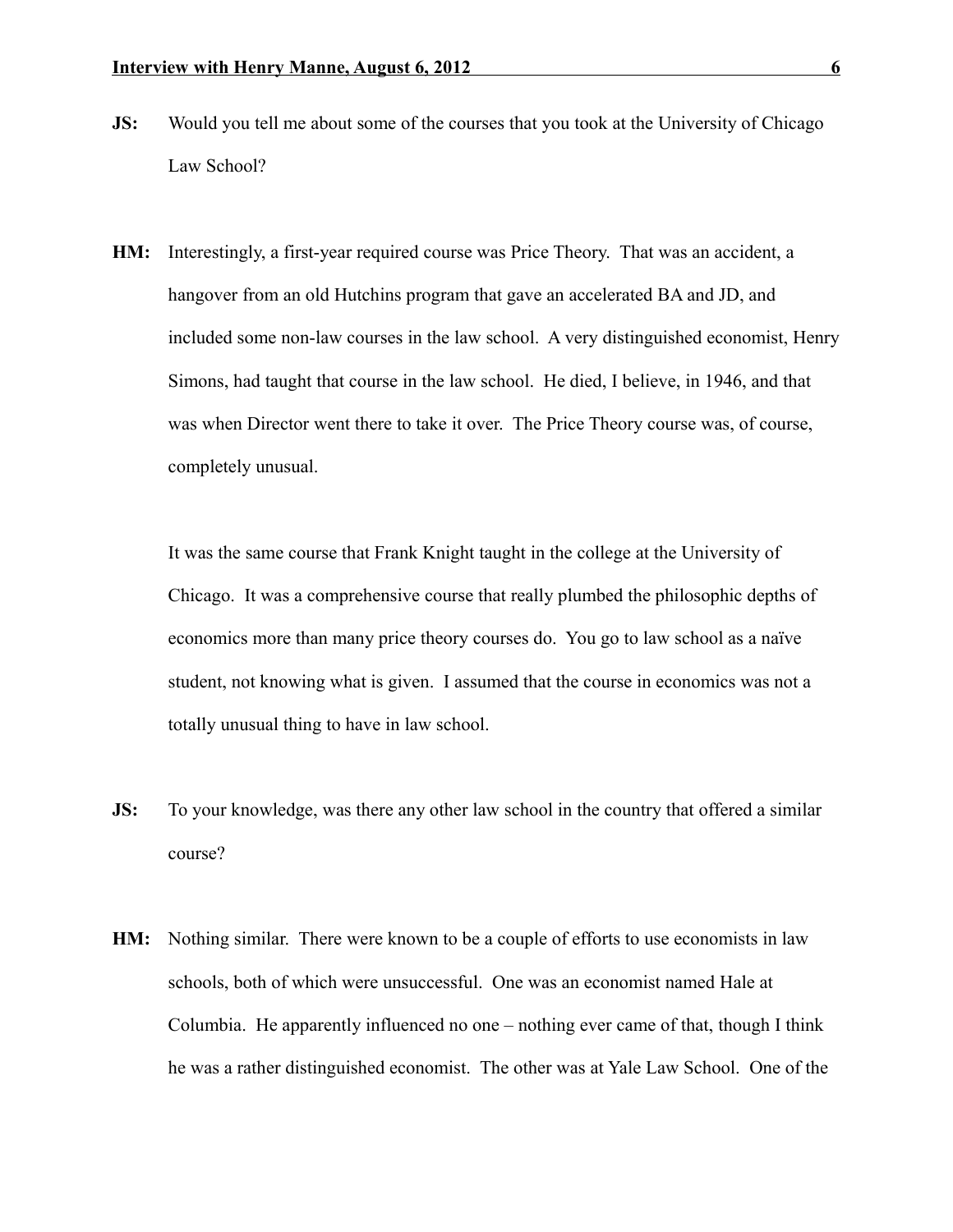founding partners of Arnold, Fortas & Porter, Walter Hamilton, was an economist who was what they called an institutionalist. The institutionalists were much closer to sociology in those than to economics. While he taught some economics at the Yale Law School, it had no influence. It didn't catch on. It was a one-time thing.

What happened at Chicago was ad hoc and unique. There was nothing prior to it in any sense, and it was accidental. After all, Aaron Director's being there was the result of the death of Henry Simons and the peculiar program that Hutchins had introduced at Chicago.

A strange story about Aaron Director – well-known. Aaron Director was Milton Friedman's brother-in-law. He was Rose Friedman's brother and was a student of Frank Knight, along with Milton and Rose and George Stigler. But he had a serious problem. He had a writer's block. It's an unusual thing for a man as famous as he is in his field today, but he just could not produce substantial written material. That is why he never received a Ph.D. That's why they wouldn't hire him in the economics department at the University of Chicago, even though many people said, "that's the most brilliant man ever, you should hire him." They wouldn't do it, because he didn't have a Ph.D. It was a rigged deal to get him to the University of Chicago to put him in the law school. It was, again, an accident that a space had opened with Simons' death.

**JS:** At this time, were law professors expected to publish before they started teaching?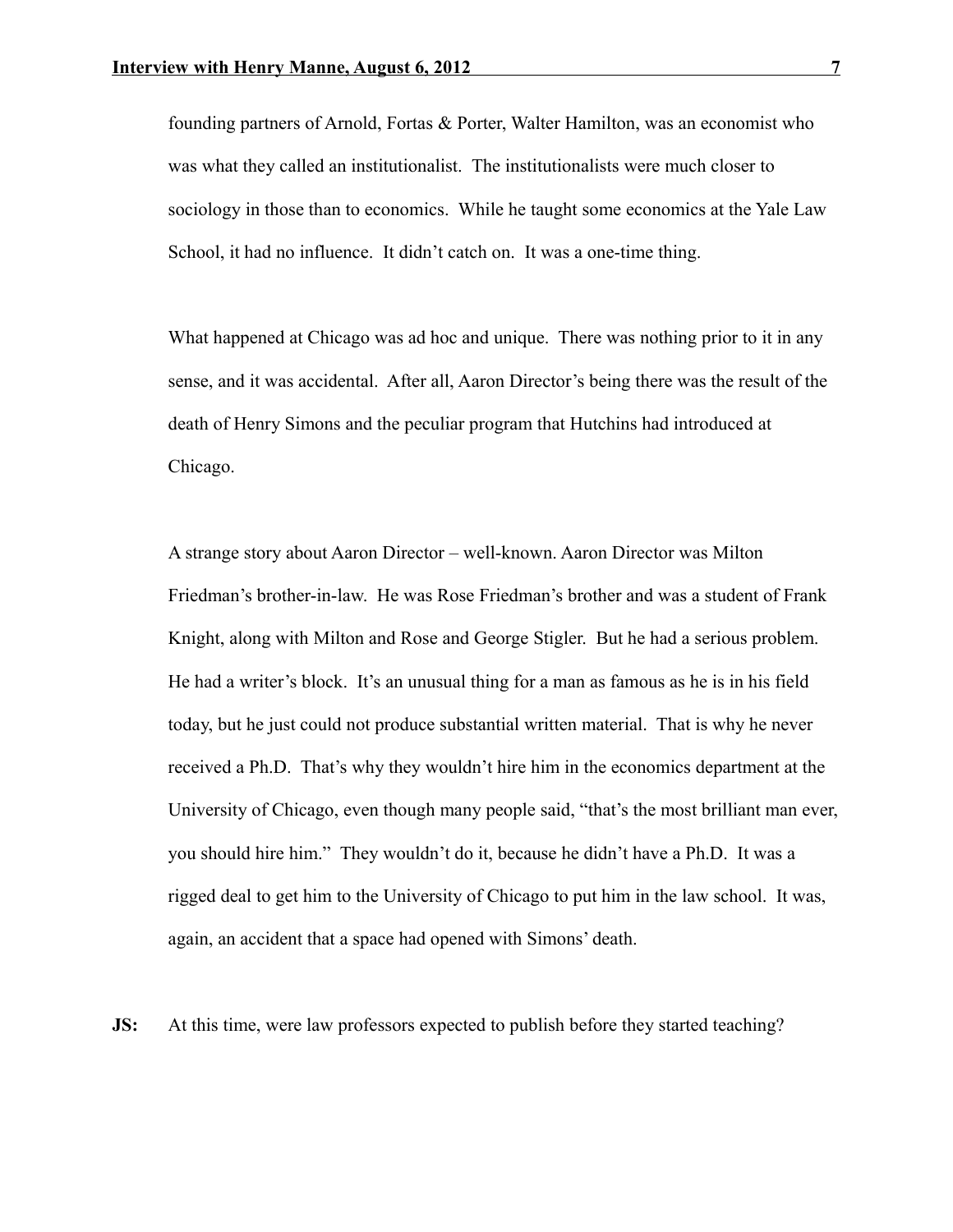- **HM:** No, they were not. I think I had had one book review published before I started teaching. A good record in law school was the sina qua non and almost sufficient. Clerkships for judges were not terribly significant either. They were often desirable, but they were seen more as a way of getting in with the local bar and introducing yourself to law practice than academia.
- **JS:** Now, did law schools offer courses on financial regulation or securities at this time?
- **HM:** Almost never. This is the late forties, early fifties. My guess I've never looked at historical material – is that Yale and Harvard and maybe Michigan would have had courses taught by an adjunct professor who was a practitioner in securities regulation, but I don't even know that that was true.

At Chicago, they offered a course called Securities Regulation. It was very odd. It was a course in antitrust law. It was a seminar on one case and one case alone. That was the *U.S. v. J.P. Morgan and Company*, which had been brought before World War II, suspended during the war, and resumed afterwards. The professor was Roscoe Steffen, who had been at Yale and moved to Chicago about that time. He had been one of the government prosecutors in that famous antitrust case.

A large part of that case was amassing detail about the operation of investment banking industry, and that is basically what we studied there. I would not say I learned much law or economics, and, indeed, nothing about securities regulation. Now I went to Yale the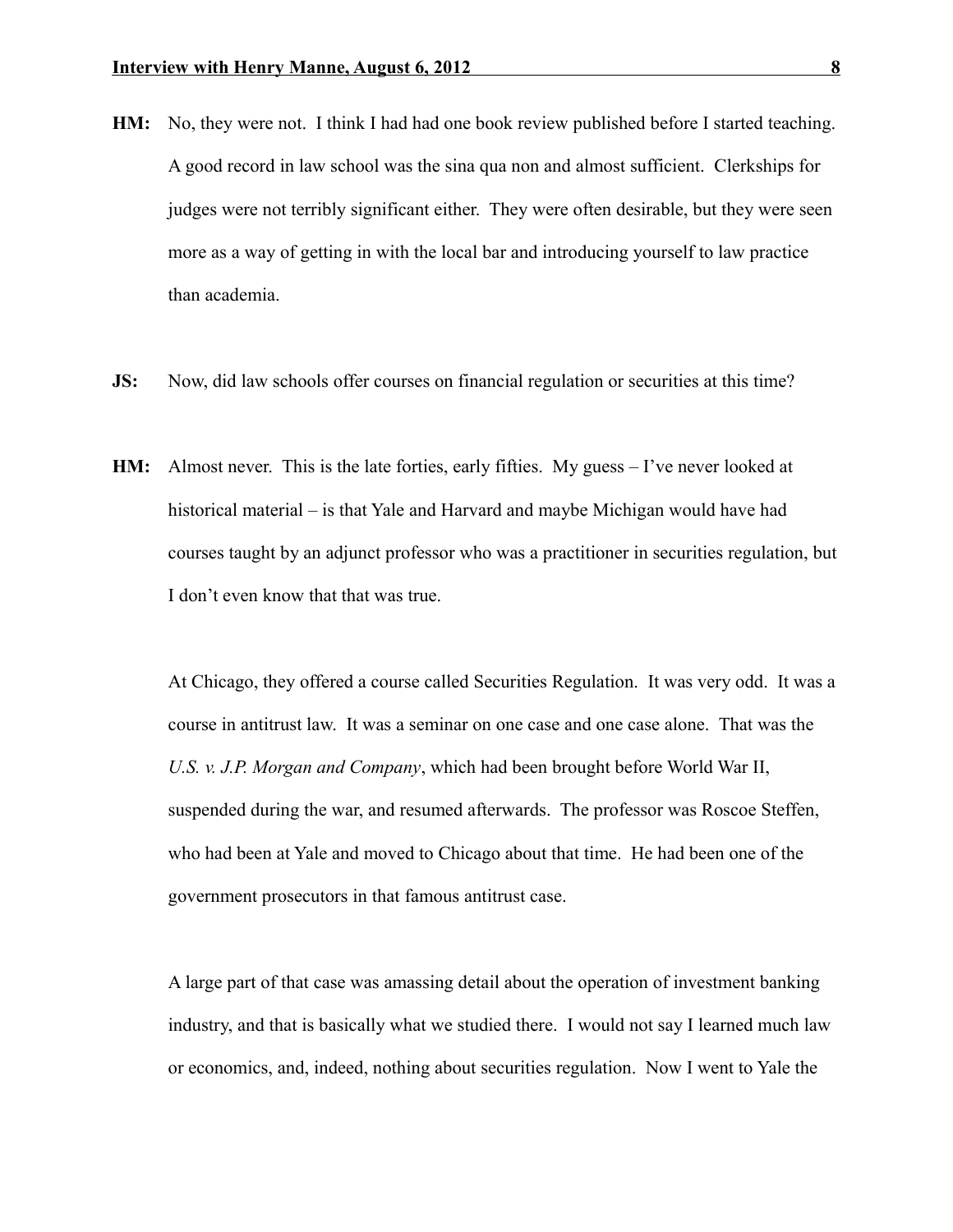following year and was intrigued with the course there in securities regulation. There was a very distinguished practitioner, Homer Kripke, who was also a very prolific author in the securities field and certainly one of the more thoughtful people in the field. He was teaching the course at Yale. I took it, but it was strictly a bread-and-butter course. I mean, he taught it just as any good bureaucrat would teach the rules of the particular laws that he was enforcing. There was no theory to it; there was no questioning.

Homer Kripke had come up in law at a time when that sort of analysis was unknown in law schools. Now, it was already being done at Yale and at Chicago, more so than at Yale then. But not in Kripke's course. It was my introduction to the difference between the '33 and the '34 Acts and various periodic statements and so forth. Rule 10b-5 was never mentioned.

- **JS:** I'd like to ask you more about your time at Yale, but first let me ask you one more thing about the University of Chicago Law School. Do you recall if the professors there had a particular perspective on either financial regulation or the Securities and Exchange Commission? In other words, were they exceptionally critical of the agency?
- **HM:** Oh, no. If anything, if you had to characterize the political or ideological slant of the faculty at Chicago, it was very liberal.
- **JS:** Did that extend to people like Aaron Director?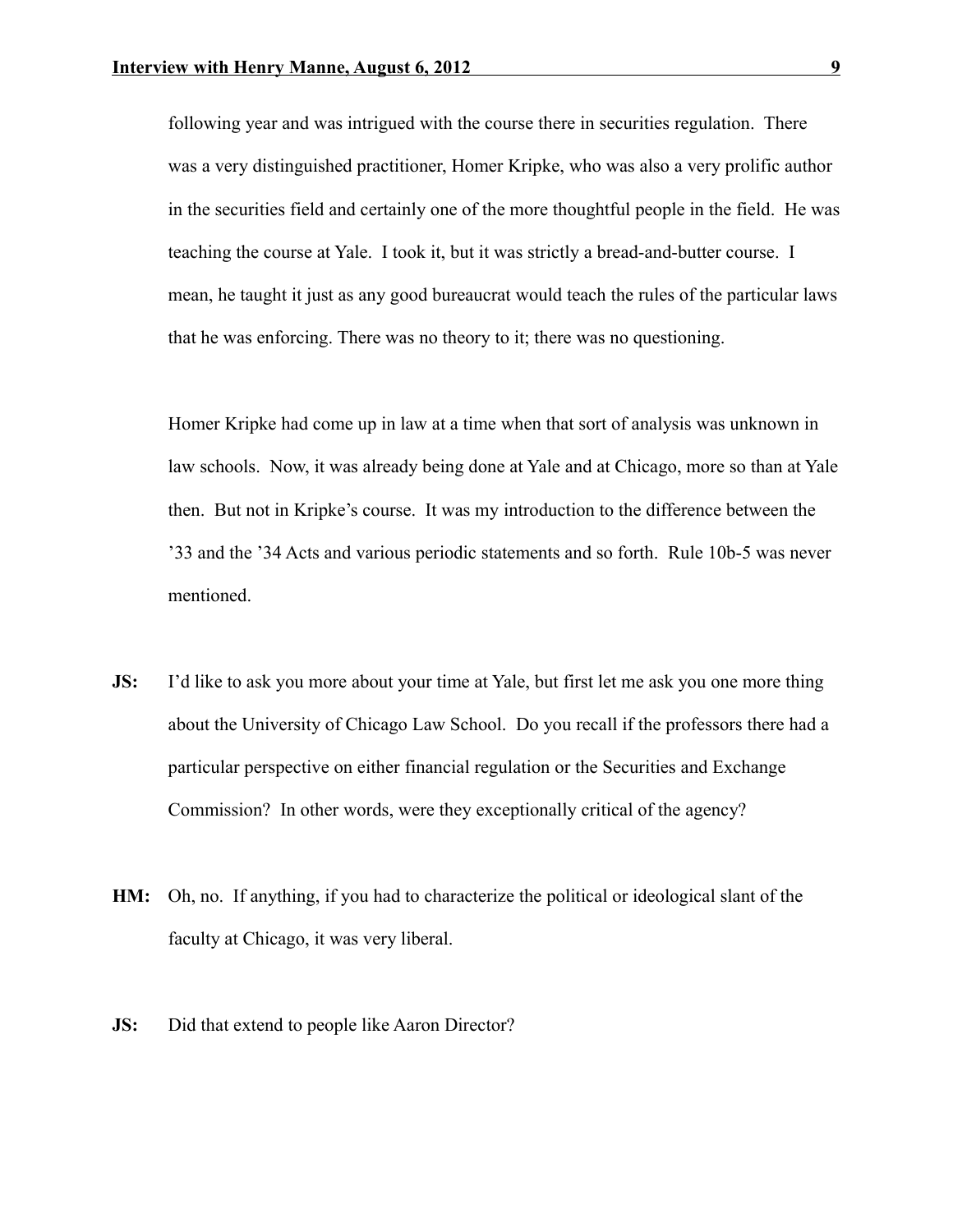**HM:** Not Aaron Director. Aaron Director was a steel-minded devotee of free markets. I don't know whether he had gotten that from Frank Knight or got it on his own. He was also more than just acquainted with Frederick Hayek and Ludwig Von Mises, who were the extremes, you might say, among free market advocates. But Aaron's influence was not ideological; it much more had to do with technique and approach.

Certainly one of the most famous pieces that came out while I was a student at Chicago was one by Walter Blum and Harry Kalven, called *The Uneasy Case for Progressive Taxation.* This is a classic work of theoretical appraisal of an income tax. You can see a great deal of the influence of Aaron Director in that, and yet Kalven and Blum certainly were not advocating repeal of the income tax. But it was an uneasy case. I think for Aaron it might have been an easy case. I came out of Chicago certainly influenced by Director. I even sat occasionally in the seminar that Frederick Hayek gave there. I was already becoming aware of the idea, though it was not well formed by any means, of free markets and private property as the basis for an ideology. I didn't have it yet then by any means.

- **JS:** One question that I wanted to ask you a little bit earlier and skipped over, today one of the major influences for libertarians is Ayn Rand and her works. Had you read anything by her at this time?
- **HM:** No. I knew who she was. I had not read them then, though subsequently I did. Her role in the development of the whole modern libertarian movement is very interesting. It is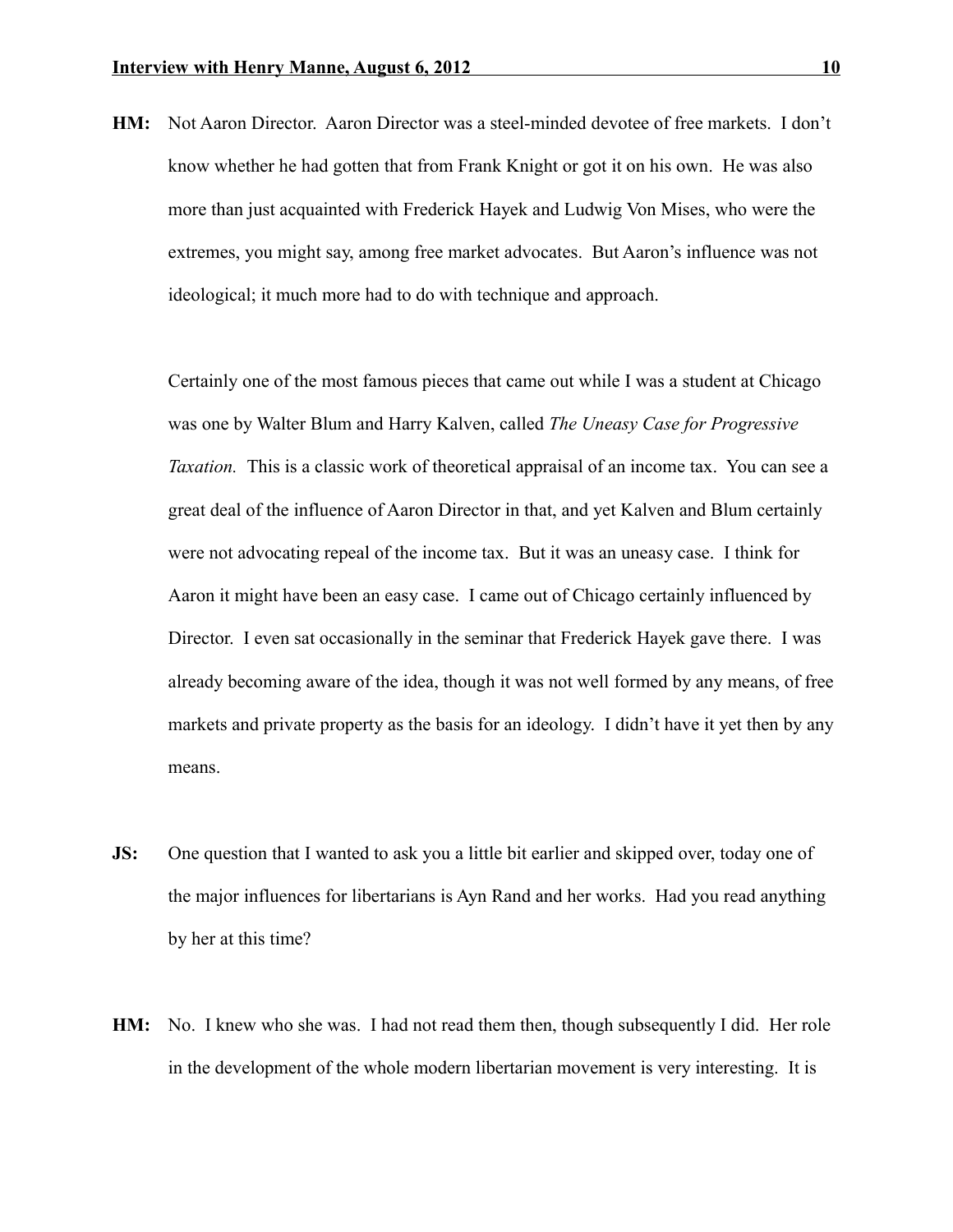one dimension of that movement. It had almost no effect on me. I came at libertarian thought almost exclusively through ideas of economics and economic theory and principles. I think stronger libertarians today have that kind of background, not the first principle idea of Ayn Rand, where freedom of individuals is a starting point, not the point you reach in your reasoning.

- **JS:** So tell me a little bit about this graduate fellowship you had at Yale Law School. How did you get this fellowship?
- **HM:** Actually, it wasn't what I wanted. What I wanted was the Bigelow Fellowship at the University of Chicago, which was awarded to me. There was only one problem. It was not a degree program, and I would have been drafted immediately. Somehow I was really caught up in ideas and schooling at that point. I'd been very enthused about my time at Chicago, unlike my undergraduate work. So I wanted to continue.

I knew that eventually I was going to have to go in the service, but I wasn't sure when. So I had to turn down the Bigelow Fellowship and applied for a fellowship at Yale, and that came through and gave me the deferment. I went off to Yale. Before I went, I corresponded with Eugene Rostow, later the dean there, and probably at that point, the best-known name in academic law in the field of antitrust, which is all I was interested in then. Corporations was a secondary, but interesting, area to me. I wrote to Rostow, told him what I would like to do and that I would like to do some more economics. He wrote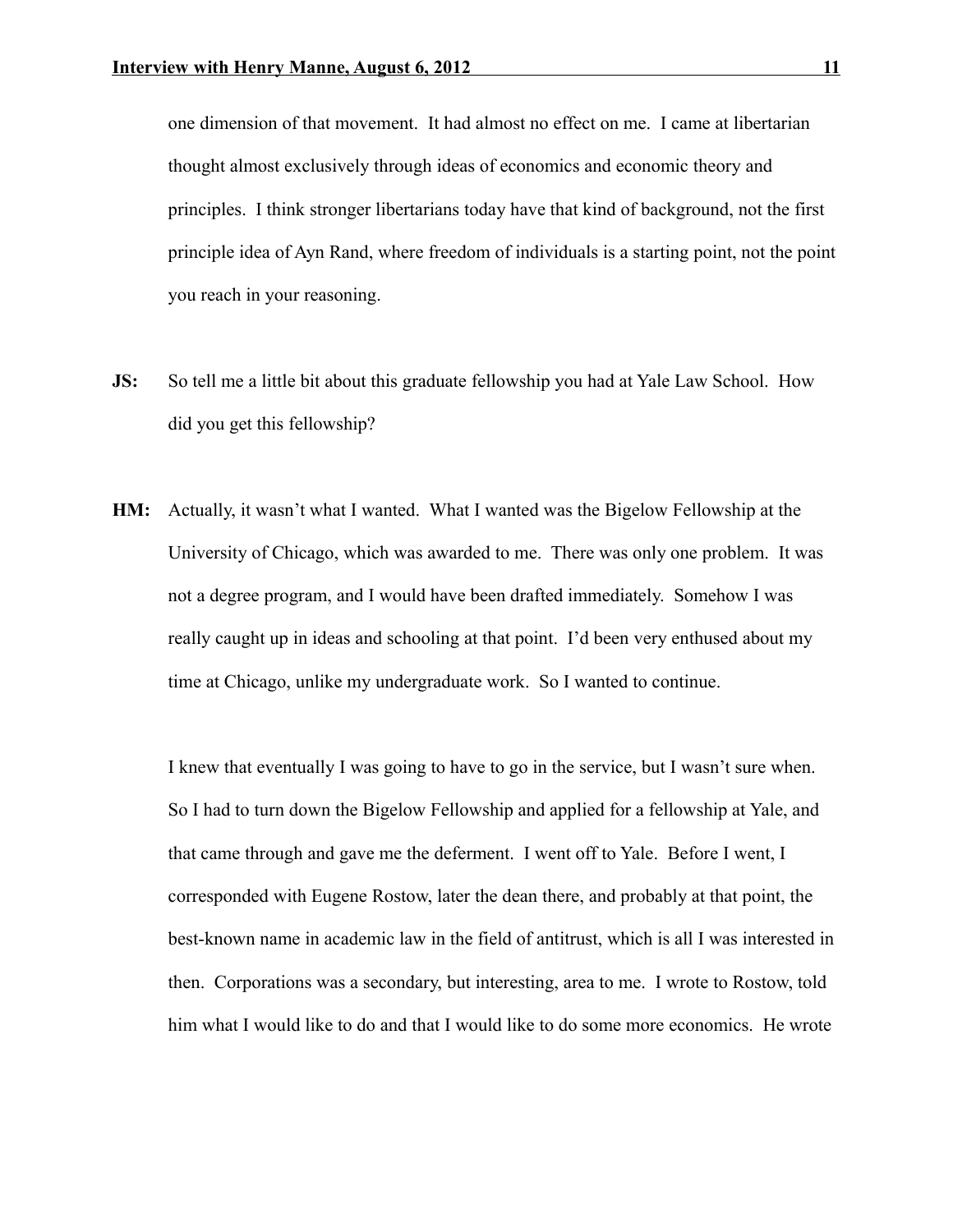back, "Well, that's the Yale Law School. You can do all the courses in economics you want as a graduate law student."

That was very much to my taste, so I went there and discovered a man named Myres McDougal, who was one of the more famous law professors of the era. He and Harold Lasswell, the famous political scientist, had devised a schemata for using the social sciences to approach law. It was called *Law, Science, and Policy.* All graduate students were required to immerse themselves in this, if you'll pardon me, garbage. I say "garbage" because I think there's only one rigorous social science and that's economics, and *Law, Science, and Policy* had no economics in it whatsoever. What they thought they were doing, I don't know. Today there are no remnants of it around. In those days, it was a "big idea" in legal education, and Lasswell and McDougal were demigods in that era.

I hated it. From the beginning, it wasn't what I was interested in. McDougal was in charge of graduate students and wouldn't let me take the full list of economics courses that Rostow had already approved. Apparently, he and Rostow had a bitter fight in the Yale faculty meeting about me, and McDougal won. I was allowed to take one course each semester in economics, and the rest I had to do in the law school.

**JS:** But you did take a full load of classes while you were there?

**HM:** Yes, you had to go through the master's degree program first and if you did well in that, you were admitted to candidacy for the SJD. I took the course in securities regulation. I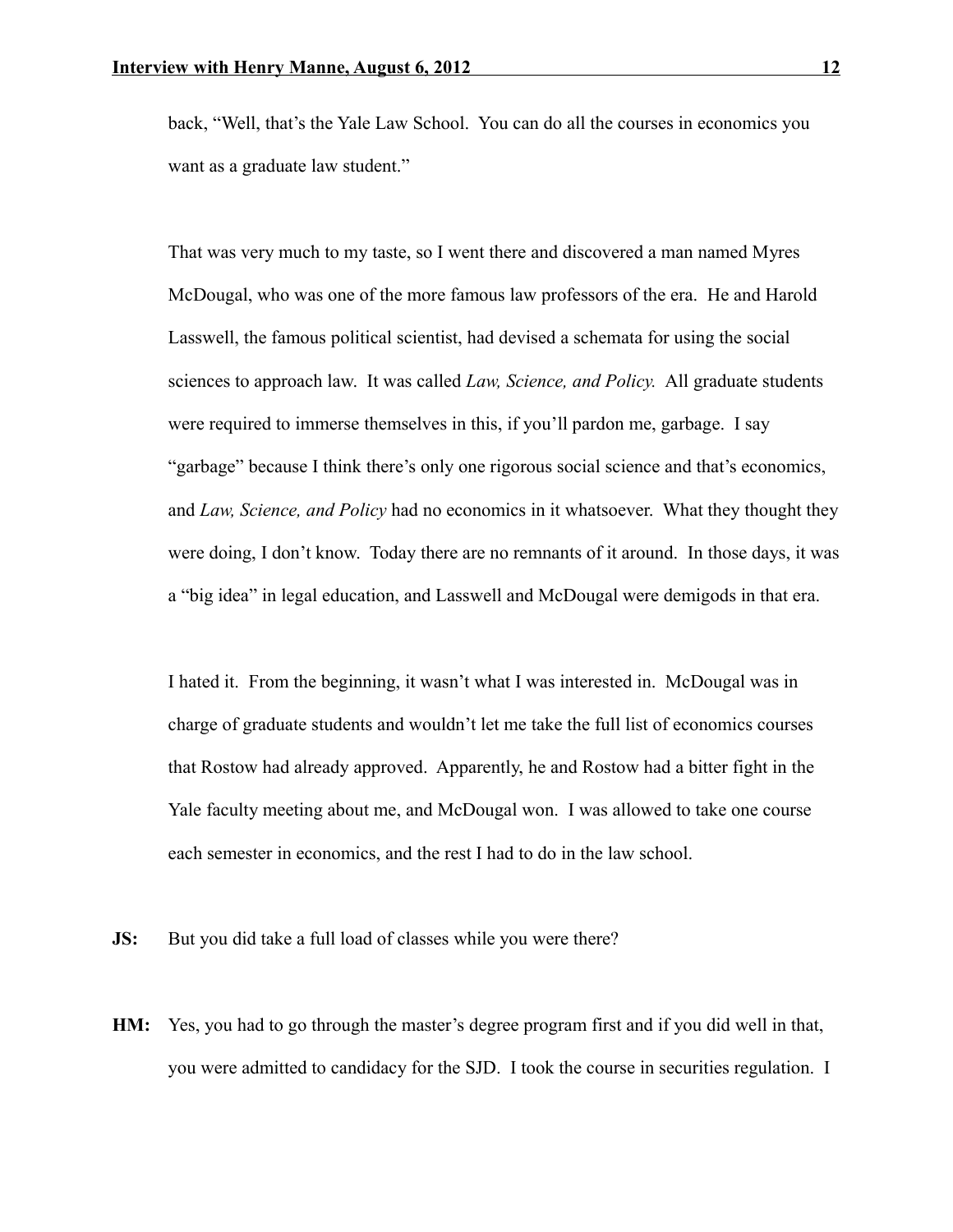took a course from Boris Bittker in taxation. I can't remember what all. I think I took a course in arbitration. It was uninteresting to me, but Yale was not nearly as intellectually stimulating as Chicago, even though its reputation far exceeded that of Chicago in those days.

- **JS:** Homer Kripke later became more of a critic of the SEC than he perhaps was at this time, but you said that during his course he was not very critical.
- **HM:** Not only that, when I first started writing in securities and corporate field, he was a critic of mine. But we were very friendly. I used to see Homer anytime I went to New York, and I honestly believe that I influenced him. In his very late writings, after he retired and was teaching at the University of San Diego Law School, you can see this reflected. He was an open-minded guy. As I said, he hadn't been imbued with ideology through law school, because no law school in his era did that.
- **JS:** Do you think you stood out as a student in your classes for perhaps being critical?
- **HM:** No, I don't think so. Not at Yale; I may have at Chicago.
- **JS:** So outside of your course work, did you do any independent study while you were there?
- **HM:** Because of my dissatisfaction with what developed as my program at Yale, I began doing considerable reading in areas mainly I'd learned from Aaron Director, works of Hayek,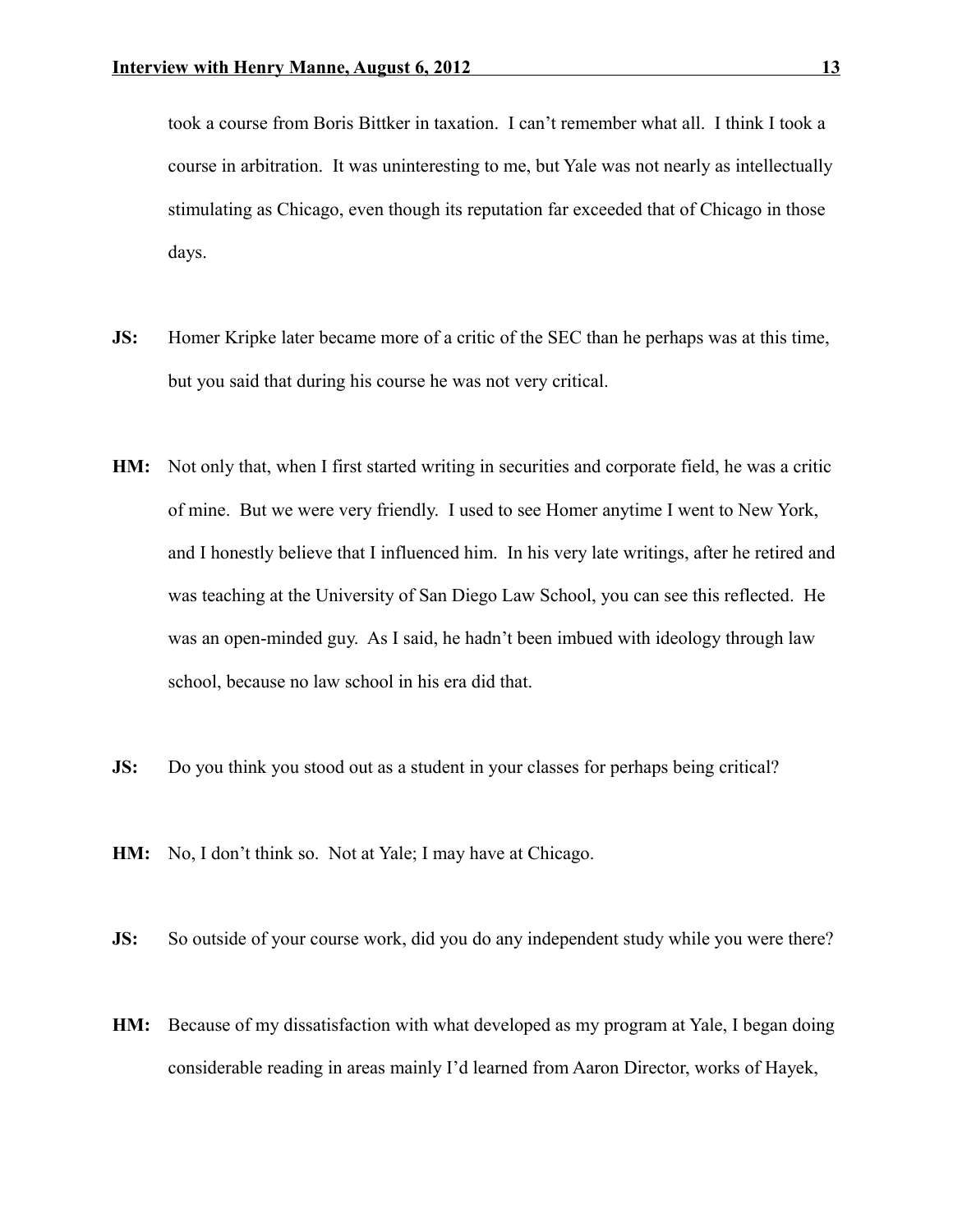whom I had met at Chicago, and Mises. I always used to joke that I was one of the few people in the world who probably sat down and read the whole of *Human Action*, Mises' great work on philosophy and economics, which later on, you'll see, played a role in my intellectual development. I hadn't put all the pieces together by any means, but I was obviously very attracted to that writing, even then. So in some ways I give Yale some credit that they probably would reject. It was a valuable year, but not for reasons that the Yale law faculty had anything to do with.

- **JS:** After graduating from Yale or finishing at Yale, you practiced law briefly. Would you mind telling me what you did?
- **HM:** You left out an episode in my life. I applied for and got a direct commission in the Air Force JAG, and when the commission came through, it came in a letter that said it would probably be six months before I would be called to active duty. I went back to Chicago. Aaron Director and Ed Levy, who was then the dean, had gotten a big grant from the Ford Foundation for something called the *Antitrust Study*. It became monumentally important, because it ultimately changed all of antitrust law.

I got back there at the right time, with a letter from the Air Force saying I had at least six months, and I was hired as the first research associate on that project. One week later, I got a telegram from the Air Force to report for active duty in twenty-four hours. That was the end of my Chicago employment. Incidentally, the person who took my place on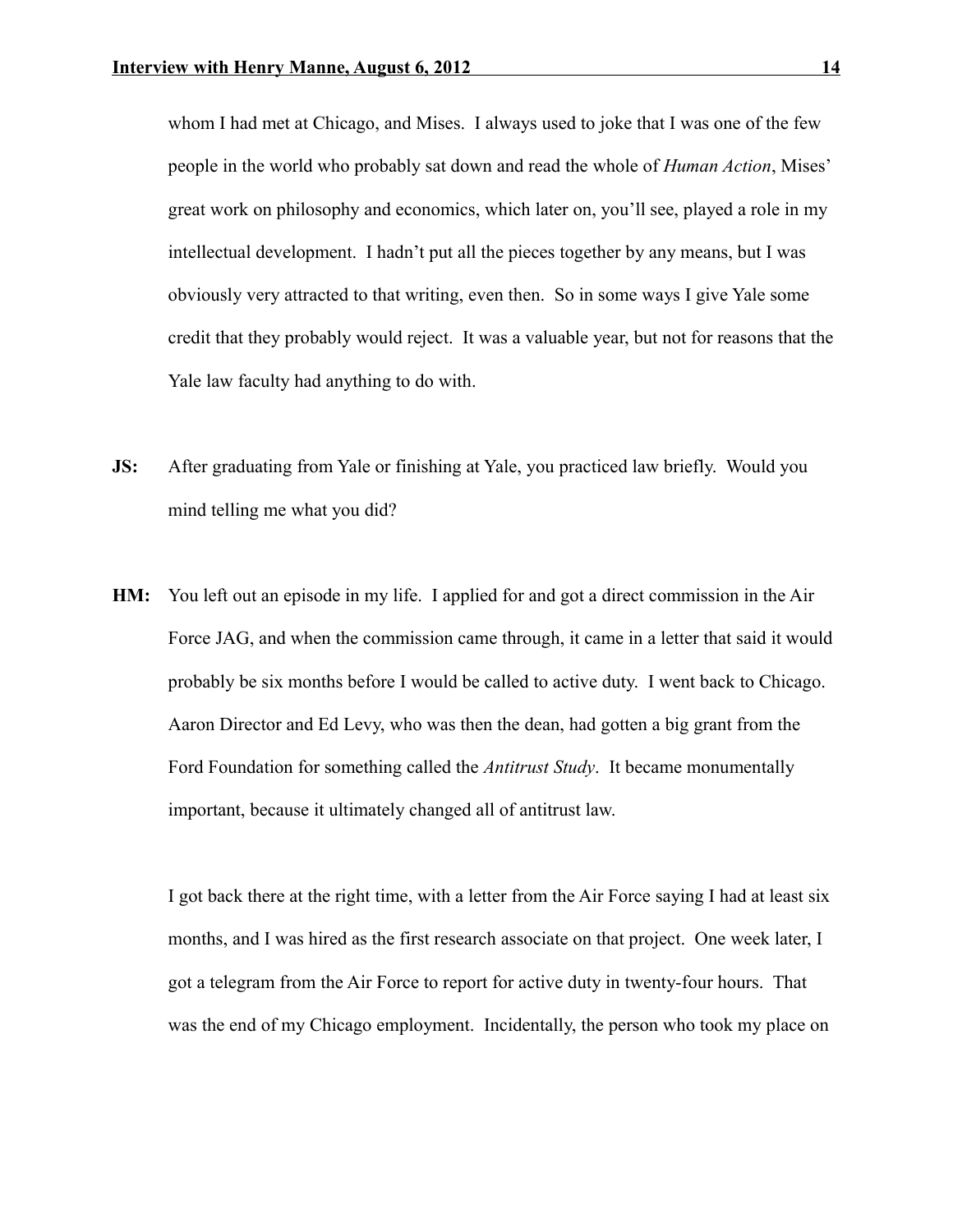that project was Bob Bork, who later came to great fame by writing the book that summarized the *Antitrust Study* at Chicago.

- **JS:** Fascinating. So where did you serve in the Air Force?
- **HM:** Well, I didn't serve for long. I went in on this rush order, and was in for thirty-five days when the Air Force came out with the regulation that said if you were in a term enlistment – mine was three years – you either had to get out or go indefinite, which was a minimum of five years. I checked with my Selective Service board and found I couldn't be drafted because I'd had one day of more active duty during the Korean War, and so I got out. I then started practice in Chicago in a firm that did some securities work.

A month after I was there, would you believe it, Selective Service amended their regulations to require sixty days active duty, which I didn't have. I got a 1-A card. After a lot of arguing in Washington about that, I was called back to active duty for two years.

- **JS:** Where did you serve then?
- **HM:** That was at McGuire Air Force Base in New Jersey. It was in some ways two of the most valuable years of my life, because I was in court, in trial, almost every day of that period, which was a wonderful experience. Now, intellectually, criminal justice wasn't the area I was particularly interested in. But it was a fascinating experience, and I think it always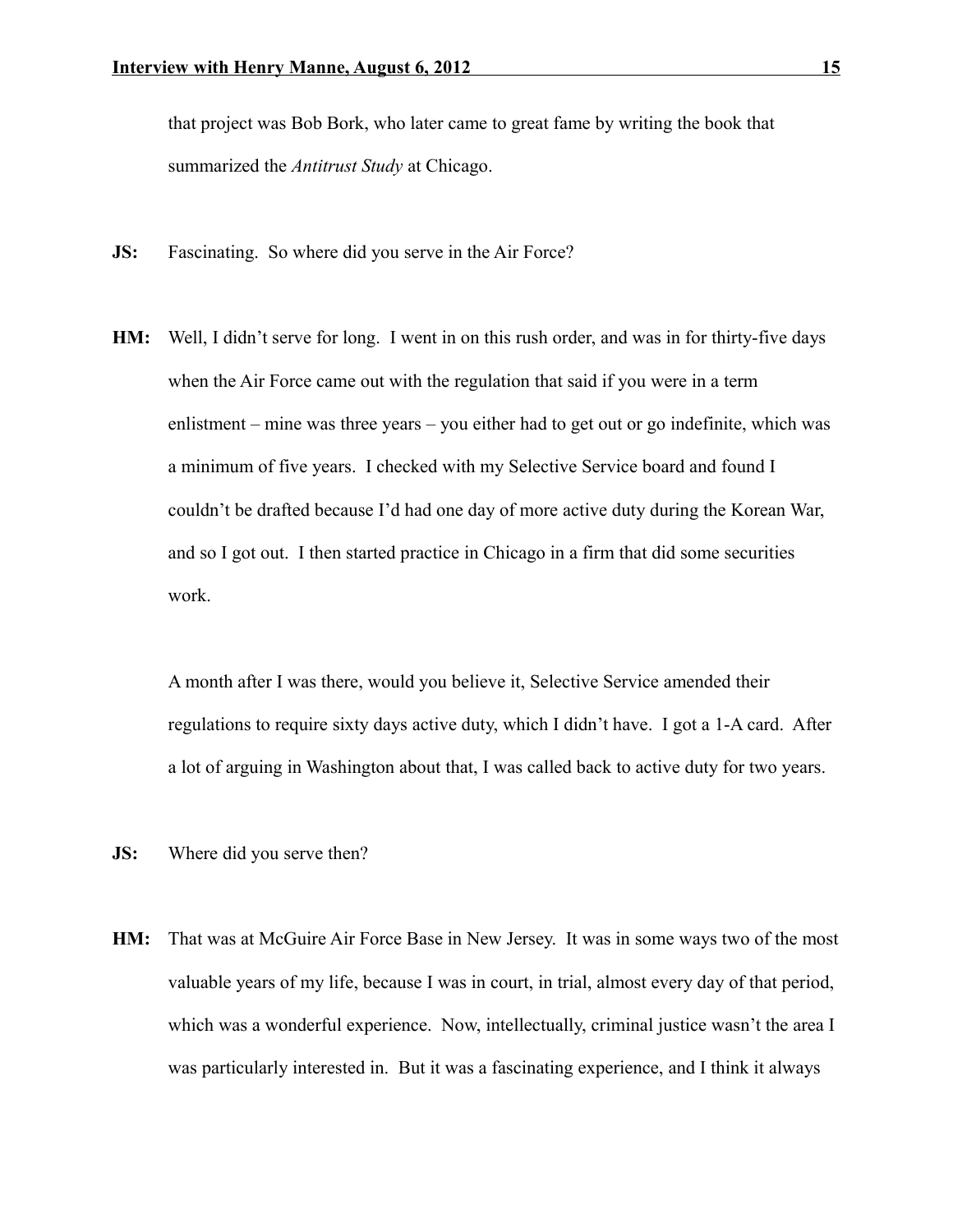stood me in good stead, too. At least, I could tell students I had tried several hundred cases, so it was good for that.

- **JS:** What did you do after leaving the Air Force?
- **HM:** At that point, I was invited back to the firm I'd gone with in Chicago, but I wanted to start teaching and, frankly, with all this interruption – Yale, the in and out of the Air Force, a year of practice, then back two years in the Air Force – I decided the hell with it, I would see if I could get a teaching job. And I did.
- **JS:** Where did you end up teaching?
- **HM:** At St. Louis University. Now, I had a more impressive offer. I had an offer that I accepted at the University of Virginia, and it was later withdrawn when they discovered that I was Jewish. They made no bones about it. That was the reason the offer was withdrawn. The dean was slightly apologetic. He said it wasn't the faculty; it was the Board of Visitors. I was never completely sure of that, but they did withdraw the offer.

I had an invitation from Boston University after I had the offer from St. Louis University, and I talked to Ed Levy about that. "Henry," he said, "Maybe you'd better take the St. Louis offer." He said, "At Boston, they may already be at the point where they have too many Jews on the faculty." They had four. (Laughter.) This was the beginning of the era of tremendous increase of the number of Jews in teaching and higher education generally,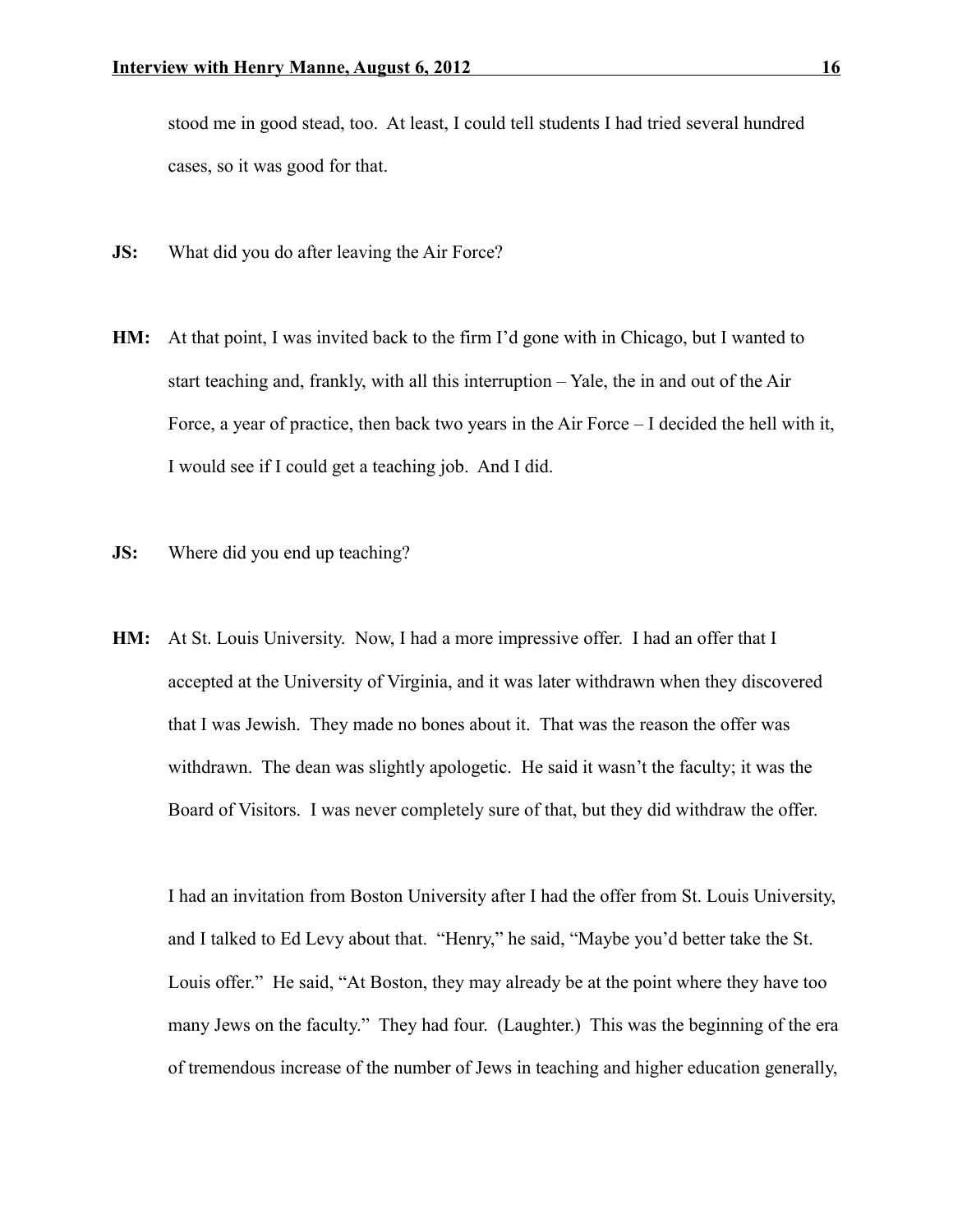but law was almost the last holdout. I didn't realize that, probably because it was not true at Yale or Chicago.

There was no school I talked to at that time in which religion was not an issue. I got terrified when Levy told me that about BU, so I accepted the offer at St. Louis University and I loved it. It was a real university, in the sense that they took education seriously. The president was a Ph.D from Chicago, a Jesuit, but he was much imbued with the Chicago style of things. I had four very good years there.

- **JS:** You also taught at the University of Wisconsin for a few years in the fifties.
- **HM:** That was a visiting appointment, but never resulted in a full appointment. It was a way station. I did teach antitrust, and that was always useful to me. I wasn't teaching corporation law then, because the dean was well-known in that field.
- **JS:** What year was it that you moved to George Washington University?
- **HM:** Nineteen sixty-two. That was a critical year, because I think the article that really first brought me to the law school world's attention I wrote mostly at St. Louis, but it was published after I moved to George Washington.
- **JS:** This was the *Higher Criticism of the Modern Corporation*?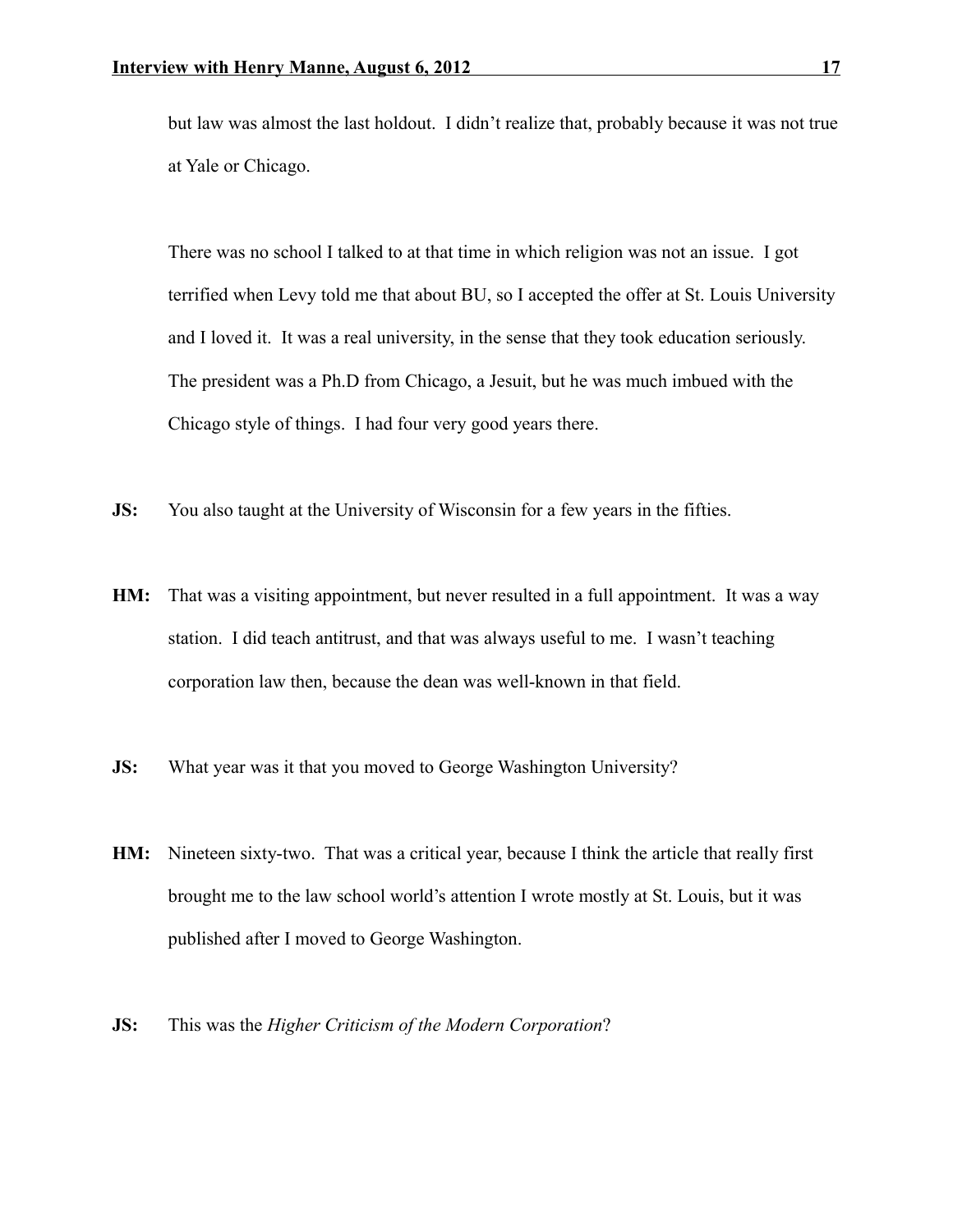**HM:** That's right, in 1962, in the Columbia Law Review.

- **JS:** What was the argument of that article?
- **HM:** It wasn't so much an argument as an effort to do a comprehensive analysis from an economics perspective of the various theories of what we now call corporate governance. Some of it predated the New Deal, but a lot of it came out then. There were various theories around corporate democracy – that large corporations should be run like democratic states. This was one idea. The notion that we now call corporate social responsibility then had a number of terms for it – corporate altruism, corporate statesmanship.

At any rate, I went into the literature of these various fields, plus the main paradigm of the day – the Berle and Means thesis of the separation of ownership and control – and their somewhat ambiguous suggestion for how to cure it. They never were very clear about that. At any rate, no one had ever done anything like that in the corporate area. No economist had. The business schools at the time were totally dead letters as far as economics or anything intellectual was concerned. This is exactly what I thought I should be doing. I think I thought that it would bring me fame and fortune and instead it brought me calumny and hostility.

**JS:** Berle himself responded to your article in the same issue of the journal in which it was published, which was the Columbia Law Review.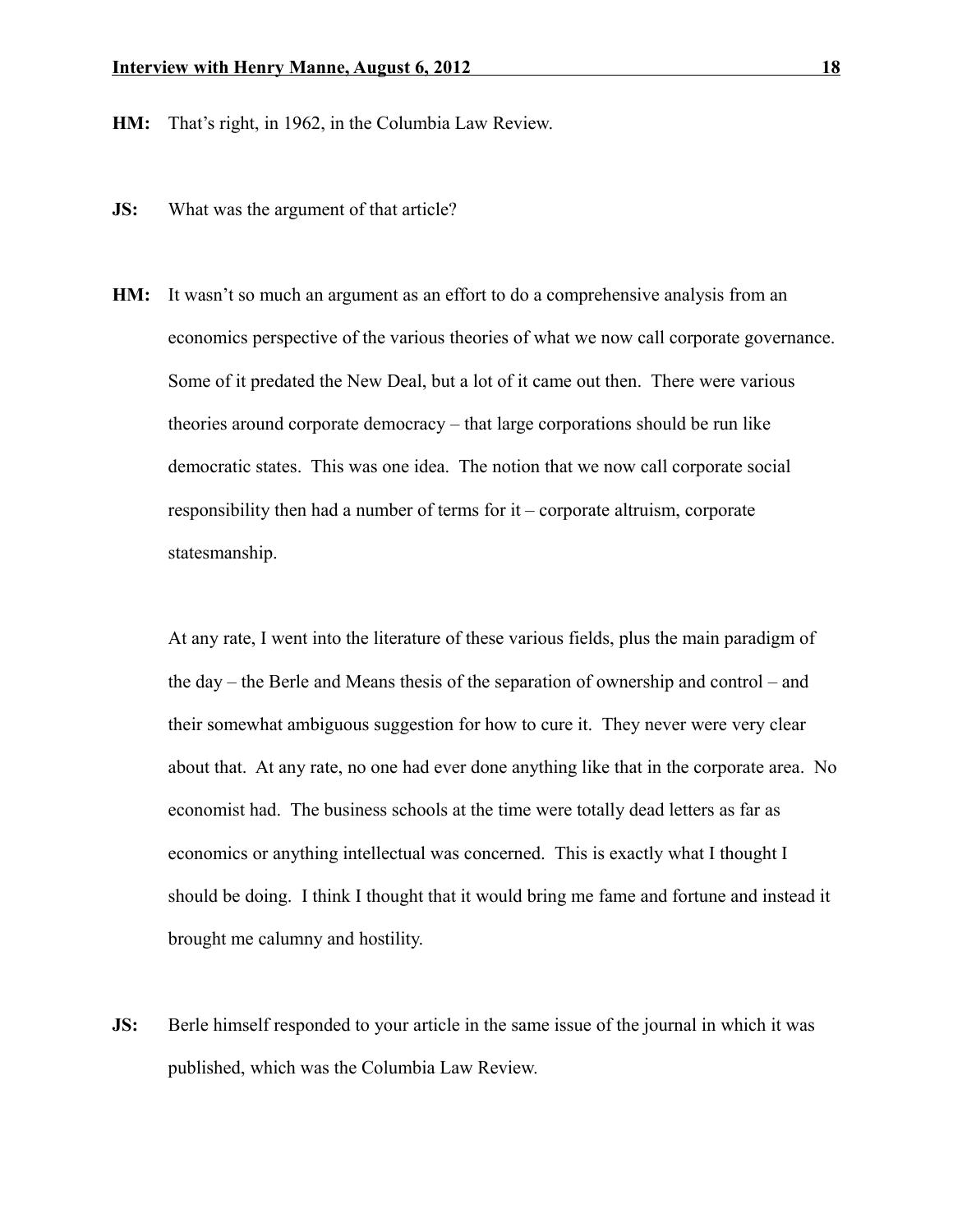- **HM:** Thereby I think said to the world, "This is important, even though I don't agree with any of it." I don't think he understood one word of it. I met him several times. In fact, we had a kind of nice relationship. He tried to get me on the faculty at Columbia. He was that broad-minded a person.
- **JS:** Do you know what happened that kept that from happening?
- **HM:** Yes. Bill Cary, later chairman of the SEC, was on the faculty, and he absolutely stormed, and would not allow it. The phrase I began to hear around that time was "conservative kook." Now, you also have to understand that at about this time, the phrase "Chicago economics" was beginning to appear. Milton Friedman had made some popular inroads, and Chicago as a bastion of free market economics began to emerge, and it emerged not as something that people said, "Oh, this is important. This is going to change the history of the world." Rather it was seen in the more intellectual community as evil conservative ideology.

That's what was meant by the phrase Chicago economics, and that got attached to me. I would not say inaccurately, except that the characterization of the economics was all wrong. So, as I say, instead of being met with success for writing something totally new and opening a whole new area of intellectual investigation, it was just the opposite.

**JS:** Did you respond directly to this line of criticism?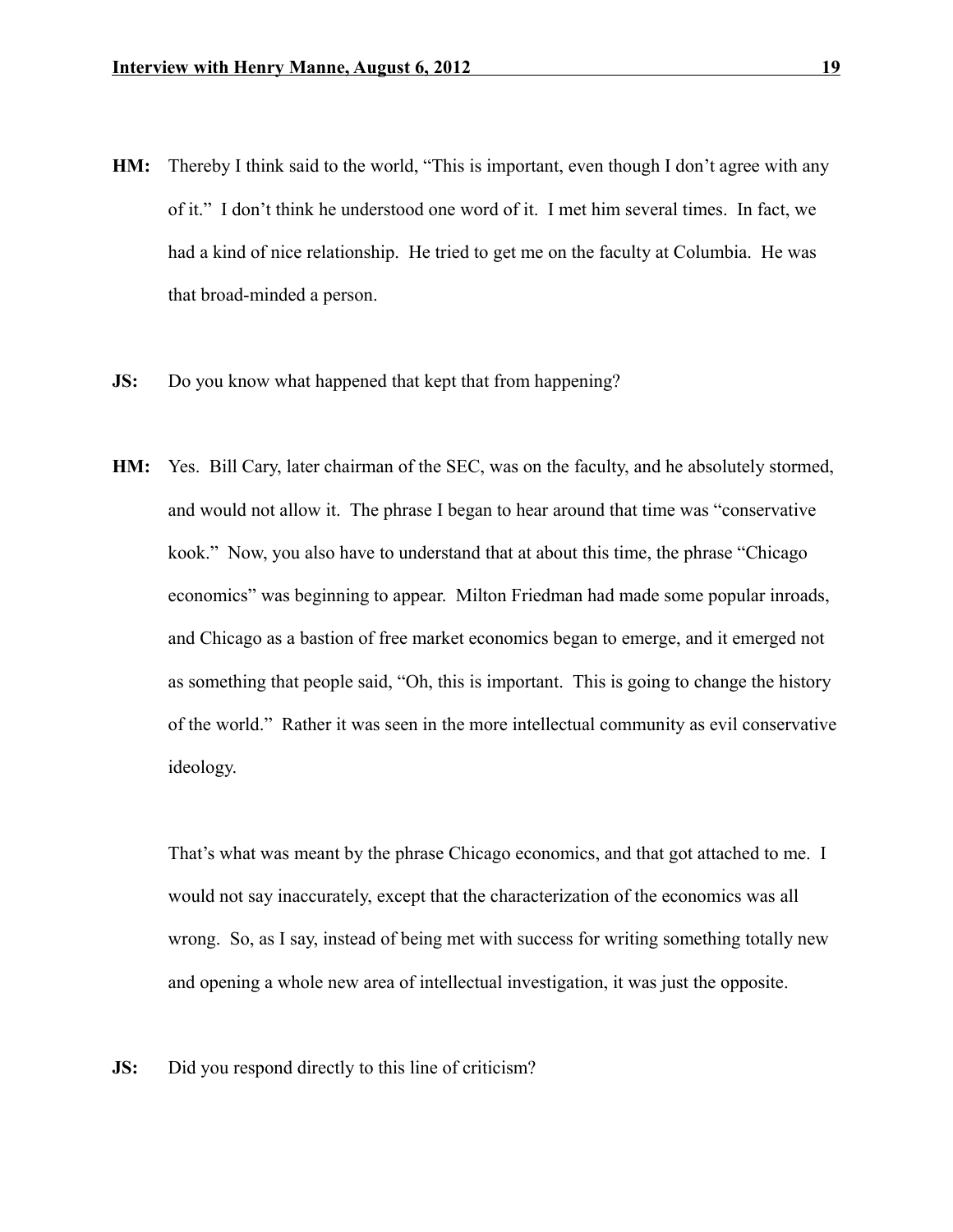**HM:** I couldn't do much. I was a young professor. I was not that confident in my economics at that point, either, although I got moral support from economists, including Milton Friedman, less so from Aaron Director, who was always sort of cold and standoffish. He wouldn't enter the fray. He, at that point, I believe, had already retired to Stanford.

Just before the '62 article, probably the seminal intellectual event in my life occurred. I was invited to a small conference for young professors at Claremont College, in which three very distinguished people held seminars for these young professors. One was John Jukes from Oxford, who had taken a very strong position against British socialism, then the Labour government. Another was Felix Morley, who was a political opponent of Roosevelt during the New Deal, a distinguished journalist and political theorist.

The third was a then somewhat young economist from UCLA by the name of Armen Alchian. I mentioned before that the Mises I read at Yale in 1952 or 1953 came back in the early sixties, because Alchian began his seminar by reading a paragraph. It was a paragraph about property, and he asked if anyone in the group could identify it. I was the only one; I recognized immediately that that was from Mises' *Human Action.* As he developed that first lecture – which became I think one of the most important economic articles of the twentieth century, *Economics of Property Rights* – it was like a light bulb went off in my head, it was incredible. All of a sudden, everything that I had done intellectually for thirteen years came together, with this one idea of Alchian's about the real nature of property rights and the Misesian notion of people making choices, with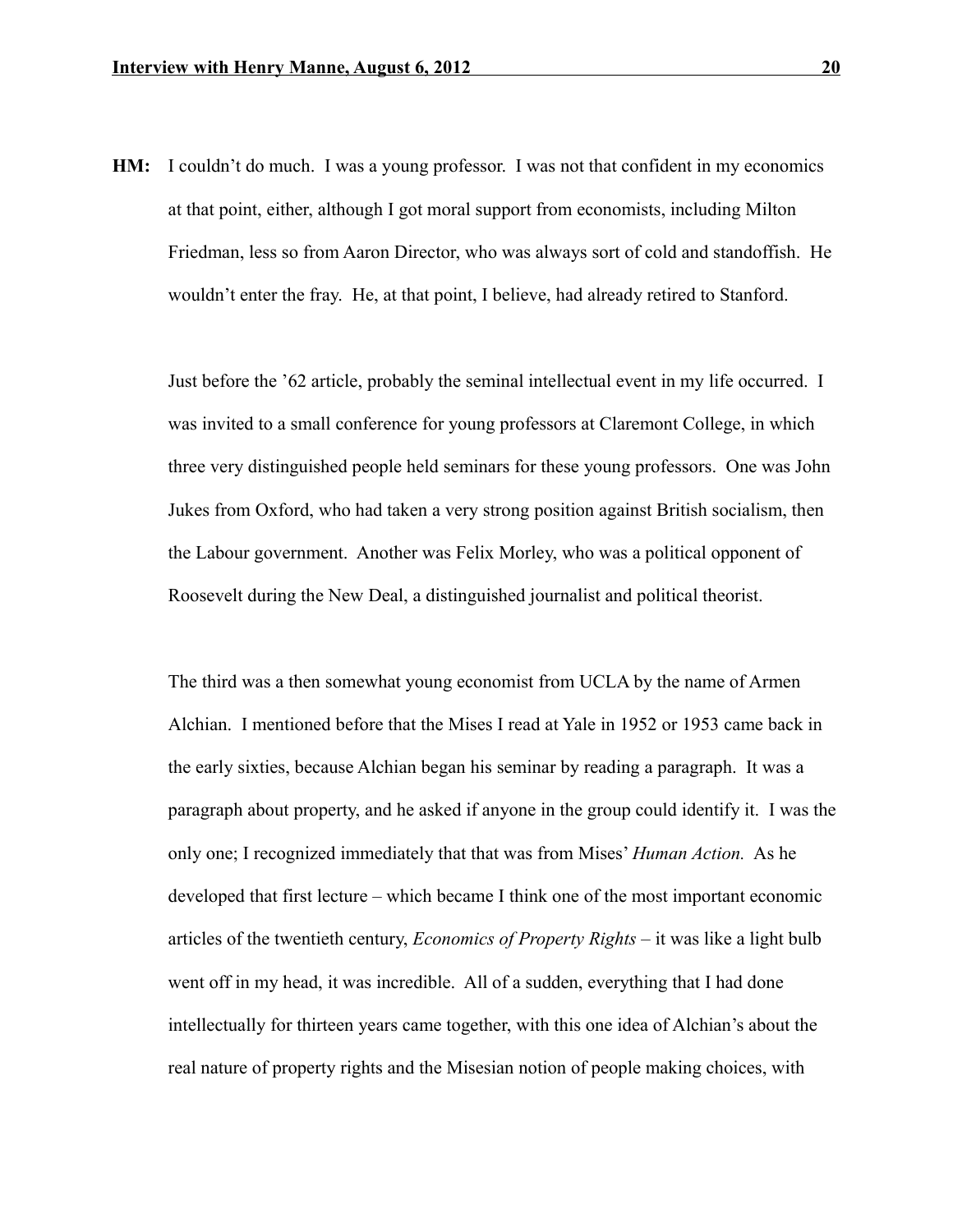every choice being a tradeoff, meaning that there is a cost – what you give away is the cost of what you get. Alchian put that into terms of behavior explaining how people reacted in economic settings.

But it was clearly applicable beyond what he was talking about. I told him that I was teaching corporation law – I think I had taught it one year then – and was very interested in this sort of thing because no one had done anything like this. Incidentally, after that first lecture, in 1957 or thereabout, began a fifty-five year friendship that is one of the defining relationships of my life. Alchian is still alive, though at 98, he's long past lucidity.

At the break during his first lecture, I told Alchian, "This is really what the lawyers have been looking for. Something that would explain why a given rule affects behavior in a certain way." I said, "Only one thing, please don't call it property rights, because if you do, you'll confuse the lawyers." He wasn't concerned about that. He did call it property rights, and it's a subfield of economics today, the economics of property rights, that he invented and should have gotten the Nobel Prize for it.

**JS:** Was this in 1962?

**HM:** No, it was in 1957.

**JS:** 1957, this seminar, so this was before you started publishing some of your later works?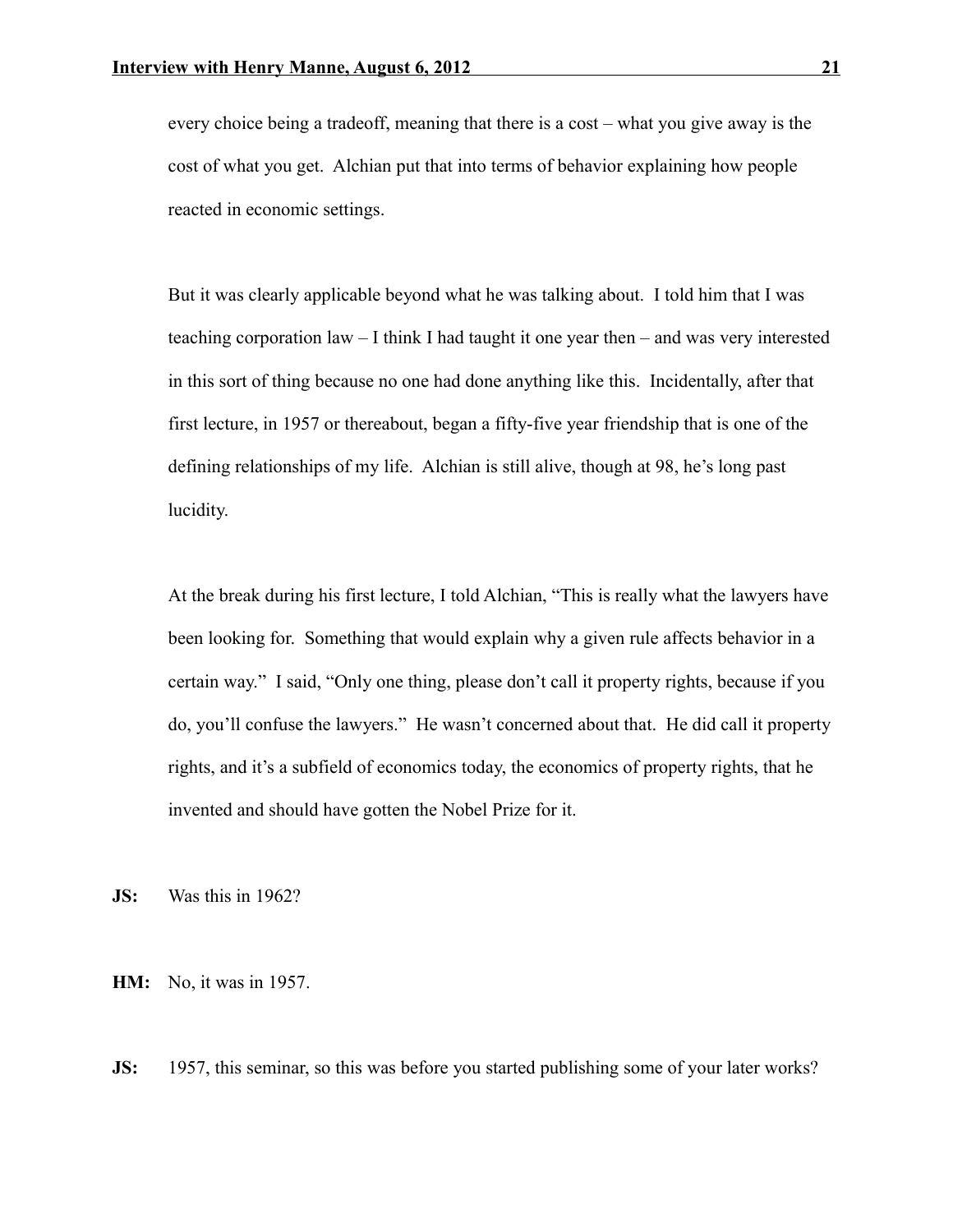- **HM:** Yes. I mentioned that I was teaching corporation law and Armen put me onto another very important book that is less known that it ought to be, called *An Economic Theory of Democracy* by a man named Anthony Downs. Downs did a doctoral dissertation under Ken Arrow at Stanford. It is actually the beginnings of the modern field of public choice theory. The credit is usually given to Jim Buchanan and Gordon Tullock, for the *Calculus of Consent.* In terms of addressing it as a new field, I think it is correct that they get the credit, but the sort of thing that Downs was doing was more helpful to me. He talked about a market for votes in the political arena. It was that very concept, which is also close to Alchian's concept that you can have property rights in anything you make decisions about, that gave me the idea that, "Well, we have votes in corporations, what's going on here?", and eventually led me to realize that we actually had a market in votes in corporations, unlike the way we do it in politics, where we have a barter system. We exchange the vote for whatever the politician will give us; in corporations, we had a much more efficient system in which you could buy the share with the vote.
- **JS:** So this line of argumentation influenced your article *Theoretical Aspects of Share Voting*?
- **HM:** That's a little later. Actually, in the '62 article, you will find all the subsequent arguments that I made in later writing. Some of it is buried in footnotes, some of it is alluded to, but it's all there. It all comes out of the intellectual experience of that period.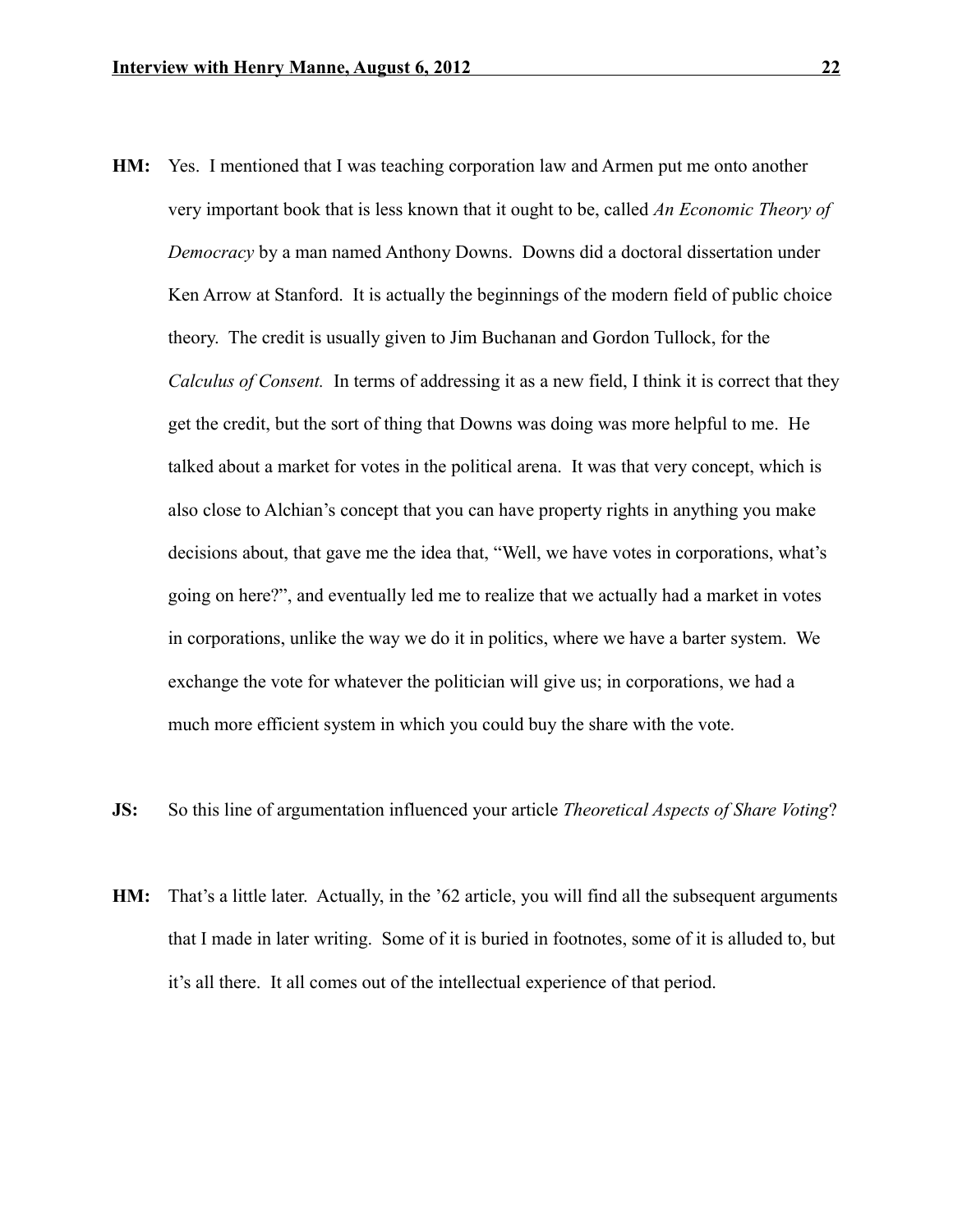- **JS:** After the article *The Higher Criticism,* perhaps the next important article that we could talk about was *Mergers and the Market for Corporate Control*, which was published in 1964 in *The Journal of Political Economy.* Would you characterize this as your most influential article?
- **HM:** Easily. As I said, the ideas existed in the '62 article, but the law profession, including academia, simply couldn't understand that article. Berle really didn't understand it. He's responding to something I didn't write. I've read it a hundred times; I can never quite grasp what it is he has in mind. But you have to realize how much alone I was in all of this. There was literally zero analysis of this type on the law side, no one in any way sympathetic with what I was writing or how I approached it.
- **JS:** What was the argument of *Mergers in the Market for Corporate Control*?
- **HM:** The simple argument was that the Berle and Means' hypothesis of the separation of ownership and control – which was well documented. We use different terminology today – we talk about agency cost – but it was basically the idea that in large publiclyheld corporations, management was free of any real control by the so-called owners, the shareholders.

Berle suggested that as a result, they misbehave, or at least can. That's part of the confusion, because at the end of the book he says that the only thing that's the saving grace of the corporate system is that these managers act right. They produce what they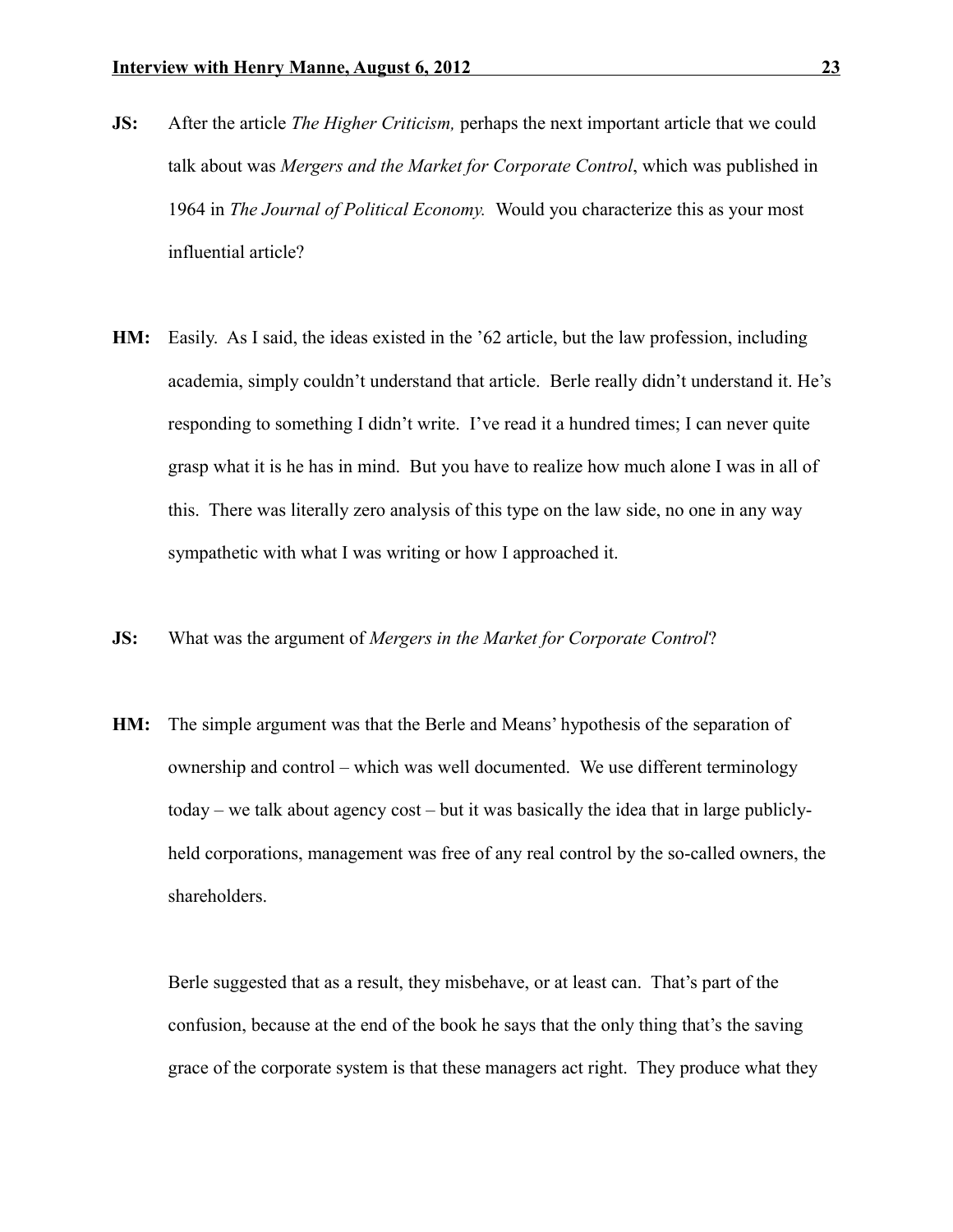are supposed to produce, they don't take exorbitant salaries, the margins are cheap, but by and large, the system is saved by the good faith of corporate directors. That's why he never had an enemy in the corporate sector in the United States – because he said nice things about them.

The conclusion was fundamentally inconsistent with the rest of the work, but at any rate, the idea caught on that there was something all wrong with these large corporations because there was no way of controlling the people who really controlled the companies. I said, "That can't be true," I said, "There simply wouldn't be a gigantic stock market with people investing hundreds of billions" – I don't think we had the word trillions then – "of dollars if the thing is going to be nothing but a scam, cheating them over and over," which is what Berle suggested.

This little piece, *The Market for Corporate Control,* explained the mechanism whereby the market provides the protection against the possibility that Berle had raised, and it was through having votes attached to shares with an open market for shares, so that you could go out and actually amass enough votes to take over control.

- **JS:** Did you see this line of argument as a complete substitute for the Berle-Means model, or was it something that could also exist alongside it?
- **HM:** At the time, I saw it as almost exclusive. I've come to think that there are other devices. I mentioned some of the others in that article. Competition in the market for managers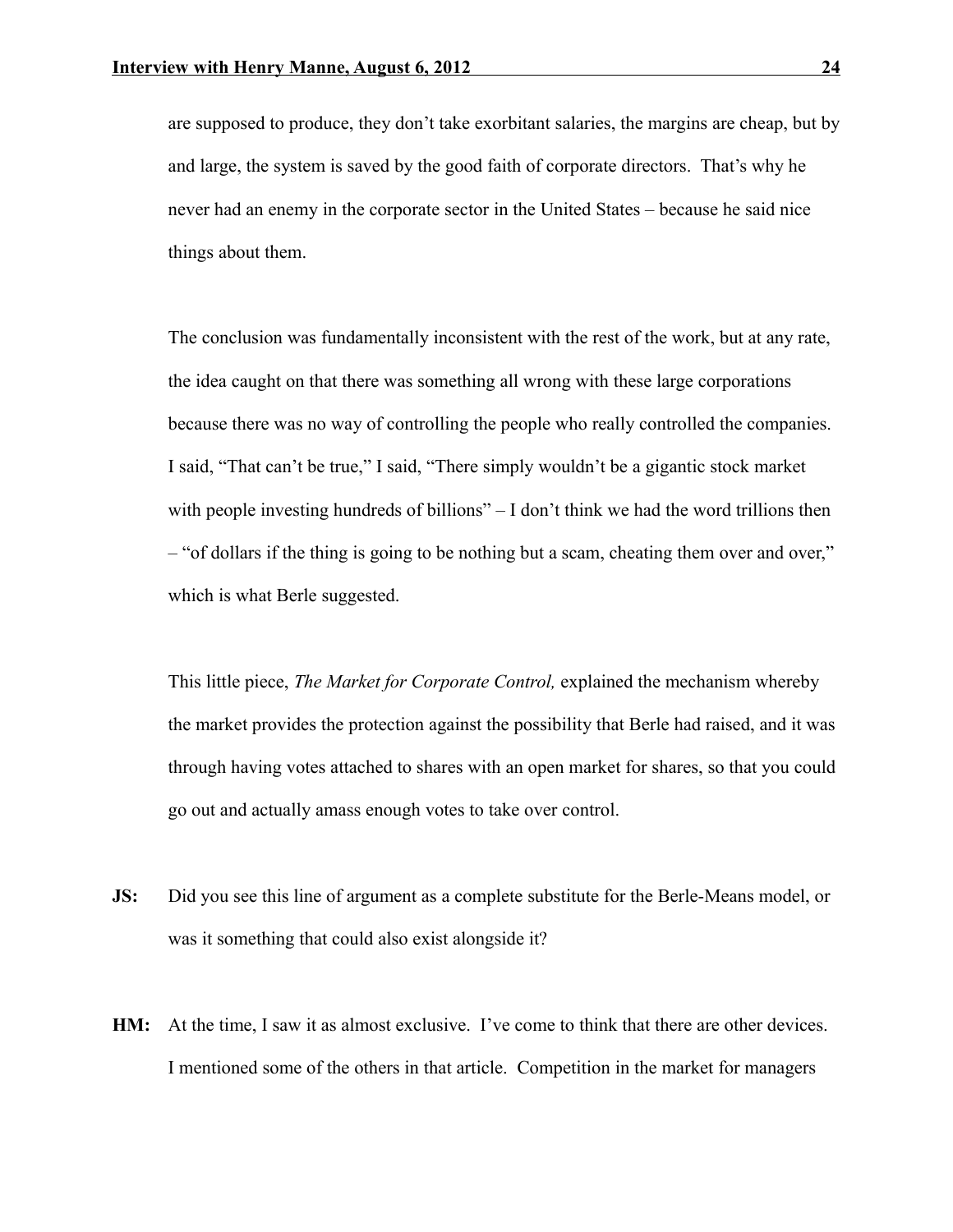will help control them, and competitive markets in commodities will control managers, because they can't control the prices of their input. Capital markets will control them. The one I missed – and I'm really sorry – the bond holders have considerable influence on corporations that aren't being well run. I missed that one, but I had the others. It was just that this was so new and, frankly, it was so exciting to have discovered this that I may have overstated it. I'm not sure.

At any rate, I stated it clearly enough that the law professors understood it. It was the first thing I had written that didn't get a hostile reaction at all. As a matter of fact, I would say the reaction was very good, and I think I know why. As today, the enemy is corporate management. I don't know why they are villainized and demonized as they are. They aren't angels, but nonetheless they certainly aren't any worse than any other group. Nonetheless my idea was seen as an attack on managers by the left-leaning professoriate. I was saying that, "Oh, we've got this device to show these guys they'd better behave," and so they liked it. It fitted their ideology about corporations. That was all right with me; I didn't care.

- **JS:** Your article offers a certain view of investors. It basically says that investors will have an economic incentive to exercise control over the management of a corporation.
- **HM:** No, they will not. For the most part, they won't even know anything about actual management. One of the great insights about markets – this comes out of Hayek and Mises – nobody has to know anything for markets to function absolutely perfectly. That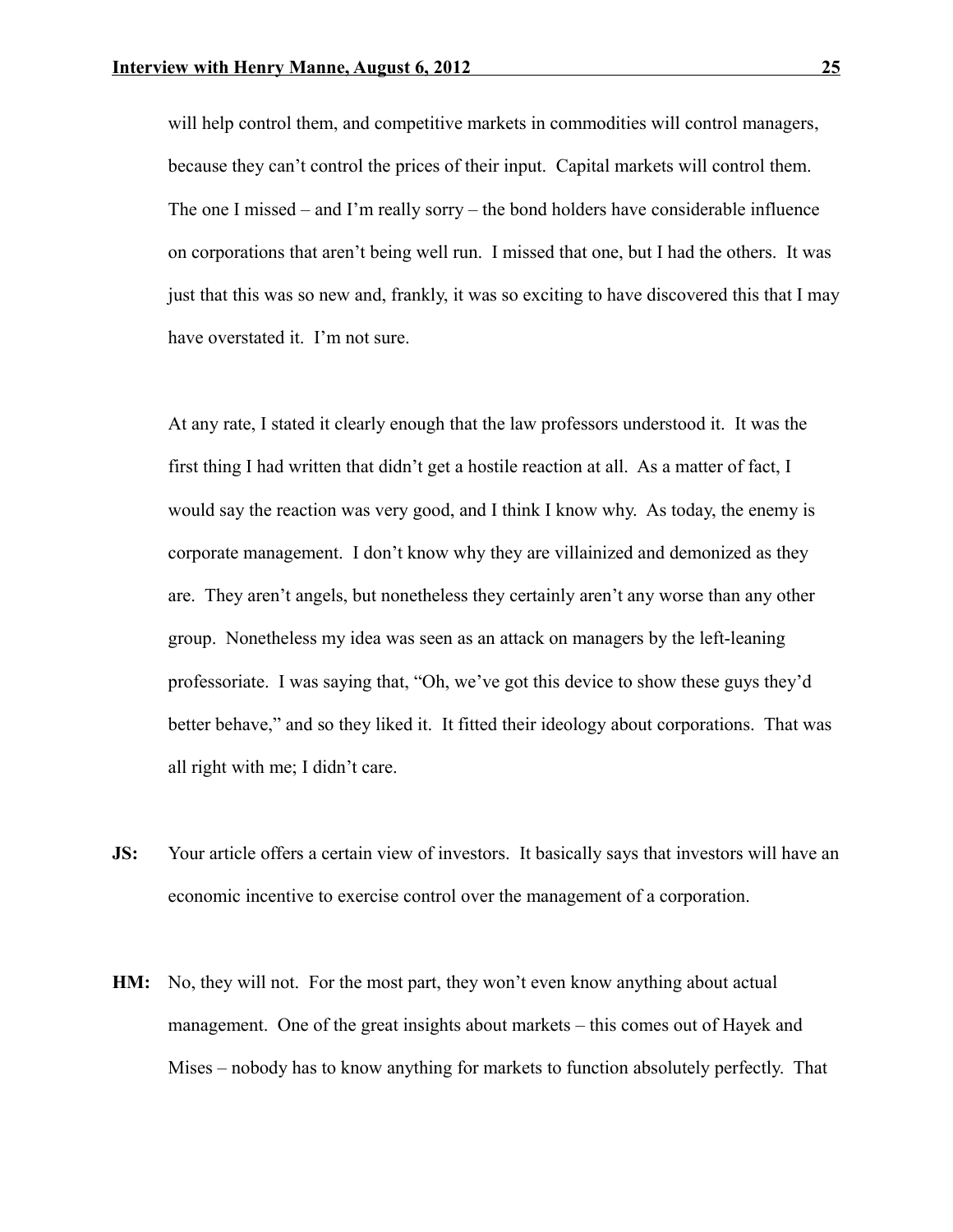was true of the shareholders. They didn't have to know whether managers were doing well or not. All they had to know was whether the price of their shares was as much as they wanted. If it was going up, they were happy. If it was going down, they were unhappy.

If you're unhappy, what do you do? You sell your shares and put further pressure on the price, until eventually someone says, "Oh, I can buy all these shares very cheaply, take over the company, run it well or put it in the hands of good managers, and make a potful of money." There would be a big payoff from this.

- **JS:** Some people have also suggested that your article foreshadowed what is called the efficient capital market hypothesis.
- **HM:** Yes, it did. That's funny, because a couple of people I guess at the edges of that have gotten Nobel Prizes. Eugene Fama, who named the efficient market hypothesis and is a major proponent of it  $-1$  predated his work. To me, it just came out of theory; his work was entirely empirical, testing to see whether markets effectively responded to extraneous events. I said they had to. There was no other theory possible to explain market pricing other than something like this.

I even offered in a footnote the basis of much of later theory on this, in which I said that all decisions in the stock market tend to be of a binomial type, a one or a zero, a yes or a no, and that error therefore cancels itself out, because if it's random error, it'll be error on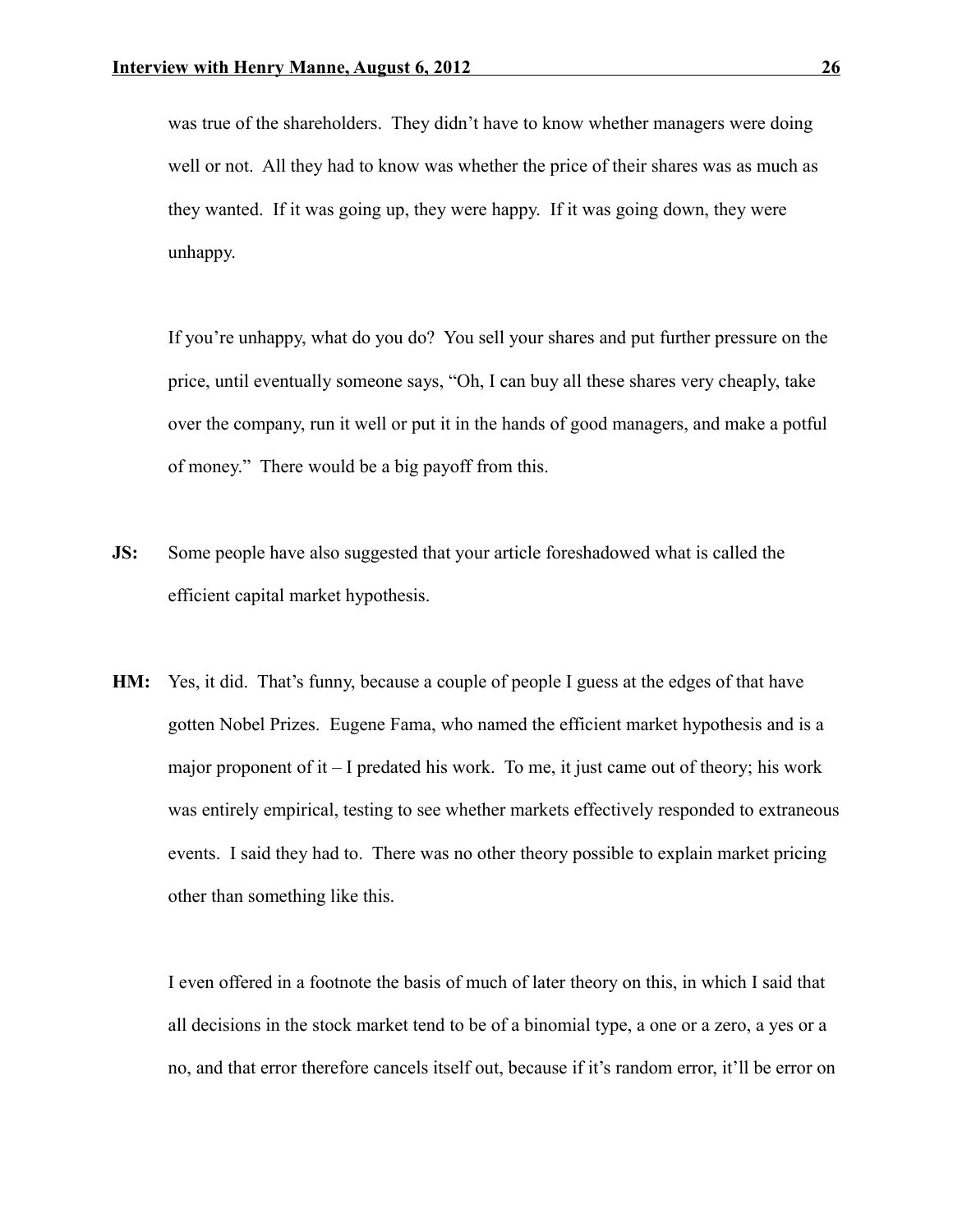the plus side as well as on the minus side, and what's left will be correct. That's a theory of the efficient market, and it was in that article. Occasionally some academics have noticed that I made that point before anyone else.

I have great pride in the fact that even earlier, in the '62 article, I had a footnote in which I talked about votes having market value. In the footnote, there was one case that was just so easy that someone with no mathematics background at all could still do it. You could show the before and after price of stocks and show that the difference could only be accounted by the value of the vote in a control fight. That was the first empirical work anyone had ever done, an event study of the thing.

In neither of those can I take credit for the great amount of work that is gone on since, but at least I anticipated it. I think they were simply consistent with a fully integrated theory of markets.

- **JS:** So your next major work was in 1965, *Insider Trading in the Stock Market*. Tell me a little bit about writing this work. How long did it take you?
- **HM:** I guess, maybe a year and a half. It started in class. Class was always a great stimulant to get new ideas. We were talking about compensation, and remembering some of Alchian's lessons, I realized that anything of value would be part of the total compensation that people would react to, not merely the part that was in cash. It could be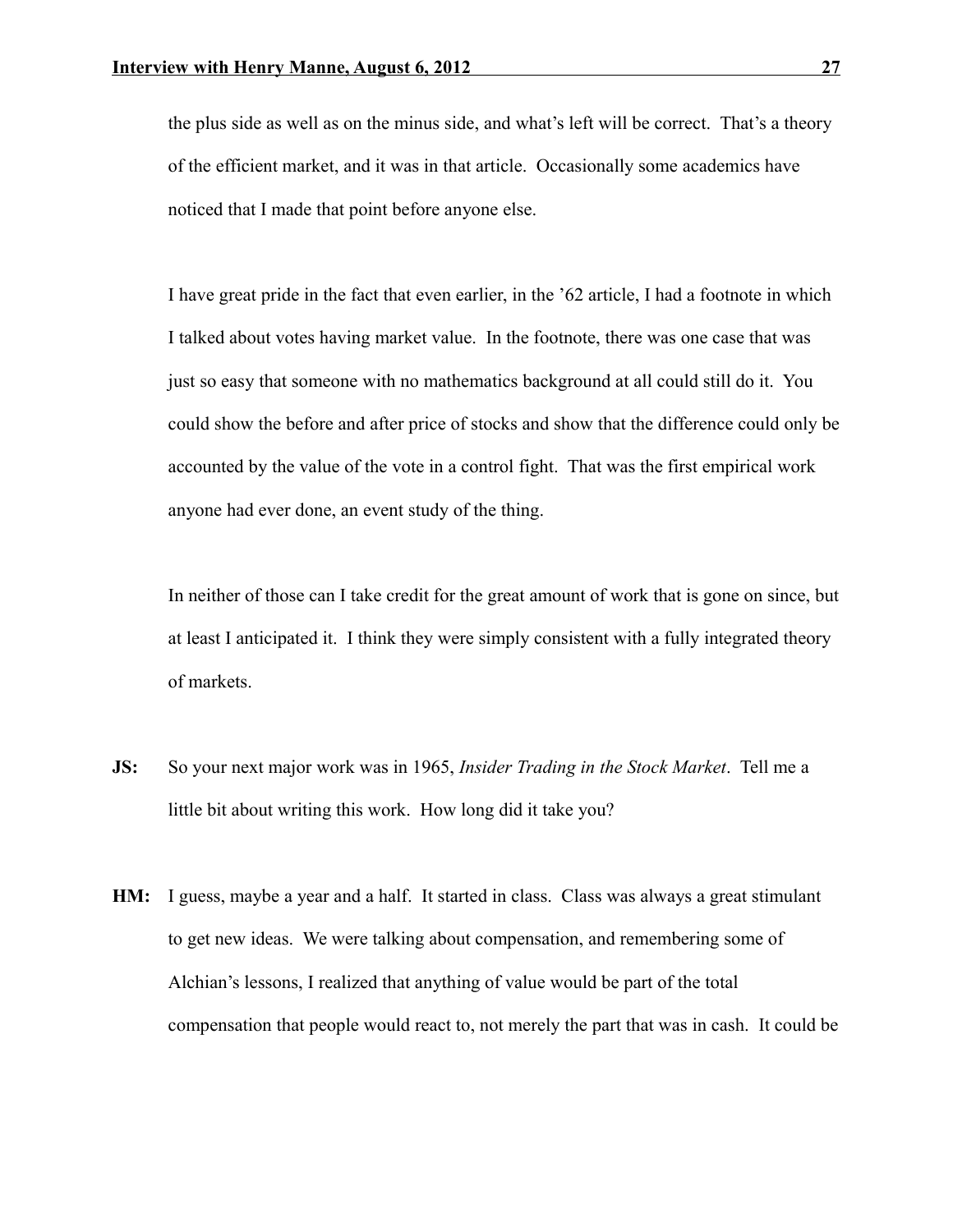longer vacations. It could be less hard work. It could be thicker carpets. Or it could be valuable information.

As I thought about that, I said that made perfectly good sense, and now it has been empirically established beyond a question that the value of the information is part of the compensation package, or at least was when it was legal. I simply developed the notion from there. But the class was very resistant to it. I realized very early that there was a psychological response to the idea that was strange.

There was a woman who sat in the front row in the corporations class, who, after I gave a lecture one time on why insider trading might be a useful device, banged her fist on the desk and said, "I don't care what you say, it's just not fair." That became the "It's just not fair" theory of insider trading. To this day, I've never fully worked out the basis for the degree of hostility we see to insider trading, but I know that it's not economics. The economic arguments? Almost nonexistent. I could go into that later if you want, but the thing that fuels the laws against insider trading, as I said, has almost nothing to do with economics and a great deal to do with human psychology. Why it is as strong as it is in that particular area, I'm not sure.

**JS:** Do you think that your argument applied to all forms of insider trading or just the actual trading by those inside the company?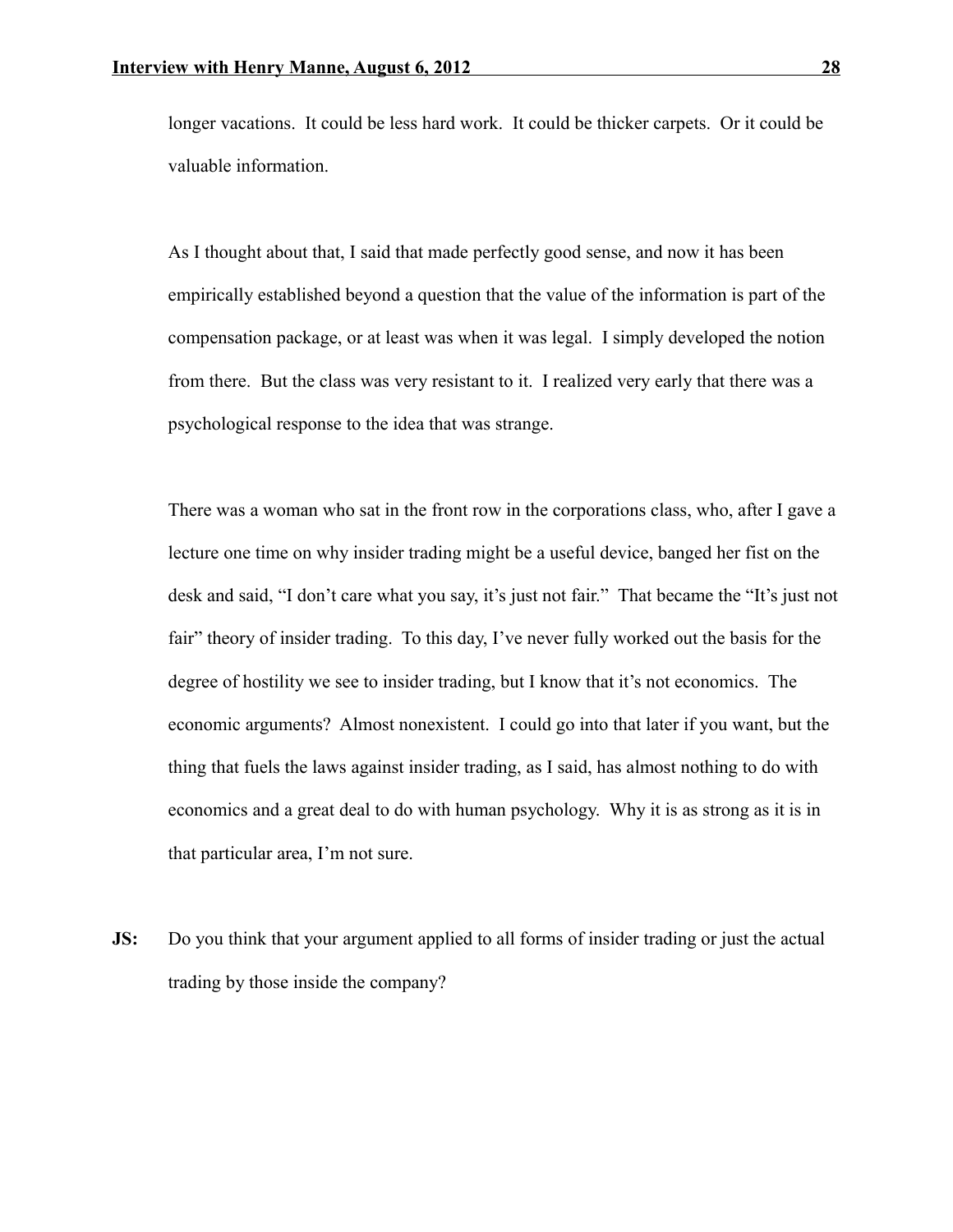**HM:** No, clearly, the economics applies to everyone with valuable information. Incidentally, I was always at great pains to point out that my argument didn't apply in the case where contractually a person was obliged not to engage in insider trading, and didn't apply to cases of fraud or manipulation or anything of the sort. I was only talking about cases in which someone at that point legally came by the information and used it in the stock market, but quite clearly this has been terribly misunderstood, and even today the SEC or its apologists regularly confound insider trading with fraud and manipulation.

My opponents made another error. They thought I was talking only about the upper echelons of executives in the corporation. That was not what I was talking about, although I can understand how someone not reading my work carefully would come to the conclusion that I was advocating this form of compensation for only high-ranking corporate officials. I was talking about what the role of information is in an efficient stock market and how it relates to what we now call corporate governance. I have moved in my own thinking somewhat, not totally, but somewhat, away from the idea of this is an incentivizing device for specific individuals.

One of the illustrations I used in the book was the team of scientists in the labs of pharmaceutical companies, who we know, every morning before they got to work on their laboratory benches, first dealt with their current findings for group investment in the stock market. They were not alone in that, but it was well known that they were doing that. I think that kind of example is what misled me that it was possible to have a direct one-on-one incentive-result nexus.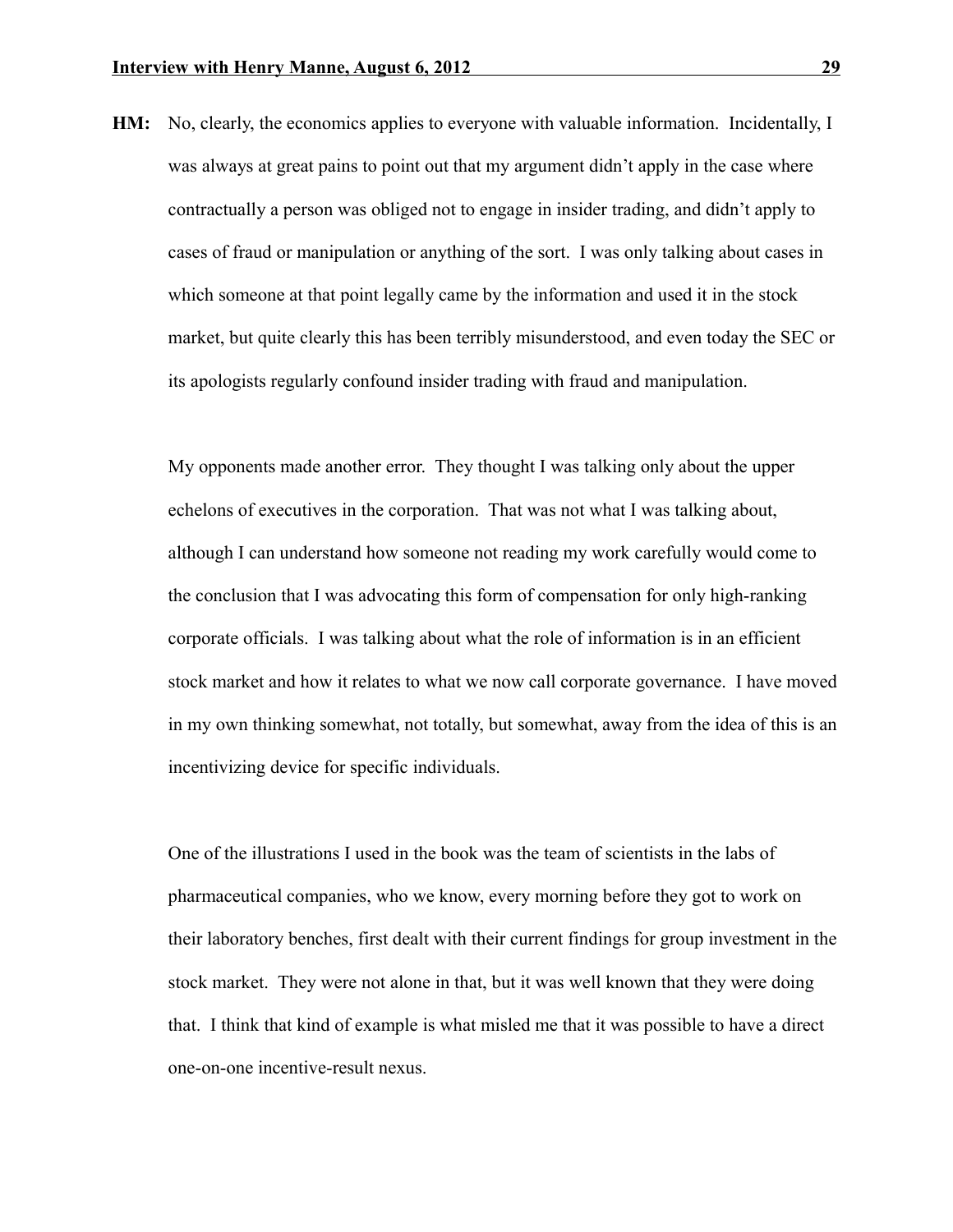I think now there is a much more general effect, and in this last paper, I suggested that allowing anyone to engage in insider trading will create a culture of innovation within a company. One of the great problems in theoretical writing about the economics of a corporation is how to incentivize people to be innovative in a giant bureaucracy? Many people, including Joseph Schumpeter, one of the greatest economists ever, thought that it was impossible. He predicted that the large corporation would disappear, because we couldn't properly incentivize people to be entrepreneurial in large companies. Today I think that is perhaps a more important role for insider trading that what I originally identified.

- **JS:** Now in this work, you seem to directly criticize several SEC officials, or at least you bring up a position of William Cary, who was SEC Chairman in the early 1960s. As far as I could tell, this is the first time that you addressed the SEC directly in one of your works.
- **HM:** The word "directly" makes that correct, but if you go back to the '62 article, you pointed out that I really sort of invented the efficient market thesis. If there's an efficient stock market, you don't need securities regulation. If the market works as efficiently as Fama and others have proven it does, what in the world is all this regulation about? You search in vain in the legal history of the securities laws to find any explanation of that, that is a theory of market failure that would justify regulation. This goes back to that other point that I was making, and why I'm perhaps kinder to the SEC today than I was forty years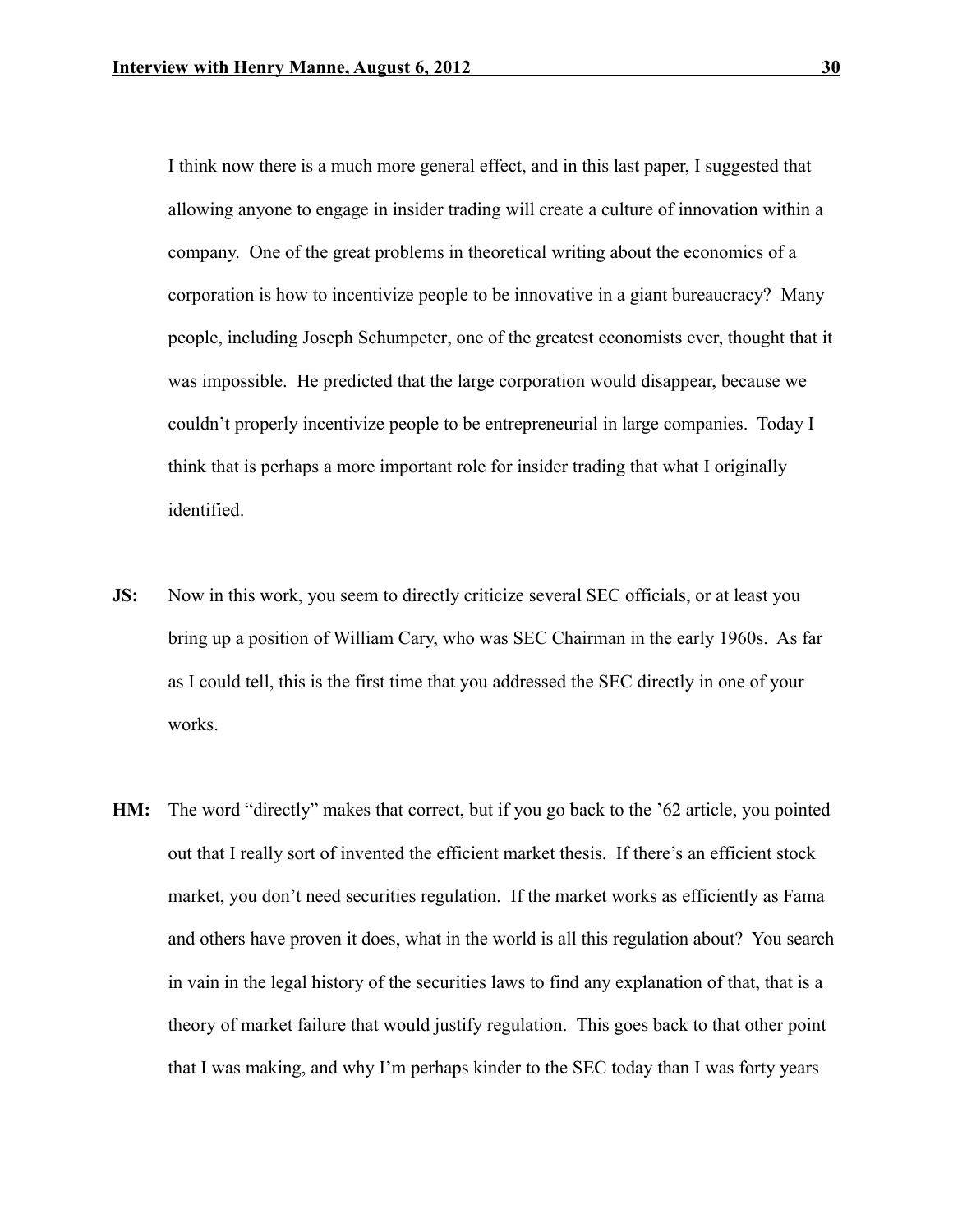ago. That is that they just didn't have any conception that something like economic theory had any application to this area. It was a totally foreign world to them.

Now part of the problem, I will say, relates to the field of economics. We just did not have the economics in 1933 that would allow us to understand securities markets as we do today. It hadn't been invented. Property rights theory hadn't been invented. Efficient markets hadn't been identified. The Coase Theorem and the idea of agency or transaction costs hadn't been invented. There was no way that people simply looking at this very complex mechanism of capitalism in 1933 could understand it without these tools. I wish they had taken a more hands-off, a more humble point of view, but humility was not what characterized the New Deal. They all thought they had truth and that they could regulate to perfection.

- **JS:** How did they react to your book, the SEC?
- **HM:** Terribly. Really bad. A colleague at the time at George Washington University Law School was Manny Cohen, an adjunct professor who about that time became Chairman of the SEC. He knew what I was writing about. We had even talked about it some; I can't remember the conversations, but he had agreed that when the book came out that he would review it. Well, the book came out, and the next thing I knew, no one at the SEC would review the book, including Manny Cohen. I was subsequently told that at that time, there were meetings held at the SEC at which the decision was made that nobody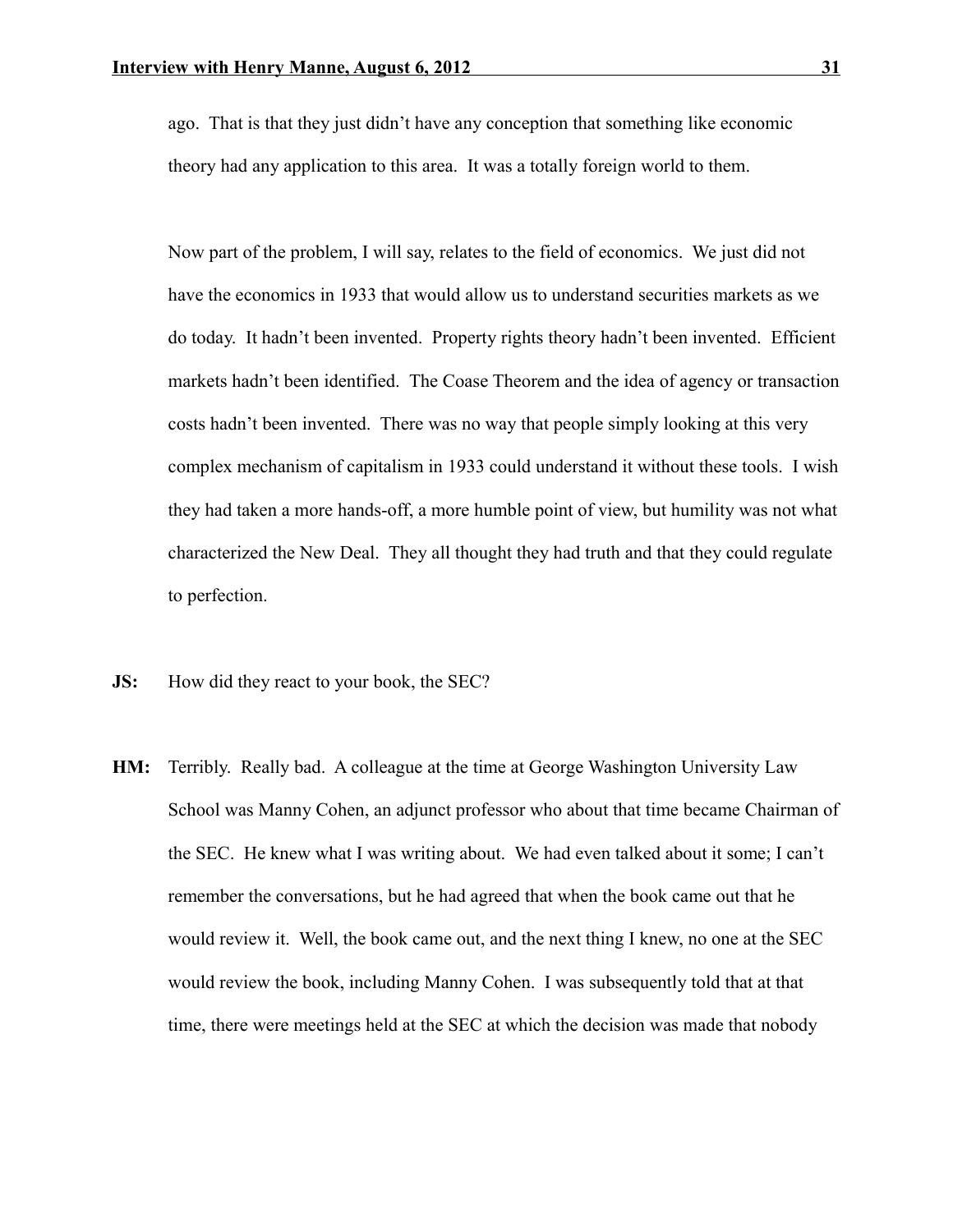on the staff could review by book or cite any work by me. I always called this one of my proudest accomplishments in life, my own pseudo-bill of attainder.

- **JS:** If you don't mind me asking, where did you hear about this from? How did you find out that the SEC had done this?
- **HM:** Well, you live in Washington. Washington is a sieve. I used to have people from the SEC come lecture to my class in securities regulation. I'd hear it from them. They were a very talky lot, I remember that. Over the years, several former SEC staff members told me of this informal rule about citing my work. I was invited once to the Commission to debate Roy Schotland, a professor at Georgetown Law School who authored the first response to my book on insider trading, a review in some sense commissioned by the SEC, where he was a regular consultant. The review was fairly uninformed, but it was a decent work of criticism. Like most of the critics, it didn't rely, other than superficially, on economics; it relied on morality and fairness arguments more than anything else. He and I were invited to debate this at the SEC. My recollection is very dim about it. People were very hostile to me at that time. They were not friendly at all. There was no collegial atmosphere, as far as I was concerned.
- **JS:** In 1967, you wrote two other articles that continued your line of argument on the modern firm and the financial regulation. The first was *Our Two Corporation Systems*, which seemed to offer a more comprehensive theory of the firm.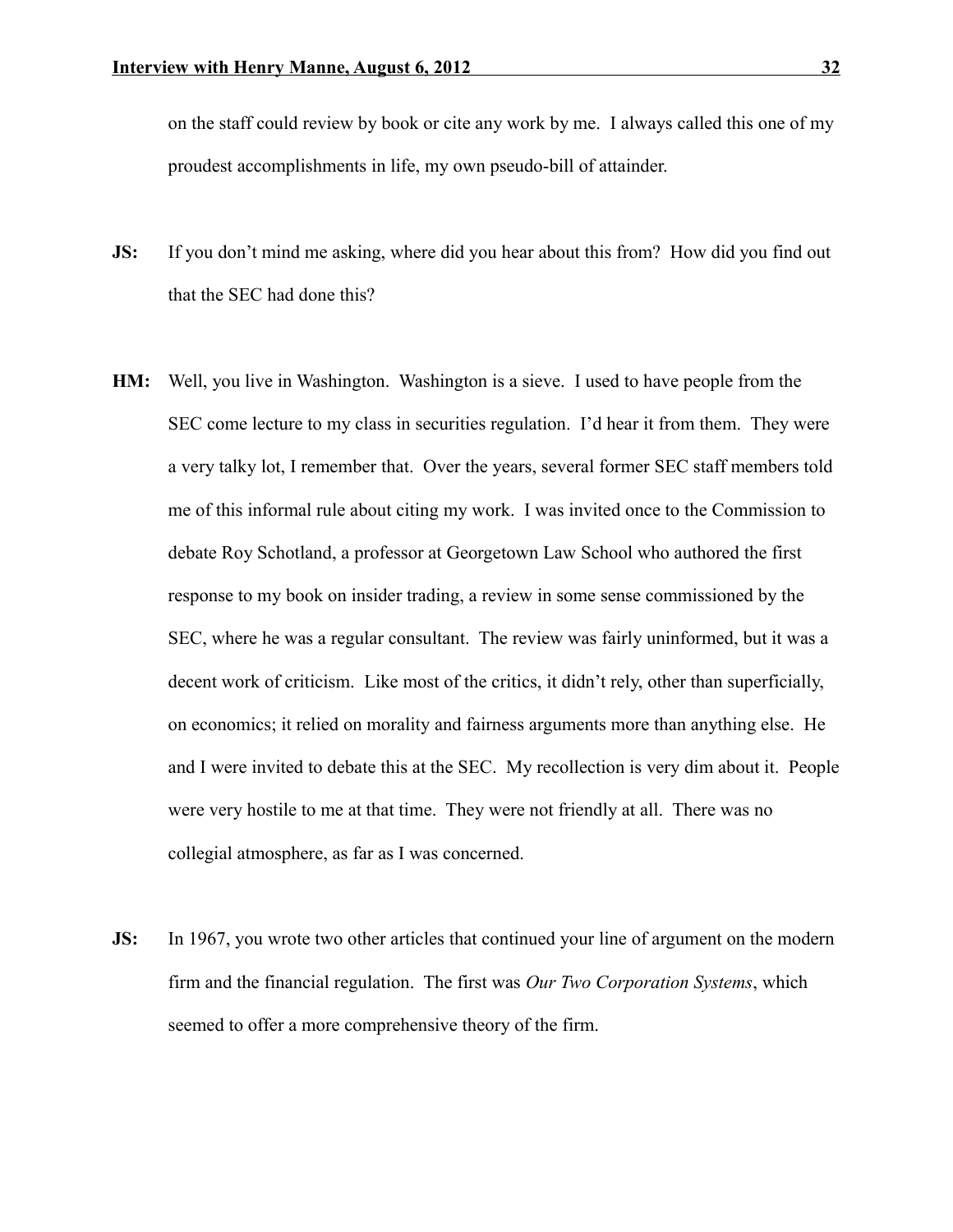- **HM:** It was intended as an overview of a book that I planned to do, which later Dan Fishel and Frank Easterbrook in Chicago wrote. They give me credit for all the basic ideas, but they wrote the book on the economics of corporations and I didn't. That article allowed me to catalog all the ideas about the economics of corporate governance that I'd been accumulating for quite some time. It was a very important article. It was also, oddly enough, somewhat well received by the academic community. Things were beginning to change at that point.
- **JS:** What do you mean?
- **HM:** I remember one episode you have to remember, I'd been teaching for eleven years in 1967, most of it with a feeling that somehow I was not part of the in group. At a meeting of the Association of American Law Schools, however, I remember I was starting up an escalator in a hotel and there were two young professors I didn't know in front of me, except that I overheard that they were talking about me. One of them said to the other one, "Aw, no, he's not a conservative kook; he's like Milton Friedman." At that point, I knew that the world had changed. If it had reached the level where Milton's popularity and influence was now resurrecting my reputation, it was of big importance.

So when the Virginia article came out on *Our Two Corporation Systems*, it was quite well received. I think it became standard for reading in courses in corporation law. At about that point, I was really exasperated with law schools. As you can well imagine, even my own colleagues with whom I always got along very well had sort of the attitude, "Let's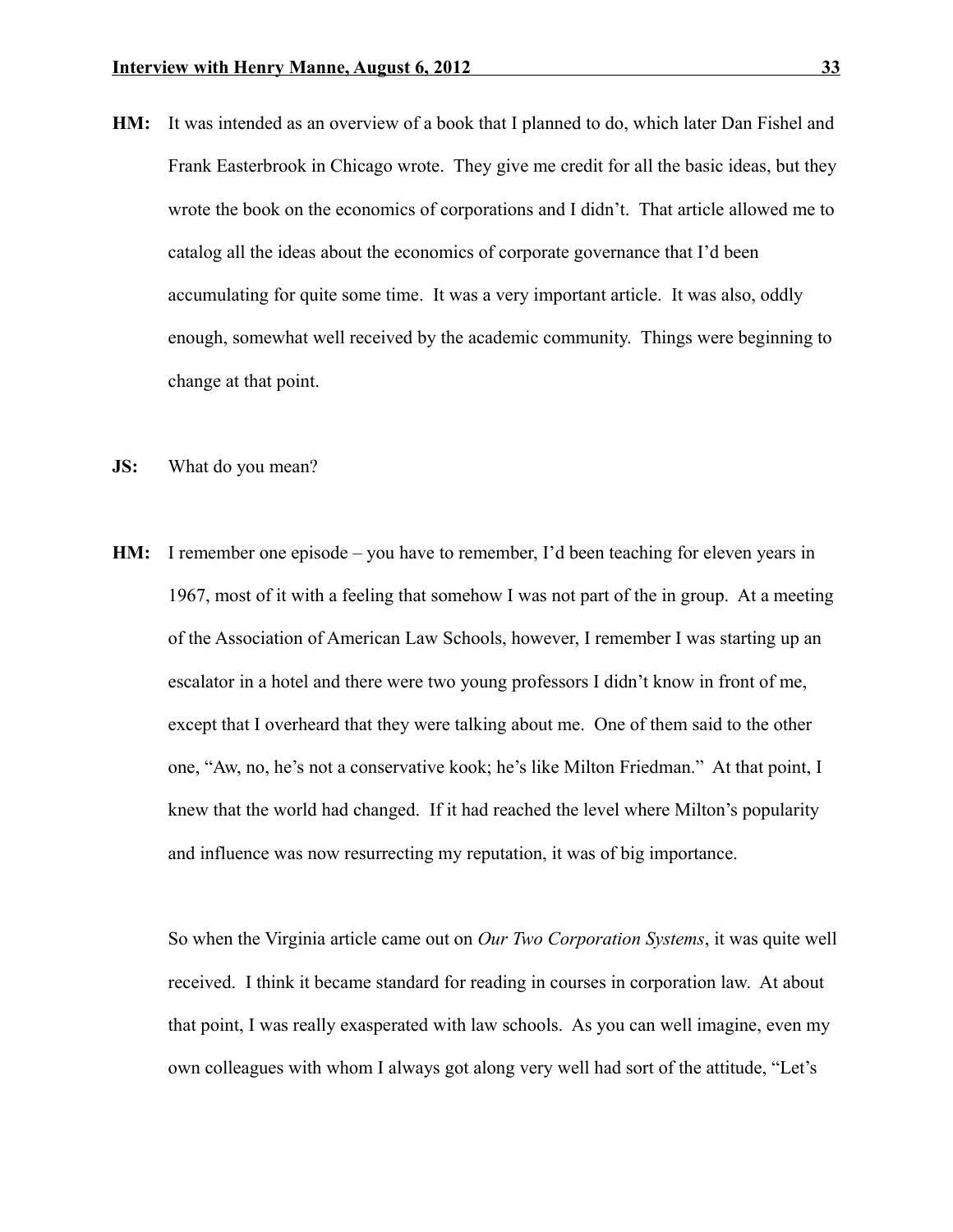go twit Henry about economics." Economics was still a joke at most law schools. At that point, I was offered a chair in political science and economics at the University of Rochester.

- **JS:** This was in 1968?
- **HM:** It came in '67; I went in '68. I was not very hesitant about accepting. I was ready to leave law schools; I was just so disgusted with them. I shouldn't have been; I was perhaps too impatient. But I'd been doing the stuff for twelve years, and there was still no one in the law school world with whom I could talk intelligently about any of this. Not one person, not one.
- **JS:** Before you talk about your time at Rochester, let me ask you about one other article that you published around this time. It was entitled *Cash Tender Offers for Shares – A Reply to Chairman Cohen.* That was also an attempt to enter into a political debate, as far as I can see.
- **HM:** Not exactly. The Williams Act had been presented in an extreme form as an antidote to these terrible hostile takeovers that were displacing these fine gentlemen who were running corporations with financial pirates who liquidated the company and did all kinds of terrible things. That was the argument and the intellectual level of argument.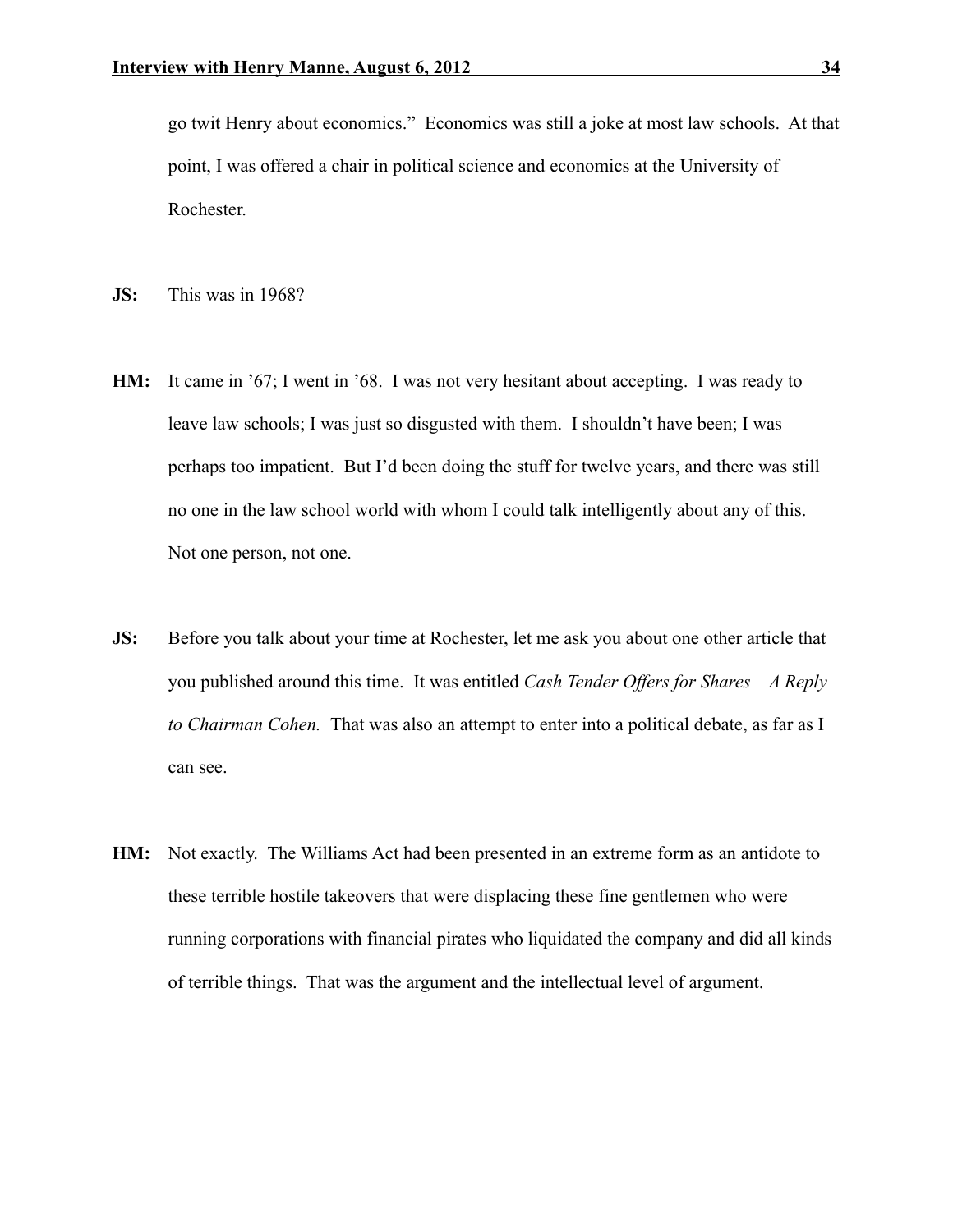At any rate, Harrison Williams was a known crook. He later went to jail for accepting a bribe in a sting by the FBI, but the worse crime he ever committed was drafting the Williams Act. That's probably cost the world's shareholders more trillions of dollars than we can count, because it allows corporations to be more wasteful than they would otherwise be. I can't measure that, but I know it's huge.

At any rate, when I saw the first version of that act, I could hardly believe it. Every line of it had something that contradicted intelligent economics. That was the article that I wrote. Now Manny Cohen was already on board defending this, because it was obviously being pushed by the Johnson administration. Johnson had close friends who were hurt by some hostile takeovers and those guys played hard ball. They weren't easygoing at all.

When I saw the first version of that act, I could hardly believe it. Every line of it had something that contradicted intelligent economics. That was the article that I wrote. Now Manny Cohen was already on board defending this, because it was obviously being pushed by the Johnson administration. Johnson had close friends who were hurt by some hostile takeovers and those guys played hard ball. They weren't easygoing at all.

At any rate, that's the call for the title. It was in response to Chairman Cohen. I wanted to embarrass him, too. I think it did, but then the hard politics continued. When the bill was revised considerably – I don't know to what extent because of my article – there were some parts of the original bill that were just so embarrassing that they had to get rid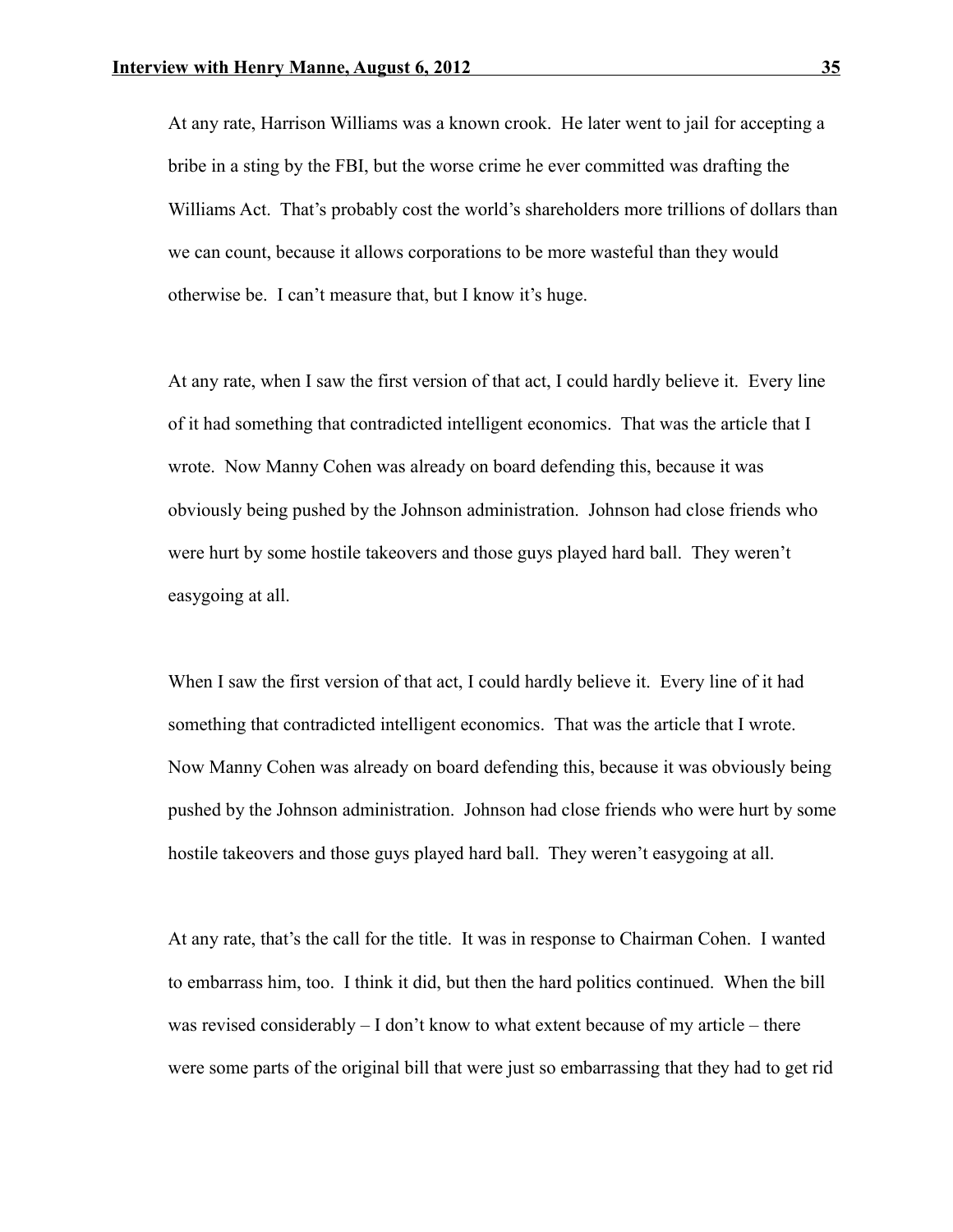of them. As the bill came through in final form, Williams scheduled hearings in I think it was 1967, and I expected to be called to testify.

I was then in fairly frequent contact with a man named Stanley Reed, who published a journal of mergers and acquisitions. In fact, I think that journal is what gave the name to the field, M&A. He was a great fan of my writing and had summarized it in his own work in that magazine. He testified on the bill and invited me to come, but I wasn't invited to testify. I was right there in Washington. I was a professor at GW then.

After the testimony and the hearings, Reed went up to Senator Williams and said, "Look, why in the world wasn't Professor Manne invited to testify on this?" He said, "He's the only one who said anything interesting in this field." Williams said, "Manne, Manne? I never heard of him." He turned to Manny Cohen and said, "Manny, I asked the SEC to give me the names of people who've been writing in the field." Manny Cohen, who knew me very well, said, "I don't know how we…" It was sort of double-talk.

Reed let them have it. He really got furious, and as we went down on the elevator together, Reed and I and Williams and Manny Cohen, I don't know who else, Reed really let them have it. He told them, he said, "Look, there have been three articles written on this subject, and two of them were written by Manne, and you said you didn't know it?" But it didn't make any difference. They didn't really care. You couldn't embarrass those guys – they were playing for very big stakes.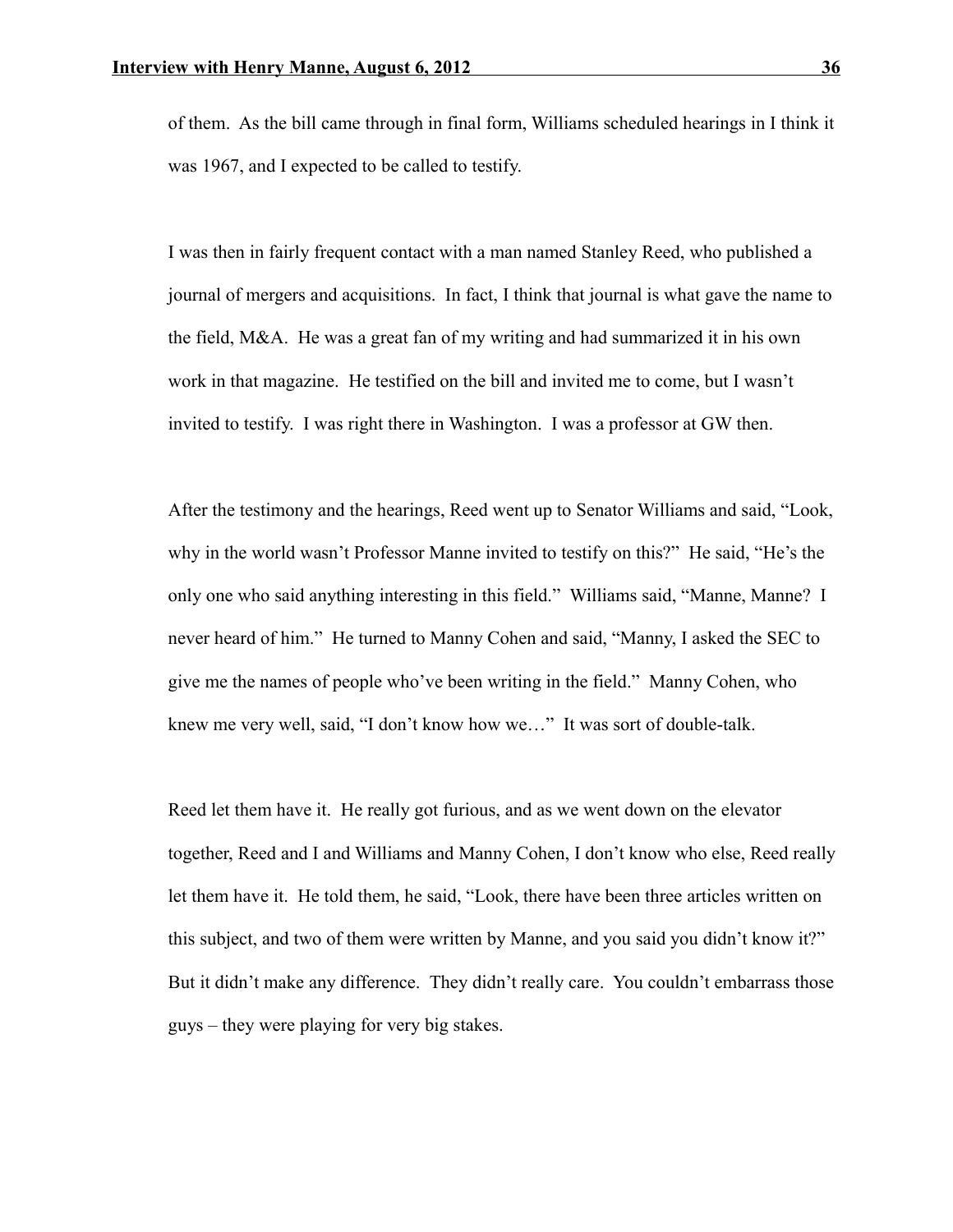- **JS:** So you were convinced that they left you off intentionally?
- **HM:** Absolutely. No question about it. They didn't want any more publicity than they could possibly get.
- **JS:** In 1968, you started teaching at the University of Rochester in the political science department. One of the first articles you published after this time, though, was *Insider Trading and the Law Professors* in 1969. Was this sort of a parting shot against the legal profession?
- **HM:** It was. It was perhaps the only time I ever really let my vituperation get into the articles.
- **JS:** For the record, can you just summarize what the article said?
- **HM:** It was a point-by-point refutation from an economics perspective of what people like Mr. Ferber, who was the long-time solicitor of the SEC, and Roy Schotland –
- **JS:** Who wrote a review of your book in 1967.
- **HM:** Yes, and there was another famous article in the *Harvard Law Review* by a corporation law professor and I can't remember his name now. I took them on and simply showed they didn't know what they were talking about.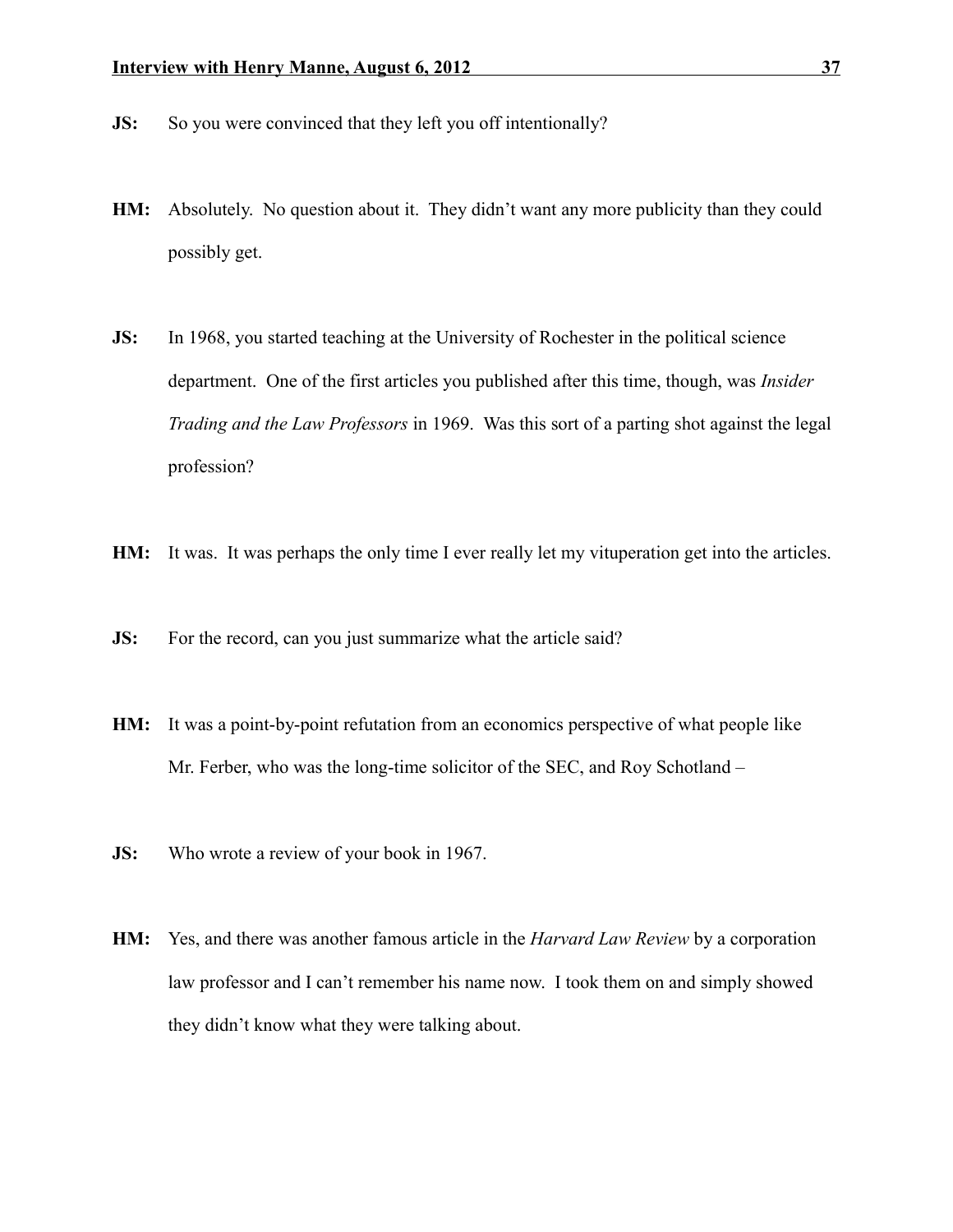- **JS:** Was there any response to this particular article or did it manage to sort of fade away then?
- **HM:** It never faded away; it hadn't faded away to this day. It was a fight I knew I was in for the long haul. I got sick of it at some point. When insider trading was then becoming a very big topic, there were all kinds of conferences, and inevitably I'd be invited and sit there and hear this nonsense and have an audience of people who didn't have a clue of what I was talking about. I quit accepting invitations to those conferences. I just got fed up with it, and I was sort of tired of insider trading, too. I thought I could leave the topic. I was never able to. As you know, up to last year, I've been writing articles about insider trading.
- **JS:** To switch gears here just a little bit, by the late 1960s and early 1970s, you were starting to become more of a public intellectual, you might say.
- **HM:** That's right.
- **JS:** You were publishing –
- **HM:** See, this is about the period when I heard that famous statement, "He's not a conservative kook; he's like Milton Friedman."
- **JS:** Right.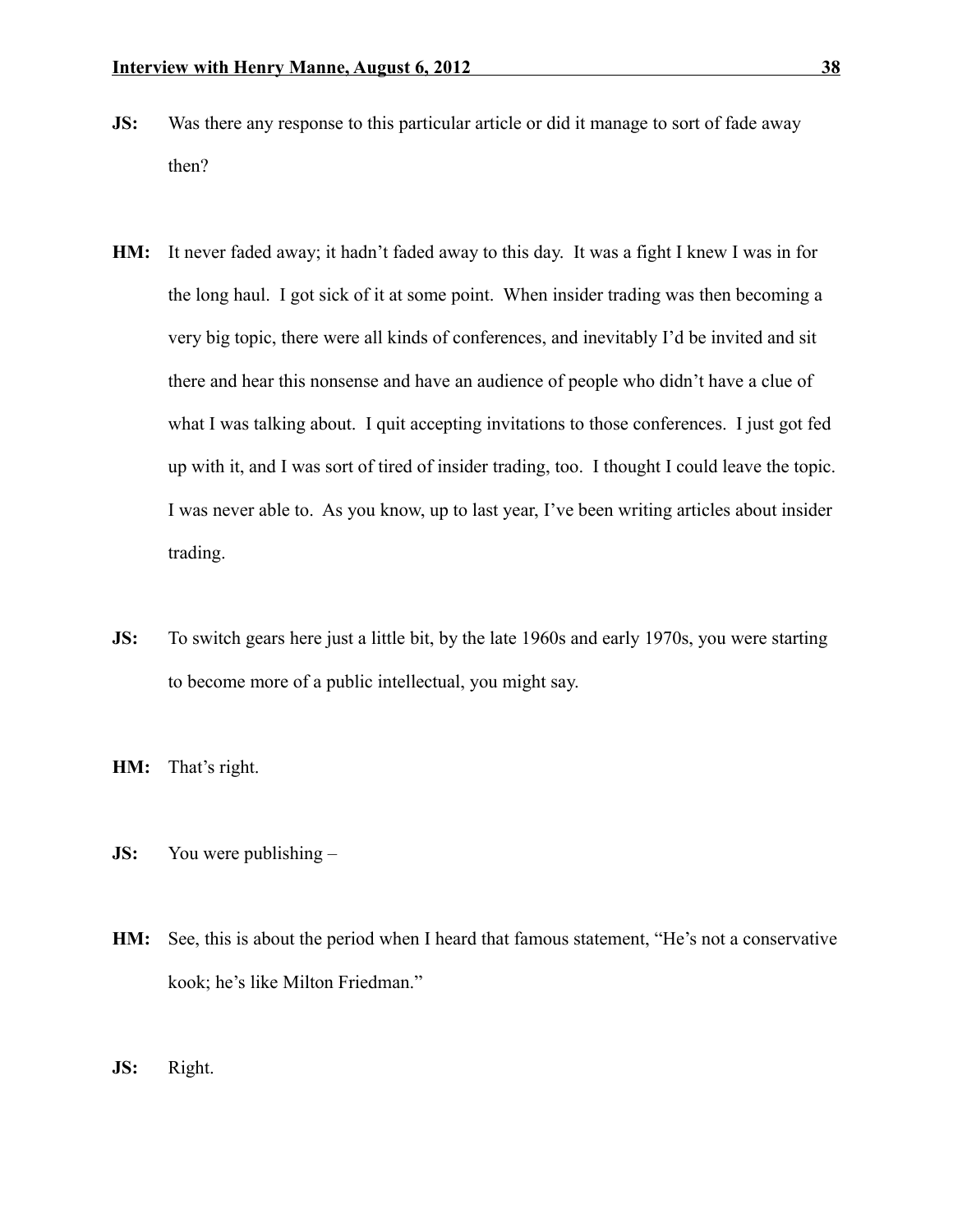**HM:** Chicago economics, that phrase ceased to be as pejorative for most people as it had been earlier. It was recognized that Chicago economics was an important advance in economic theory and was very serious scholarship, and I got the benefits of that. Now, in that period, I had invitations to visit at Stanford and Yale, things that I would have died for years before, but when the call came from now-Judge Ralph Leonard at Yale Law School, he said, "Henry, we've finally beaten back the Philistines, and we've decided to make you an offer."

I said, "Ralph, you're two weeks and five years too late." He said, "What do you mean?" I said, "Well, two weeks ago, I agreed that I would start this new center on law and economics." He said, "And five years?" I said, "And you're five years too late for me to give a damn." That was exactly how I felt about it. In my early career, I knew I was writing the most important stuff in the field, and I couldn't get anywhere. Now that I was recognized, I had a new agenda.

- **JS:** Now, as part of this increased public attention, during this period you became a critic and an occasional debating partner of Ralph Nader. Would you mind telling me how that came about?
- **HM:** It originated with his campaign GM and his total mischaracterization of large corporations and corporate governance, and I had written pieces in *Barron's*. I wrote quite a bit for *Barron's* in those days. I'd be invited to debate with him on corporate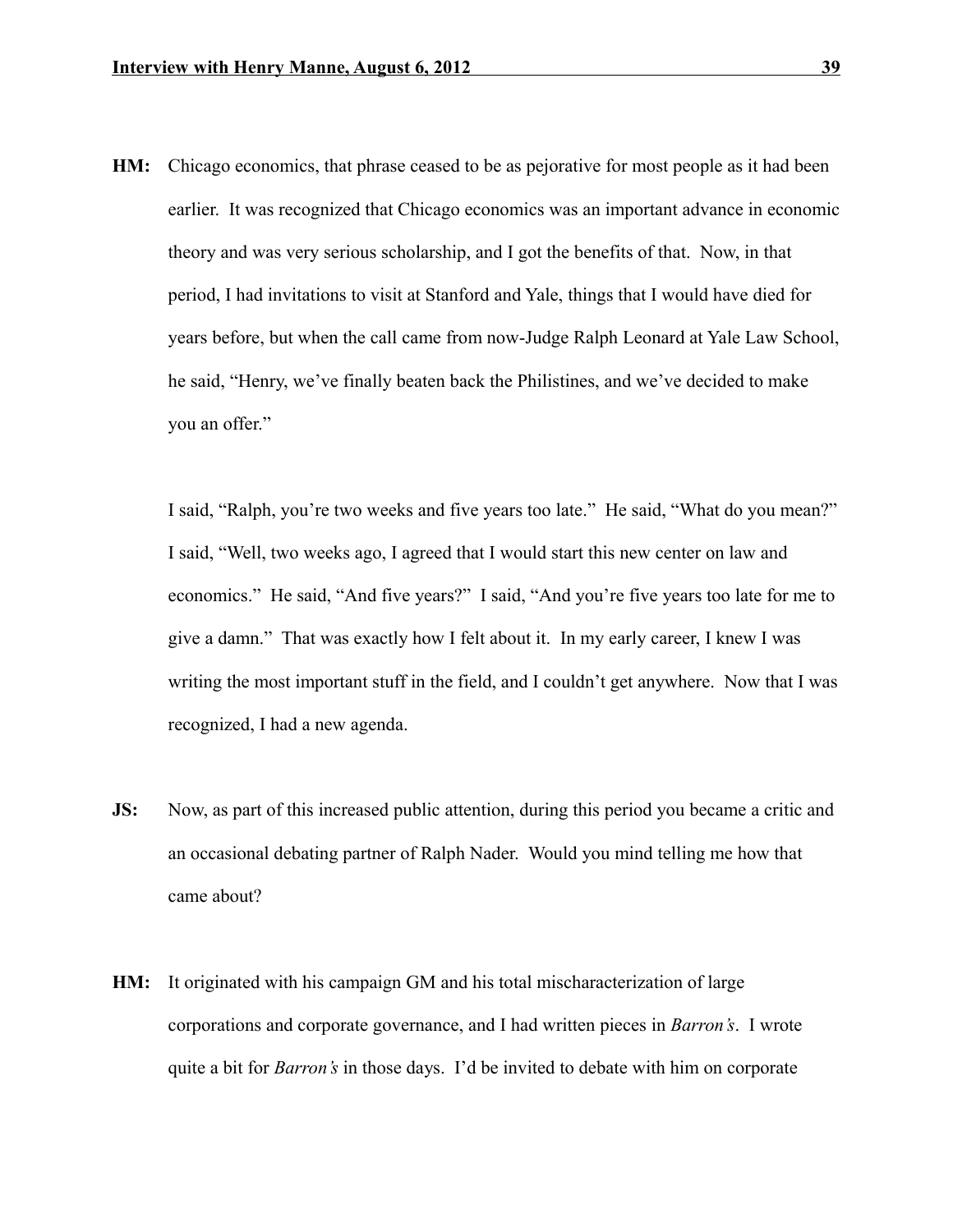governance, which was fine, but that mushroomed into broader matters. I didn't object to this.

*Business Week*, I think, had an article on me as the country's leading critic of Ralph Nader. That made my speaking fees go way up to levels I should have been at years before. Ralph was a formidable debater, no question about that. The first debate we had, I didn't know what to expect. He mopped up the floor with me, because I couldn't make any single argument. He had such a scatter-gun approach. Everything was wrong, and everything raised all sorts of different economic issues. I'd try and address it and my argument would fall apart. I learned you had to zero in on one thing and hold him to it. Then I became a much more effective debater. I once had occasion to counsel Ronald Reagan on that point. He was debating with Nader at the American Enterprise Institute.

- **JS:** Do you remember what year this was?
- **HM:** It must have been '68 or '69. I knew the people at AEI then. I'd done a book for them, incidentally, a very important book, called *Economics of Securities Regulations*. It was the first time anyone ever publicly announced that economics had anything to do with securities regulation. At any rate, I simply told Reagan what I'd just recounted to you. He was very good. He had no trouble dealing with Nader in debate.

But I continued to have association with Nader for years after that. I remember students, when I was dean at George Mason, came in, very hesitantly, because they wanted a big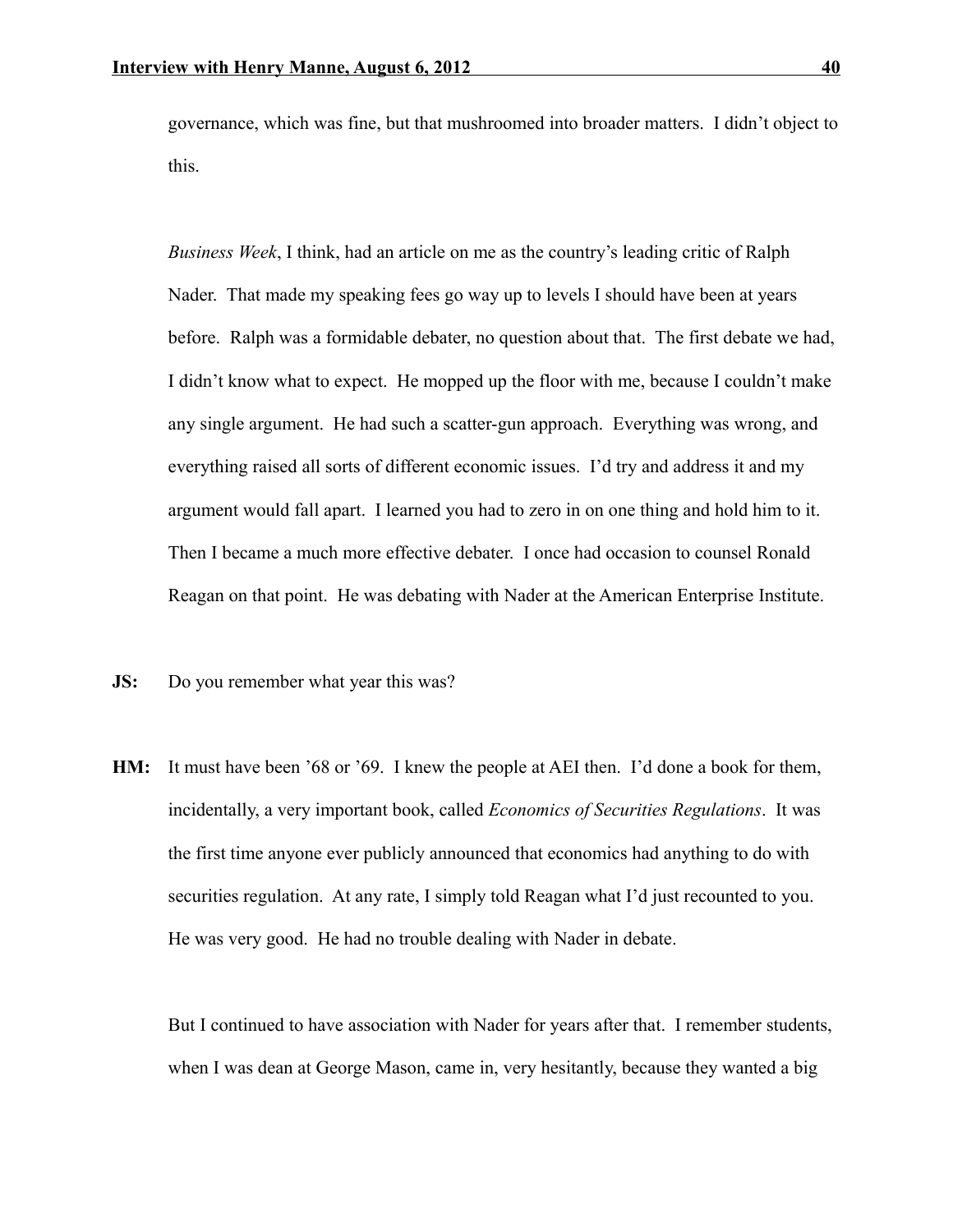name for some conference or debate. They knew that I had had some connection with Ralph Nader, and I said, "Sure, I'll get him for you." I picked up the phone and promised him a microbiotic lunch, and he came and all the students were very impressed by that.

- **JS:** So in the 1970s you also began a series of summer workshops. One of the series was on economics for lawyers. Would you tell me briefly where this idea came from?
- **HM:** I'd gone to the University of Rochester with two titles one an academic title and one an administrative one, to be director of planning for a new law school. The University of Rochester never got a law school, but that law school plan eventually became the blueprint for the George Mason Law School. I had previously been a consultant to the Rochester president and had written a monograph on what I thought legal education should look like. He was very impressed with it, and that was part of why he invited me to Rochester.

It was clear from the get-go there was going to be financial problems with getting the money for a new law school, but as part of the preparation, I advanced the idea that it would be good for Rochester to have some contact with the law school world. I wanted to do this program for personal reasons. As I told you several times, for years I'd been out there with no one in the law school world who had a clue of what I was talking or writing about. I could talk to Armen Alchian, Milton Friedman, Aaron Director, Ronald Coase, and other economists, but not the lawyers.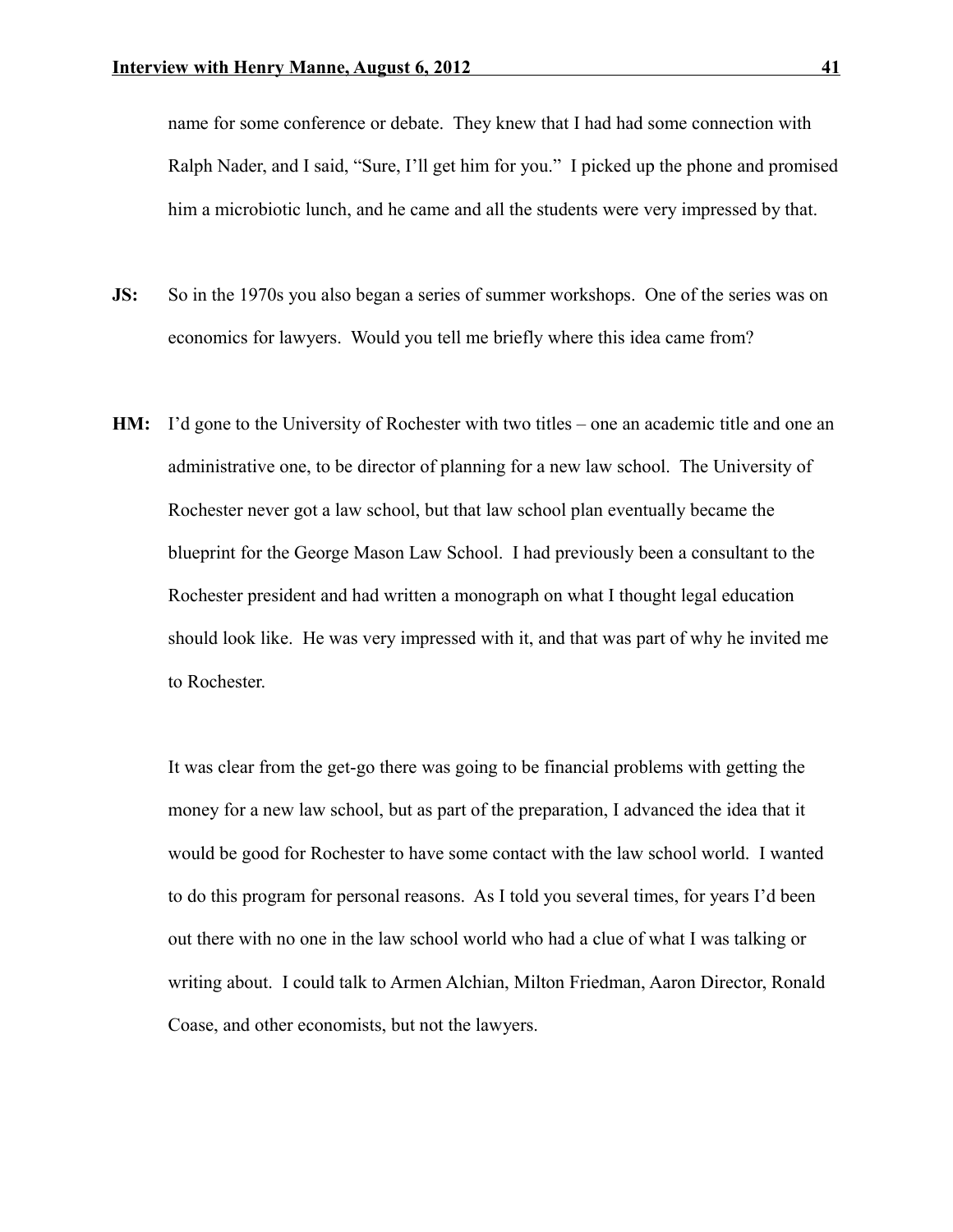I got the idea that perhaps I could train people be able to read what I had written. That was part of my idea in doing this and part of it was to establish a law school connection to the University of Rochester, but it developed a life of its own. It was so successful that eventually out of that grew the Law of Economics Center and the development of the whole field of law and economics. So I give the SEC some credit for that. Their failure to understand any economics goaded me into economics education and ultimately helped develop the enormous modern field of Law and Economics.

- **JS:** You also later started a series of summer workshops on economics for federal judges. Did you ever think about starting a series for people from the SEC?
- **HM:** Yes, we did actually address the issue of economic illiteracy in government, though not specifically the SEC. We actually had three programs. The first one we did was for staff members of members of Congress.
- **JS:** Do you remember what year this was?
- **HM:** It probably would have been about 1977, maybe '78. At any rate, they didn't take it seriously. The people were playing, and they just were not serious and the program was not a success. But we still had the idea of educating government people, so we said maybe if we took a particular area and got people from all over the government – not just the congressional staff people – that it would go better. For whatever reason, we decided not to do securities regulation; we did health economics. For two years, we were ran this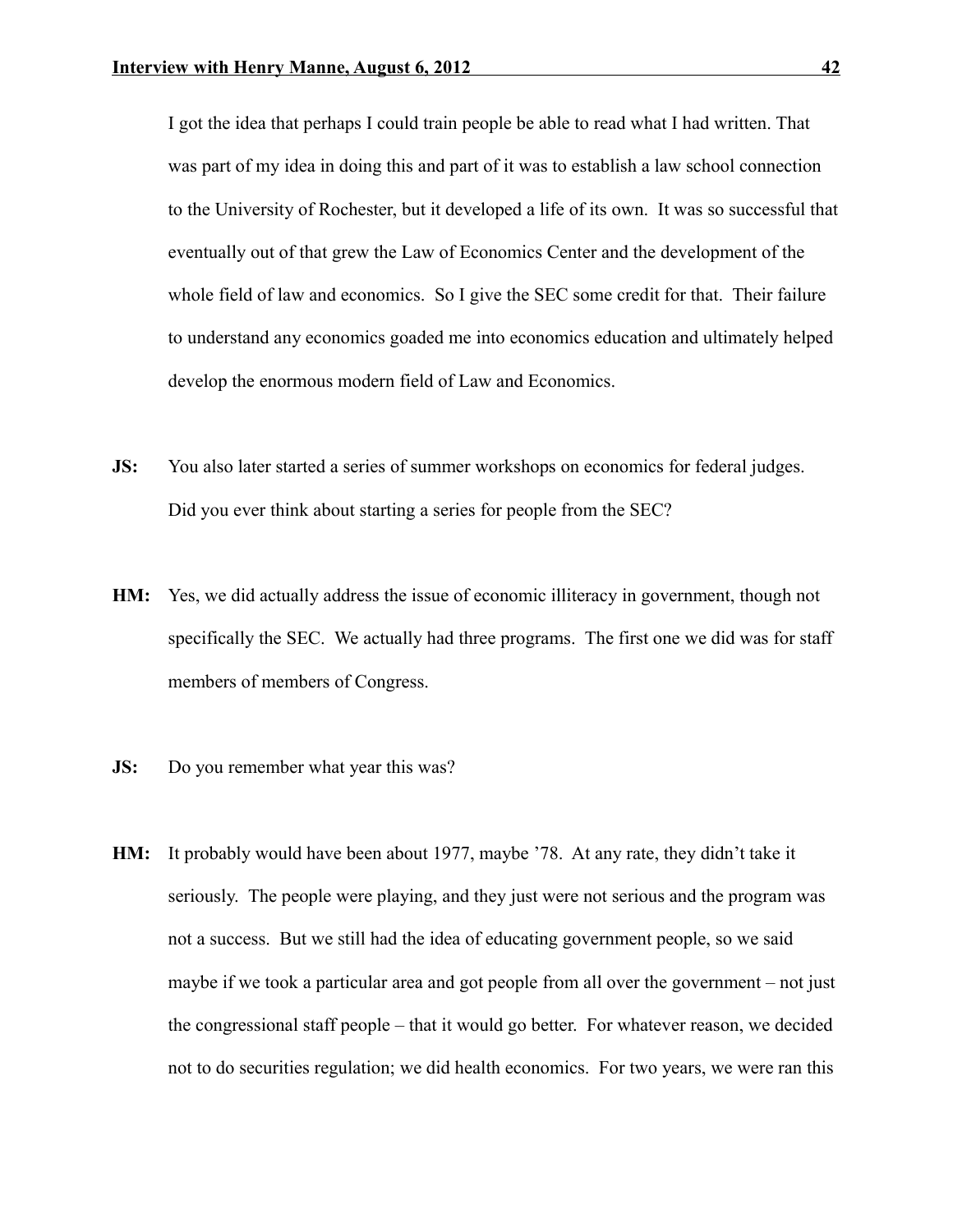program in economics for government healthcare officials, and it was enormously successful.

Then we couldn't get money for it. The pharmaceutical companies wouldn't touch it. They were terrified. They live a political life, and this is scary, so they don't do things like that. The big health foundations wouldn't give us money, and so we dropped it. I later had an undersecretary of Health, Education, and Welfare tell me that something he learned in that program changed one provision of the federal health bill that he estimated saved the taxpayers a half a billion dollars. I said, "Boy, if markets worked, I'd get some of that for more programs." But that wasn't an area that markets worked in.

- **JS:** Creating the GMU law school this is something that you have written an article about. Perhaps we won't go into too much detail about it, but would you tell me briefly about that process?
- **HM:** It really began with Rochester. At Rochester, I had proposed an overly ambitious program of having intellectual tracks in law schools, so that a law student would major in economics, psychology, history, technology – those are the main four, I think. Maybe finance was another one. Eventually, I realized you could not do more than one of those in a startup law school. Maybe a very rich law school could do them all.

I had this book on what a modern law school should look like that I'd been carrying around with me for twelve years at that point, when I was first called about the deanship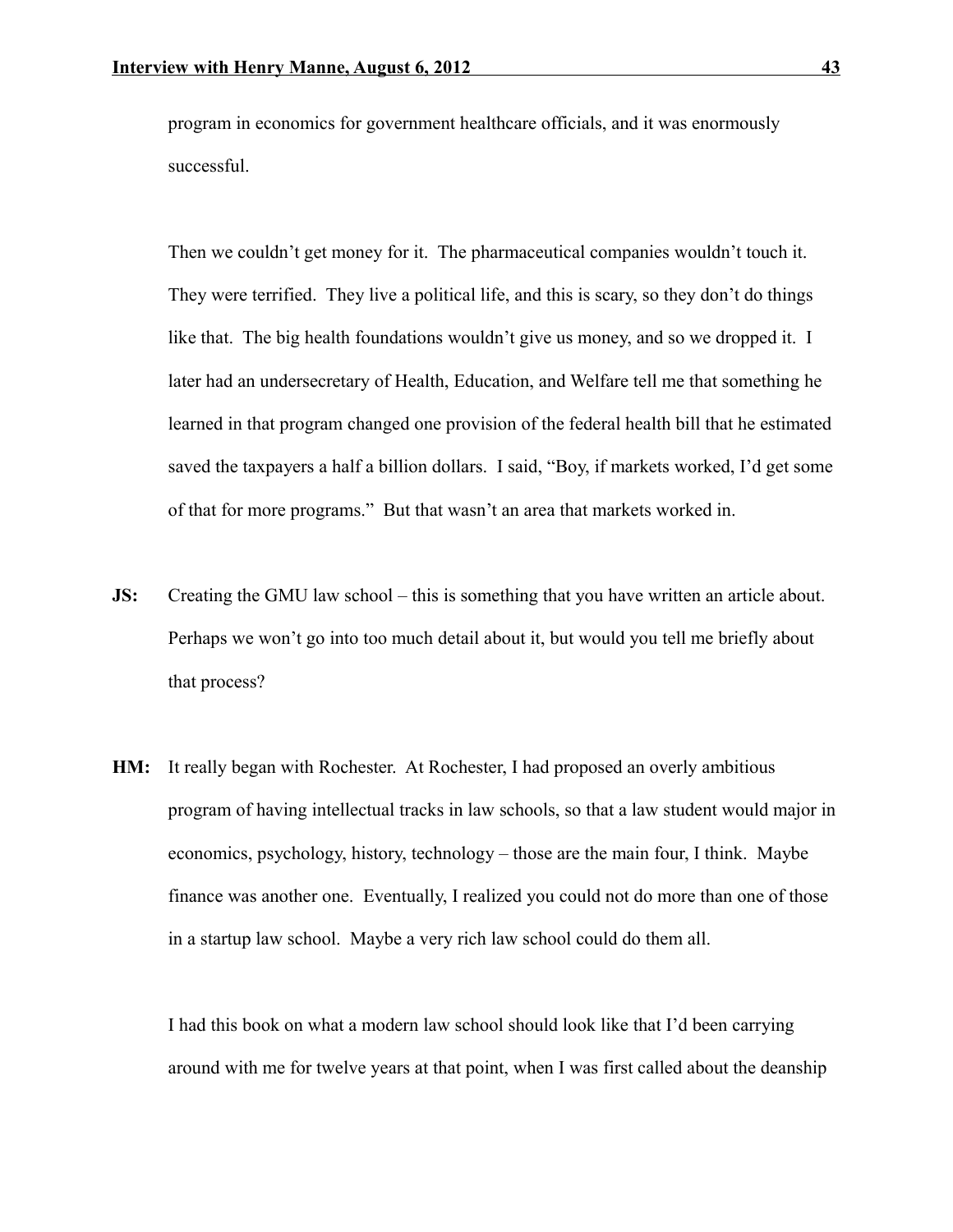at Mason. Now they had recently bought a very bad law school; it had just barely become accredited, but it shouldn't have been.

My friends Jim Buchanan and Gordon Tullock were at Mason then, and I said, "Look, I have no reason to think that I could do anything with an existing law school. If I could start a new one, it'd be fine." They asked me if I would come up and talk to the president about law schools, because he wanted a law school. So I did, and he was a very good salesman. He liked the proposal I had. He was not a profound man, but he had a very good sense of public relations. He sensed that this would be something different and he wanted that in his law school.

He sold me. He committed enough money that I could buy out a lot of the existing faculty and fire those that didn't have tenure, and I did. I got rid of fourteen people in one year and hired eleven new people, twenty-five personnel actions without a single faculty meeting. Nothing like that has ever happened in the history of higher education. By the second year, we were already an important law school, and embarked on implementing the Rochester program at Mason.

- **JS:** What would you say has been the contribution of this law school, either to the field of law and economics or to the study of financial regulation more broadly?
- **HM:** Enormous. First of all, it has had a big influence on legal education, because other schools began to see that they would have to broaden legal education beyond the black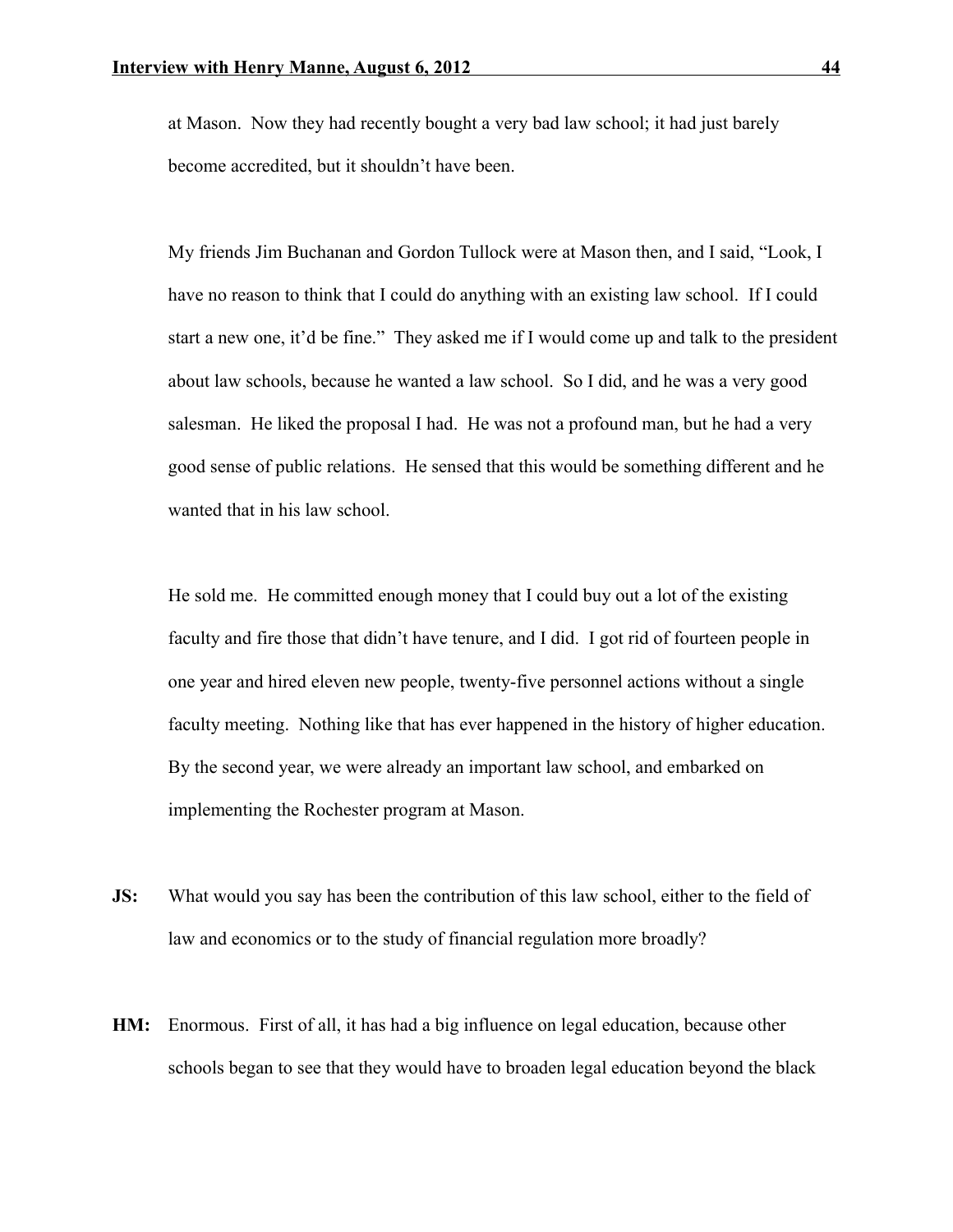letter of the law stuff that most people were doing, and serious intellectualism of the Mason type was probably the best antidote to what was becoming a serious problem in law schools, ideological radicalism.

As another measure of Mason's influence, one could count the number of Law and Economics people that William and Mary, Georgetown, American University, and George Washington hired after I started this program at George Mason. The idea of professional specialization in law school certainly got kick-started at Mason. It's a very expensive thing to implement with the existing accreditation system in legal education, but more and more schools are doing it.

My moves at Mason also caught the coattails of the rising influence of Law and Economics. The Law and Economics Center that started at Miami had been successful in establishing this as very serious intellectual work. Not many people before that realized that it was. But by 1986, everyone throughout the academic world knew that Law and Economics was big, important and not to be ignored.

I think the judges' program you mentioned had something to do with this; certainly, the law professors' program had a lot to do with it. Then the existence of a whole law school built around that paradigm had a lot to do with it. I think it was mutual, that was part of the reason for the success of George Mason, and George Mason in turn had influence on the growth of Law and Economics. Today the school is a powerhouse.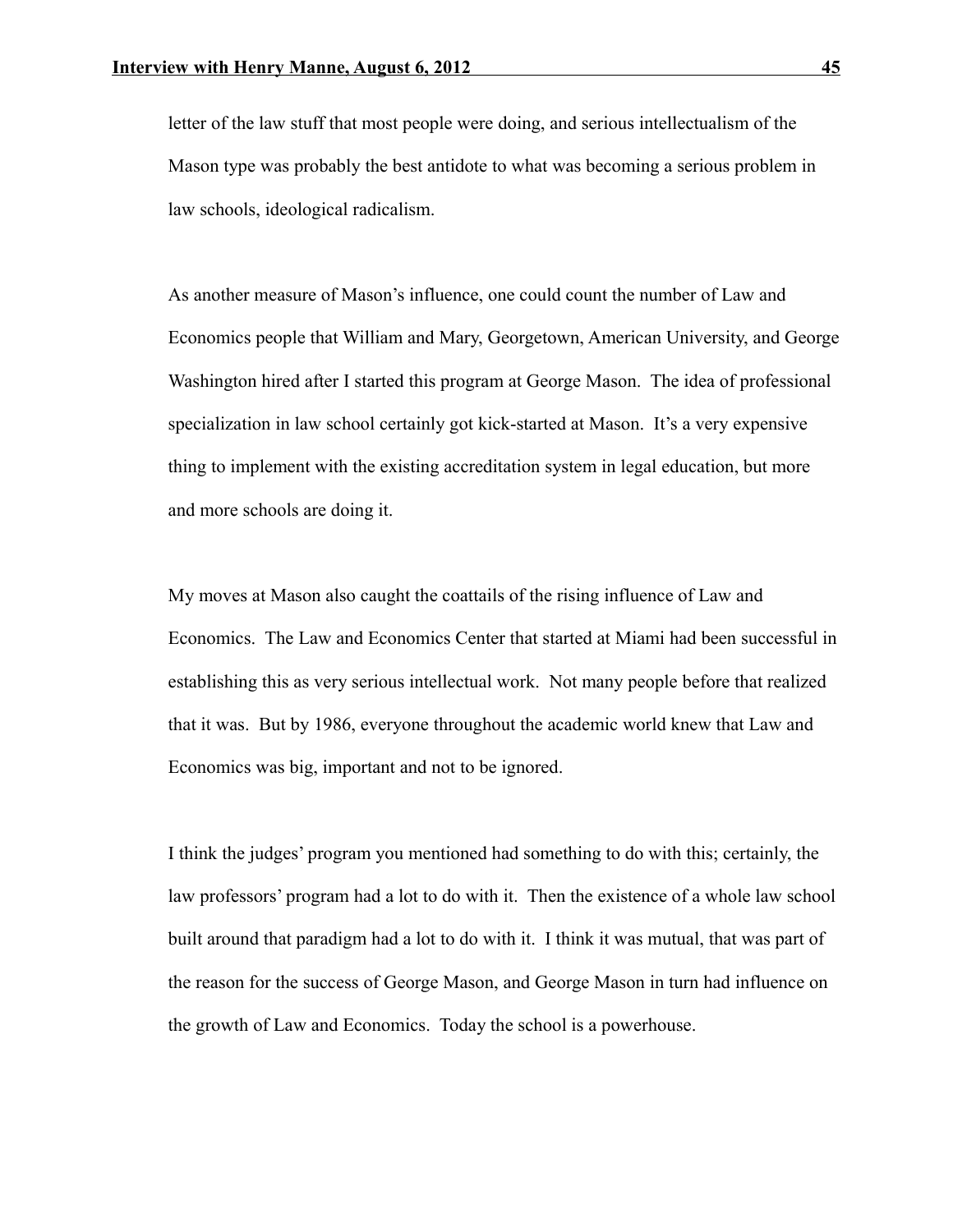- **JS:** Do you know whether many graduates from that law school have gone on to serve in the SEC?
- **HM:** Yes, quite a few have, including two Commissioners. More importantly, some of the staff people in Congress who oversee the SEC recently invited me to testify on the use of costbenefit analysis in securities regulation. I learned subsequently that the staff director was a graduate of George Mason Law School, and he had learned the lessons that I wanted him to learn. The school is having a considerable influence in Washington.

Now, it is not alone. There've been a number of factors – the development of the Mercatus Center at George Mason has I think been very important. The think tanks like Cato, AEI, Heritage, have all become a lot more legitimate and a lot more intellectual than they used to be because of George Mason University and its law school.

I once wrote a piece for *Forbes* as to why conservatives shouldn't fear Obama as much as they did Roosevelt. One of the differences was that in 1932, there was no intellectual opposition. It didn't exist. There was ideological opposition, but not intellectual. No university specialized in microeconomics and price theory. The idea of economics of property rights was unknown. Economics was really quite primitive then. I pointed out that now we have a large intellectual force. You have these think tanks, you have journals, you have books, and you have whole schools. It's a different intellectual world today than it was back then.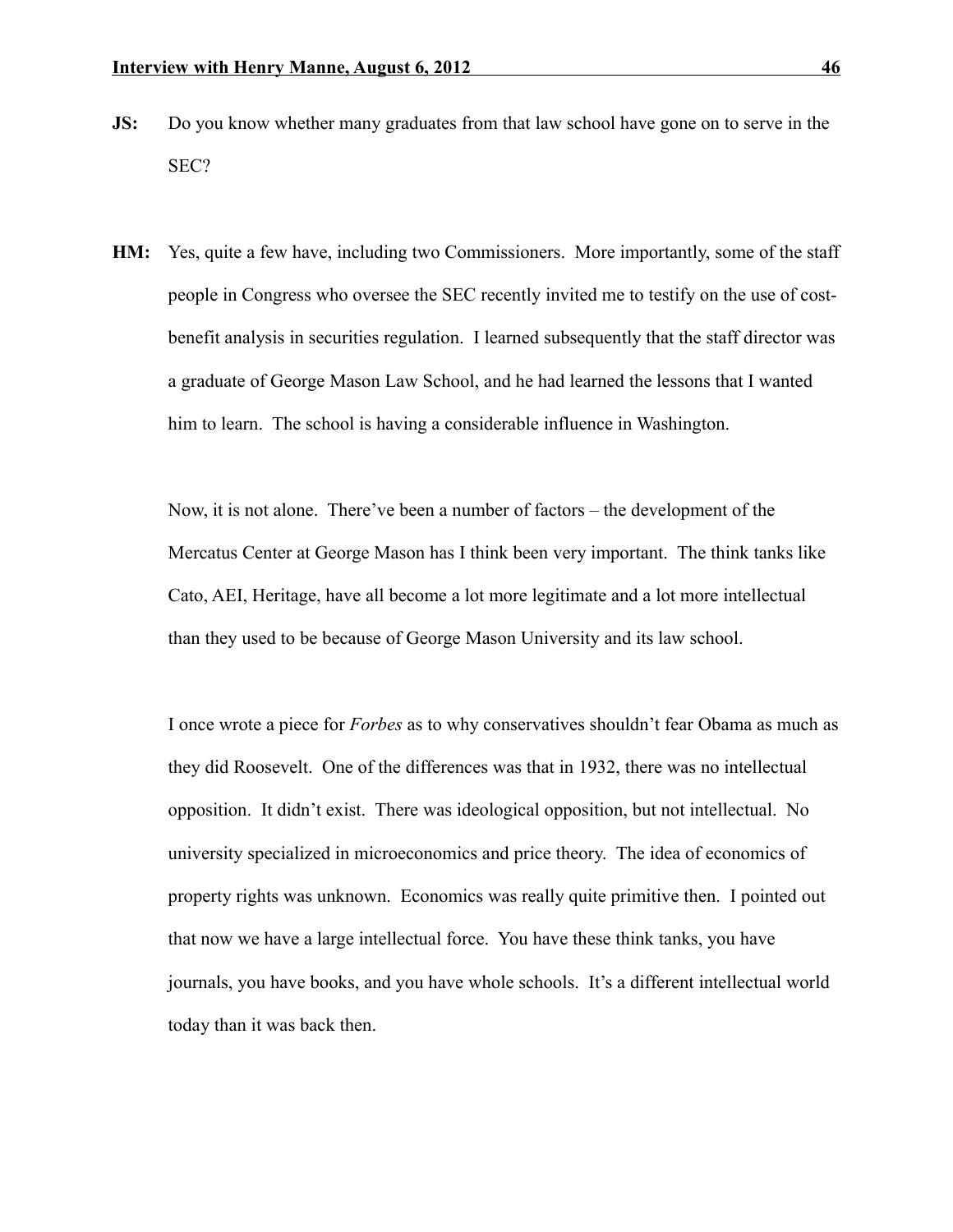- **JS:** Just to go back a little bit, in 1981, the Reagan administration took office, which meant that for the first time in many years, you had an administration with a limited government philosophy that had come into power. Now, did you see this manifested in regards to financial regulation?
- **HM:** I didn't. I was not paying close attention to it, either. In '81, I had moved the Law and Economics Center to Emory. If you recall, the economy was taking its corrective recession then. Money was very hard to raise, unlike what it had been when I first started the Law and Economics Center. I was working hard to keep it going then. I wasn't teaching, so I was not paying a lot of attention to the securities field at all in those years.
- **JS:** Hostile takeovers and insider trading were both very hot issues during this period. Were you invited to testify before the Congress?
- **HM:** No, I don't think I ever was, on either subject. I don't know that there were ever any hearings on insider trading. Before the '87 Act, there may have been hearings, but I was not invited. They would have been highly technical; they didn't go to the fundamentals of it anyway. The history of the whole insider trading thing is weird. From the beginning it was weird. It never went through normal law-making regulation, rule-making procedures.

The jurisprudence of it is just bizarre – how the law emerged in a funny way without any of the usual procedures and safeguards built into our system for law making, and the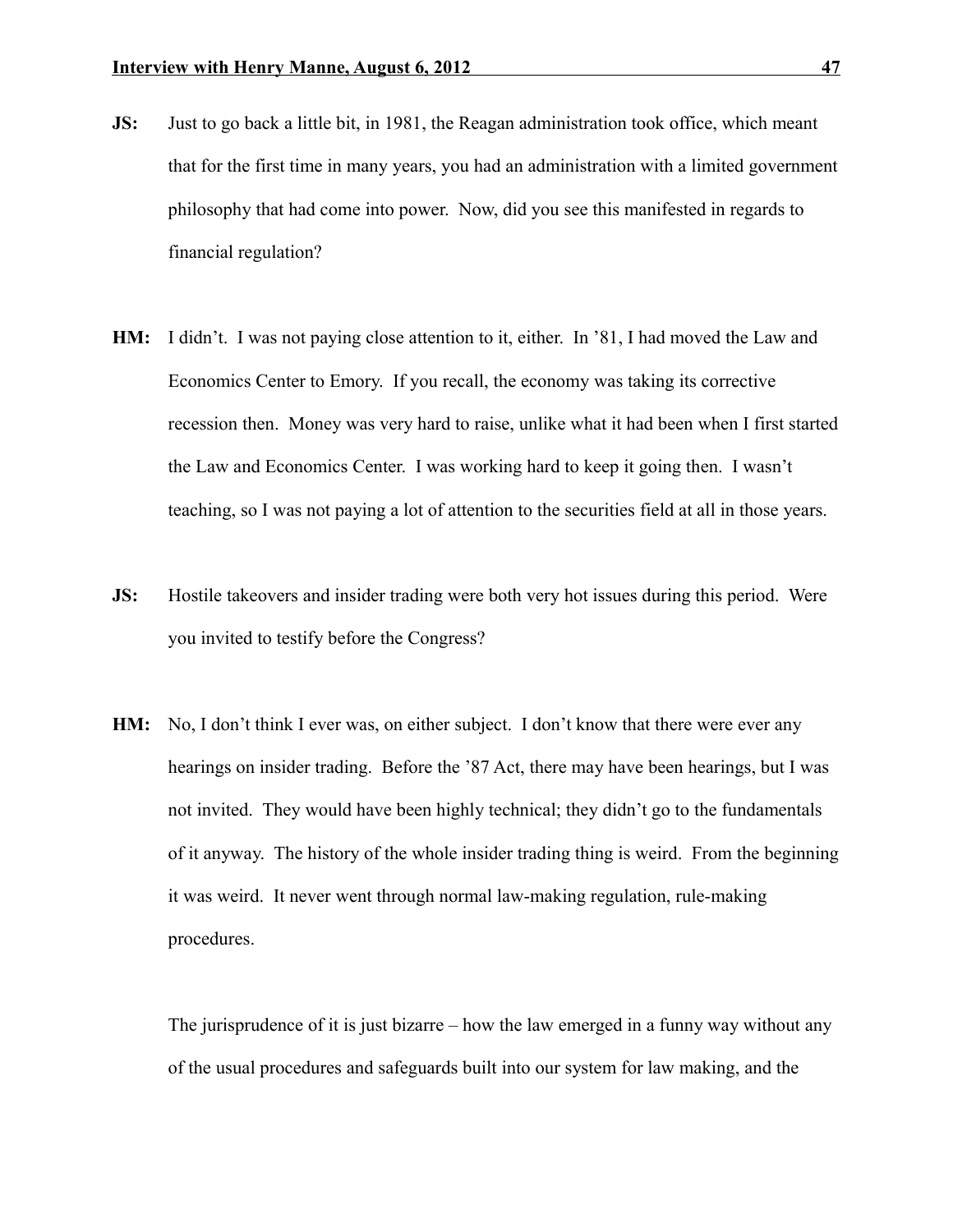courts, I think accidentally, stumbling into accepting it as law. The Supreme Court getting the Texas Gulf Sulphur case, which they decided on a technicality and never addressed the central issue at all. But people took that as acceptance of the law. The subject has never really had its proper day in court.

- **JS:** During this time in the 1980s, you also publically defended some who had been convicted of insider trading, such as Michael Milken?
- **HM:** That was a replay of a gross miscarriage of justice that happened early in the history of hostile takeovers. The guy who invented hostile takeovers was a man named Louis Wolfson, who, as a young man, was a rather crude professional boxer. I think he sort of stumbled into this takeover business. I later met him, and he never had any understanding of the economic implications of takeovers, but he understood how to make money. He pioneered the thing. He worked out a lot of the different angles of the early hostile takeovers.

In the course of this, quite naturally, Wolfson made some big, powerful enemies, including – I believe – people in the Johnson administration. He was tried in about as bad a trumped-up Soviet-style criminal case as we ever had. They even were able to select the judge who had been the man who wrote all the mythology about securities regulations – Pecora and the famous Pecora hearings – who was now a district judge in New York. He tried the case, and they sent Wolfson to jail for an incredibly minor technical violation under the Securities Act of 1933.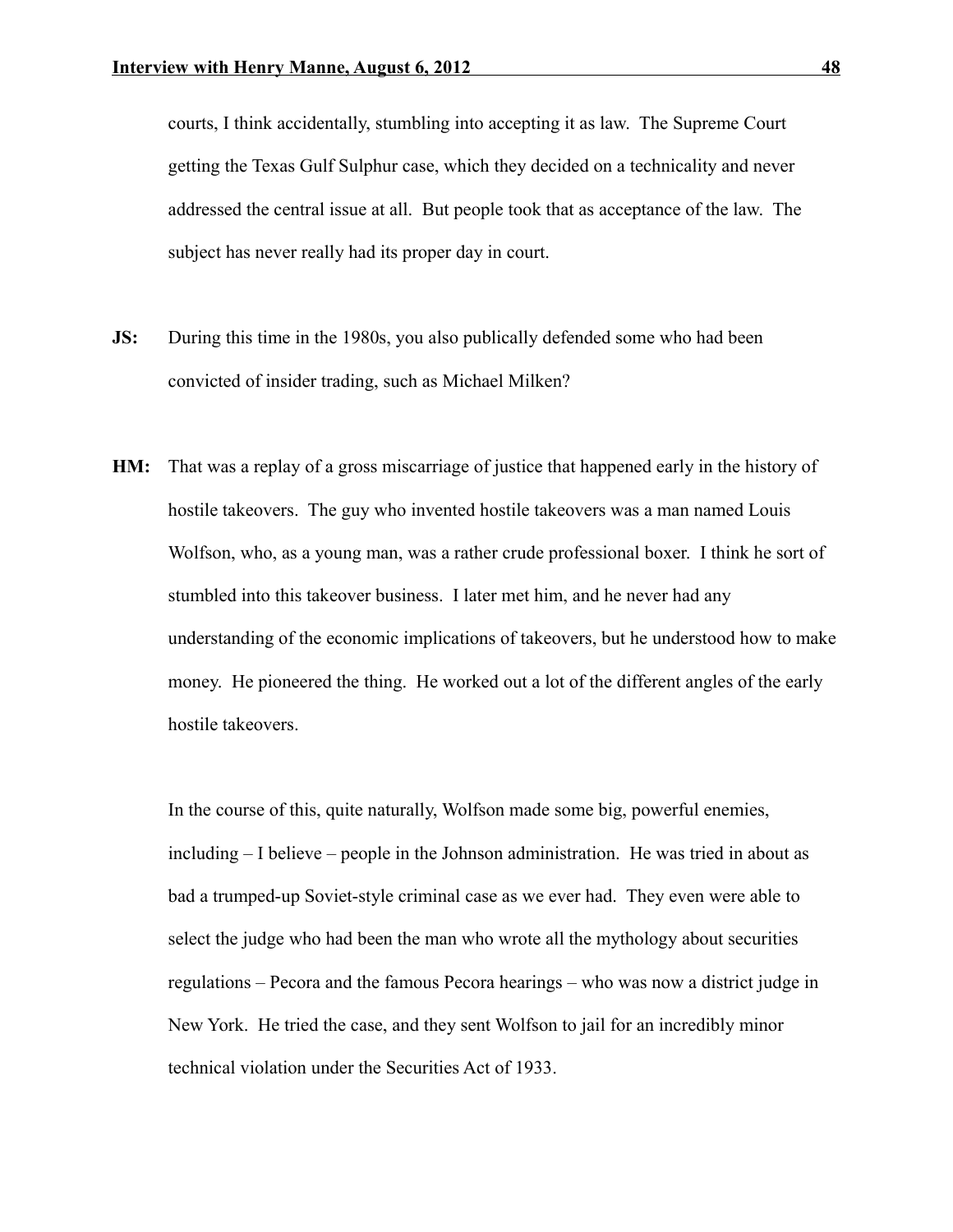Again, it never should have been tried as a criminal case, because the rule had not even developed on the civil side yet. At any rate, they convicted him; he went to jail. When he got out of jail, he sold all his financial interests completely. He said he never wanted to have to deal with the SEC again. He got into thoroughbred horseracing and had two Kentucky Derby winners and owned Affirmed, the last Triple Crown winner. He was a rough-and-tumble guy.

That was reprised, not with all the same bells and whistles, with Michael Milken, in what was called an insider trading scandal. Nothing that Milken was alleged to have done involved insider trading. The only thing I could ever see that he ever did that was wrong was a kind of payoff to a mutual fund manager to buy some shares, but that was a common practice. The other stuff was all sham, but if you can remember, the world was in one of its states of hysteria about finance then, and it was clear that some heads had to roll.

Now, you had Boesky, who was a clear crook. He was paying cash money to young lawyers to get information out of law firms. I never condoned that. He was engaged in insider trading, the so-called parking of shares and things of that sort. Milken also played hardball, I'm sure, but I don't think he did anything very wrong and certainly nothing deserving of prison.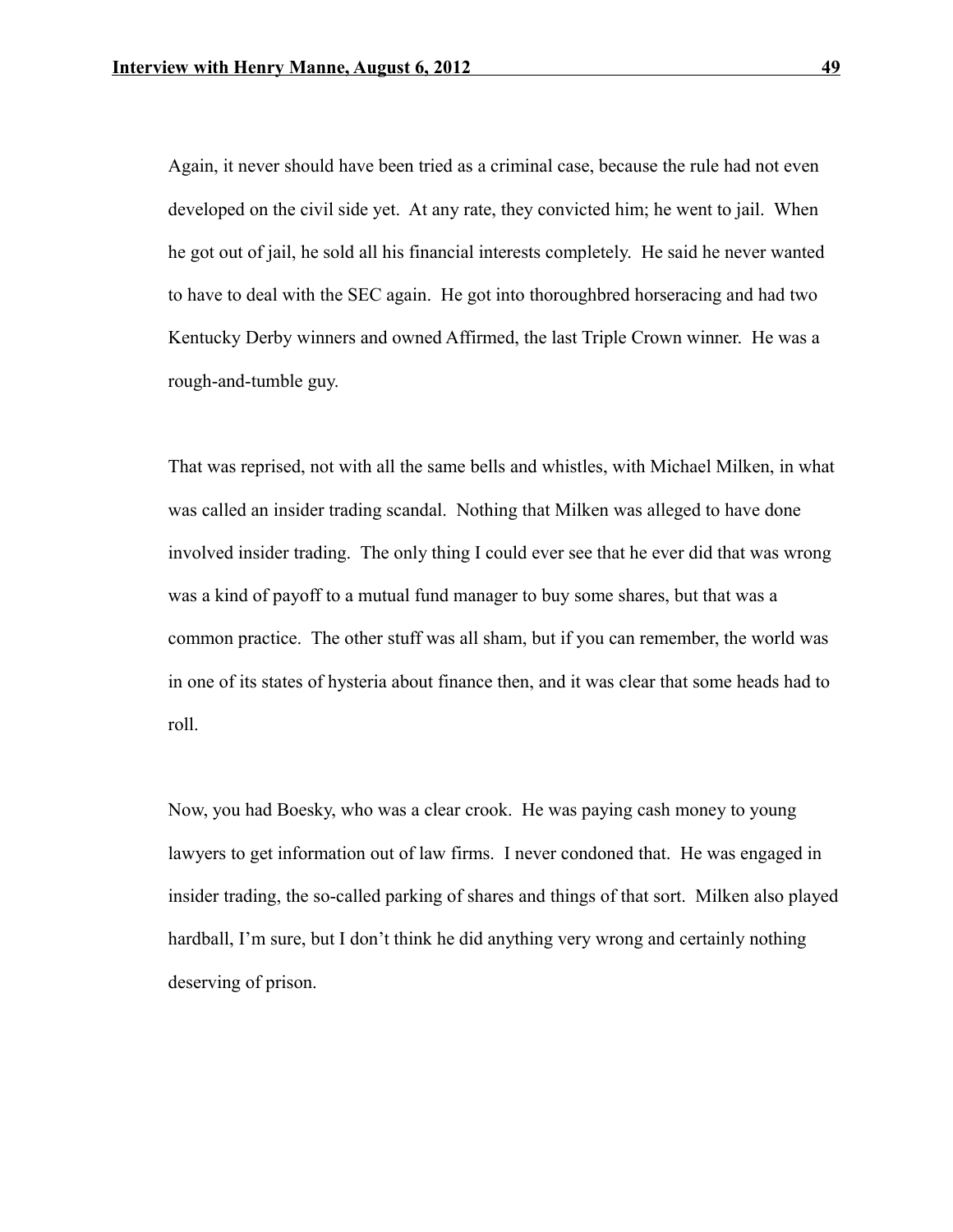At that time I debated Rudolph Guliani, who sent Milken to jail and was the star of the day at sending these guys to jail and handcuffing brokers.

- **JS:** Tell me about that debate.
- **HM:** It was astounding. I left it and I shook my head. I said, "I didn't know there were still people around who were so totally ignorant of this field." This man knew nothing, absolutely nothing. He wasn't even profound about the law, but as for any understanding of what he was involved with, it was 100 percent missing. It was not friendly.

I was always suspicious of him later. I must say I came around to thinking that politically he got himself on the right track, but I was always very uneasy about this guy. I like people who understand what they're talking about, and he did not. The debate was in a securities law group in New York, and I would say that a considerable part of that audience, I won. Things were beginning to be different in those years, very unlike the early years when total ignorance of economics was not merely tolerated; it was ignored.

**JS:** Perhaps another side of that was in 1987, when *The Wall Street Journal*, in an op-ed, mentioned your name as a possible candidate for the SEC Chairmanship. Do you think there was any serious consideration of this?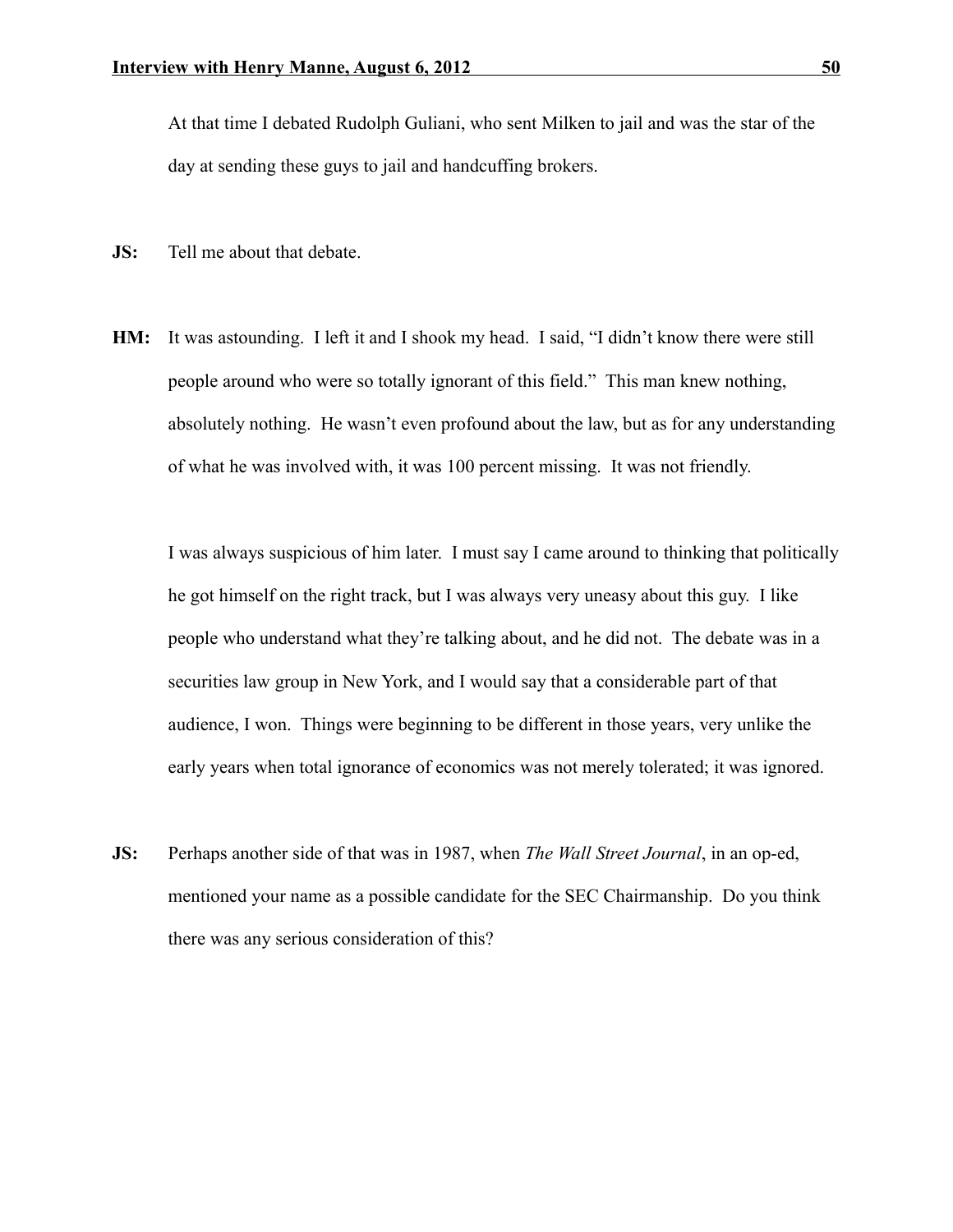- **HM:** I don't think so. I think it was tongue-in-cheek from *The Wall Street Journal*. I have good friends there, and they knew that that was about as impossible as landing a man on Mars next year.
- **JS:** So a leitmotif of your work is the role of economics and securities legislation. From your perspective, how has the SEC dealt with this issue?
- **HM:** From the beginning, when I really first began my writing, it was almost disbelief. There is a strong community of securities lawyers, based on their work with and in the Securities and Exchange Commission. They have their own culture. They have their own set of beliefs. I was so far outside of that. This was so strange to them, that it was almost like, not a foreign language, but a hostile foreign culture, attempting to invade.

I was talking about their area, but in a way they didn't understand. Certainly, the intellectual leader of that crowd in those years was Louis Loss, a professor at Harvard Law School and the author of a six-volume treatise on securities regulation, of which I must repeat one of my most famous *bon mots* – "Louis Loss did one of the great tour de forces of all times. He wrote a six-volume treatise without a single thought in it." That is perhaps unfair, but perhaps not. How can you write six volumes about securities regulations and not once ask anything about the economics of markets, finance, exchange, price, any of those things? He just assumed that he knew all the answers to those questions, if they entered his mind at all. That was the mindset of the SEC.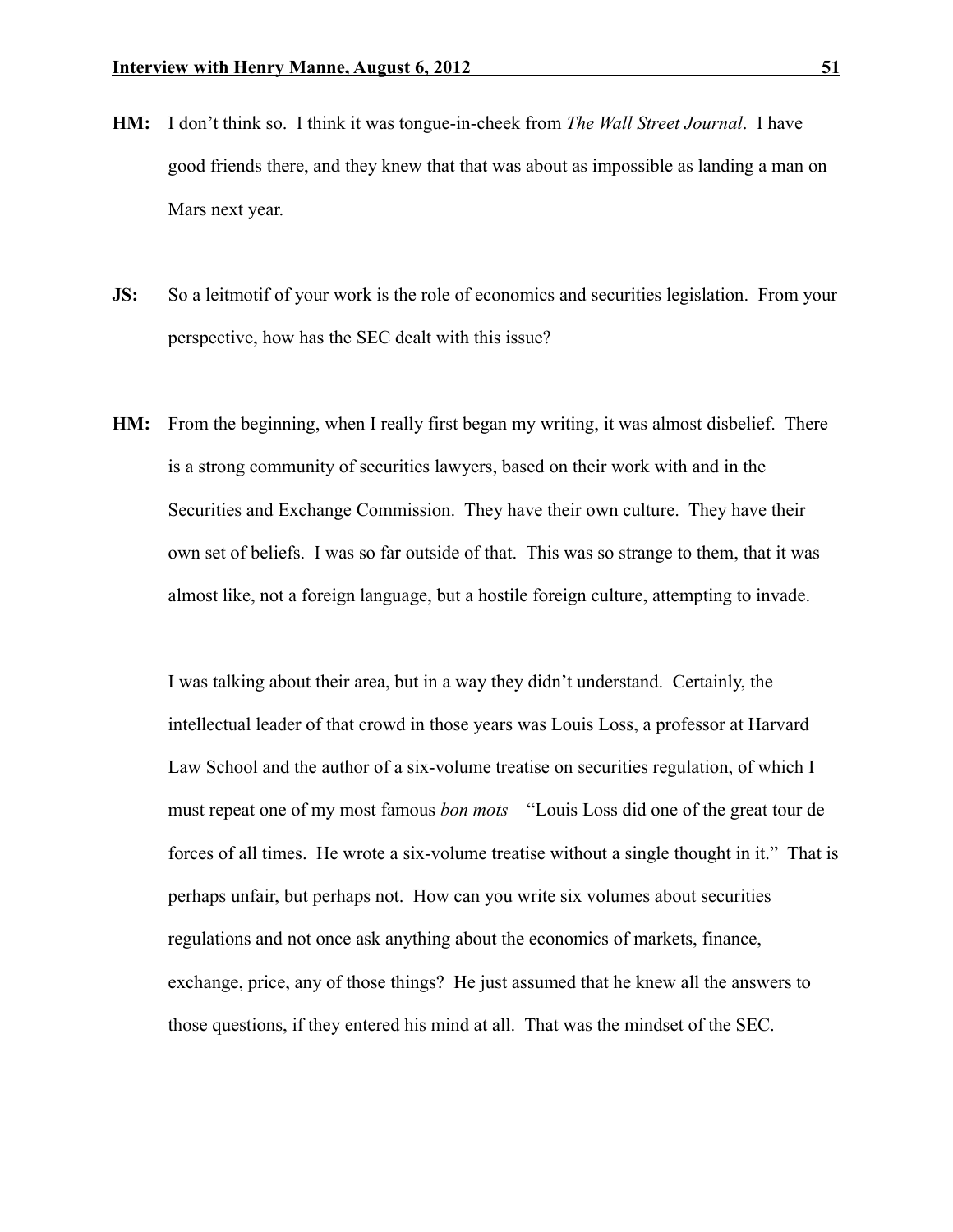That's why, when a book came out on the economics of insider trading, they were hostile, but it was mainly because they thought it was a joke. They didn't take it seriously. They couldn't. There was nothing in their background that would allow them to take it seriously. That's why I say I'm kinder in my thinking about them today than I used to be. Now there's been a big change. Part of it is the change I'd mentioned with the role of Milton Friedman in modern thought. Part of it has been the success of the Law and Economics movement.

After all, none of the young lawyers going into the SEC today come out of law schools where they haven't heard of or had a course in law and economics. Forty years ago, that would have been unheard of, completely. So they are a little bit more susceptible to it. In the recent hearings on cost-benefit analysis and securities regulation –

- **JS:** This was in April of this year?
- **HM:** April of this year, 2012. The SEC came out with a surprise statement by their General Counsel and – I forget which division – requiring that they always have used and will certainly continue to use cost-benefit analysis in rule-making. The first sentence says they have always done that. Well, they have never done that. Again, I don't know whether that sentence signified that they were just being disingenuous or that they still don't know what cost-benefit analysis really is. But it's a big advance. Big step forward.
- **JS:** Your testimony to Congress was actually relatively positive about the SEC?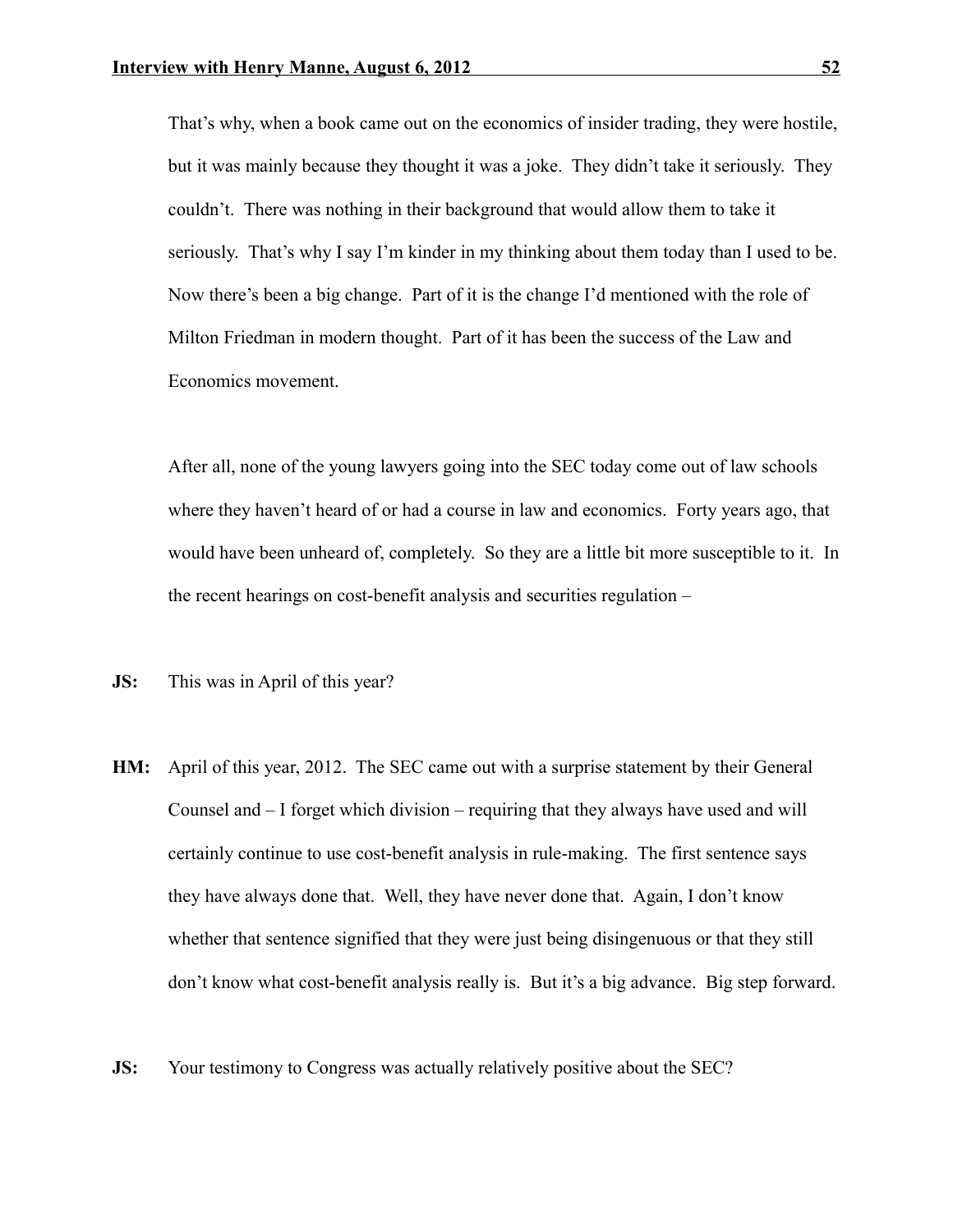- **HM:** When I saw that, I was in a state of disbelief. I later learned that they didn't want to publish it. They didn't want to publicize that they had written it, and the House Committee in effect pressured them so that it is published now. I don't know whether it will have any effect on law – I think it might, because of some recent opinions in the D.C. Court of Appeals on the use of cost-benefit analysis in rule-making. I think this may be absorbed into the rules the SEC has to live by, and if it is, it really is a revolutionary change.
- **JS:** You followed up your testimony with an article in *Regulation Magazine* that argued that the requirement that the new regulations come with a cost-benefit analysis is salutary. In your view, has the SEC turned the corner?
- **HM:** I don't know the answer to that. If they have turned the corner, it's a very slight turn. It's nothing that they think of as revolutionary. It's nothing that has entered their day-to-day discourse any different than it was five years ago. But it is there, and I'm optimistic. It may make a difference.
- **JS:** That's a great note to end on. Professor Henry Manne, thank you very much for talking with me today.
- **HM:** Thank you.